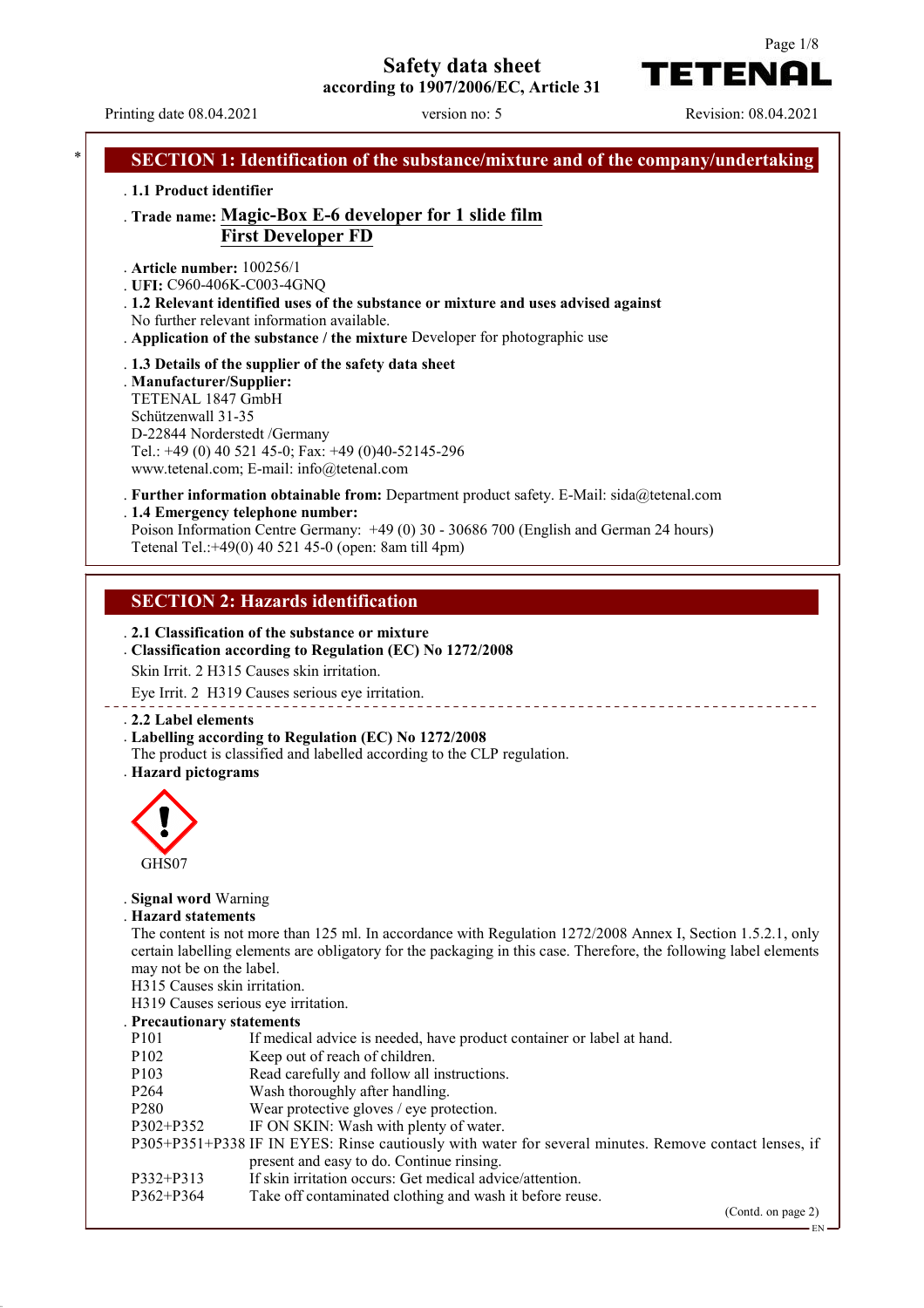Printing date 08.04.2021 version no: 5 Revision: 08.04.2021

## **Trade name: Magic-Box E-6 developer for 1 slide film First Developer FD**

|                                                                                                        | (Contd. of page 1) |
|--------------------------------------------------------------------------------------------------------|--------------------|
| If eye irritation persists: Get medical advice/attention.<br>P337+P313                                 |                    |
| . Additional information:                                                                              |                    |
| Contains 4-(hydroxymethyl)-4-methyl-1-phenylpyrazolidin-3-one (HMP). May produce an allergic reaction. |                    |
| . Labelling of packages where the contents do not exceed 125 ml                                        |                    |
| . Hazard pictograms                                                                                    |                    |
|                                                                                                        |                    |
|                                                                                                        |                    |
|                                                                                                        |                    |
|                                                                                                        |                    |
| GHS07                                                                                                  |                    |
|                                                                                                        |                    |
| . Signal word Warning                                                                                  |                    |
| . Hazard statements Void                                                                               |                    |
| . Precautionary statements                                                                             |                    |
| P101 If medical advice is needed, have product container or label at hand.                             |                    |
| P102 Keep out of reach of children.                                                                    |                    |
| P103 Read carefully and follow all instructions.                                                       |                    |
| .2.3 Other hazards                                                                                     |                    |
| . Results of PBT and vPvB assessment                                                                   |                    |
|                                                                                                        |                    |
| . <b>PBT:</b> Not applicable.                                                                          |                    |
| . vPvB: Not applicable.                                                                                |                    |

### **SECTION 3: Composition/information on ingredients**

. **3.2 Chemical characterisation: Mixtures**

. **Description:** Mixture of substances listed below and with nonhazardous additions.

#### **Dangerous components:** .

| CAS: 21799-87-1<br>EINECS: 244-584-7                               | Potassium 2,5-dihydroxybenzenesulphonate<br>$\Diamond$ Skin Irrit. 2, H315; Eye Irrit. 2, H319; STOT SE 3, H335                                        | $5 - 10%$  |
|--------------------------------------------------------------------|--------------------------------------------------------------------------------------------------------------------------------------------------------|------------|
| CAS: 584-08-7<br>EINECS: 209-529-3<br>Reg.nr.: 01-2119532646-36    | potassium carbonate<br>$\Diamond$ Skin Irrit. 2, H315; Eye Irrit. 2, H319; STOT SE 3, H335                                                             | $5 - 10\%$ |
| $CAS: 111-46-6$<br>EINECS: 203-872-2<br>Index number: 603-140-00-6 | diethylene glycol<br>$\Diamond$ Acute Tox. 4, H302                                                                                                     | $5 - 10\%$ |
| CAS: 7758-02-3<br>EINECS: 231-830-3<br>Reg.nr.: 01-2119962195-33   | potassium bromide<br>$\diamond$ Eye Irrit. 2, H319                                                                                                     | $1 - 5\%$  |
| CAS: 13047-13-7<br>EINECS: 235-920-3                               | 4-(hydroxymethyl)-4-methyl-1-phenylpyrazolidin-3-one (HMP)<br>$\Diamond$ Aquatic Chronic 2, H411; $\Diamond$ Acute Tox. 4, H302; Skin Sens. 1,<br>H317 | $<1\%$     |

. **Additional information:** For the wording of the listed hazard phrases refer to section 16.

#### **SECTION 4: First aid measures**

. **4.1 Description of first aid measures**

. **General information:** Immediately remove any clothing/shoes soiled by the product.

- . **After skin contact:** Immediately rinse with water.
- . **After eye contact:** Rinse opened eye for several minutes under running water. Then consult a doctor.
- . **After swallowing:** If symptoms persist consult doctor.
- . **4.2 Most important symptoms and effects, both acute and delayed**

No further relevant information available.

(Contd. on page 3)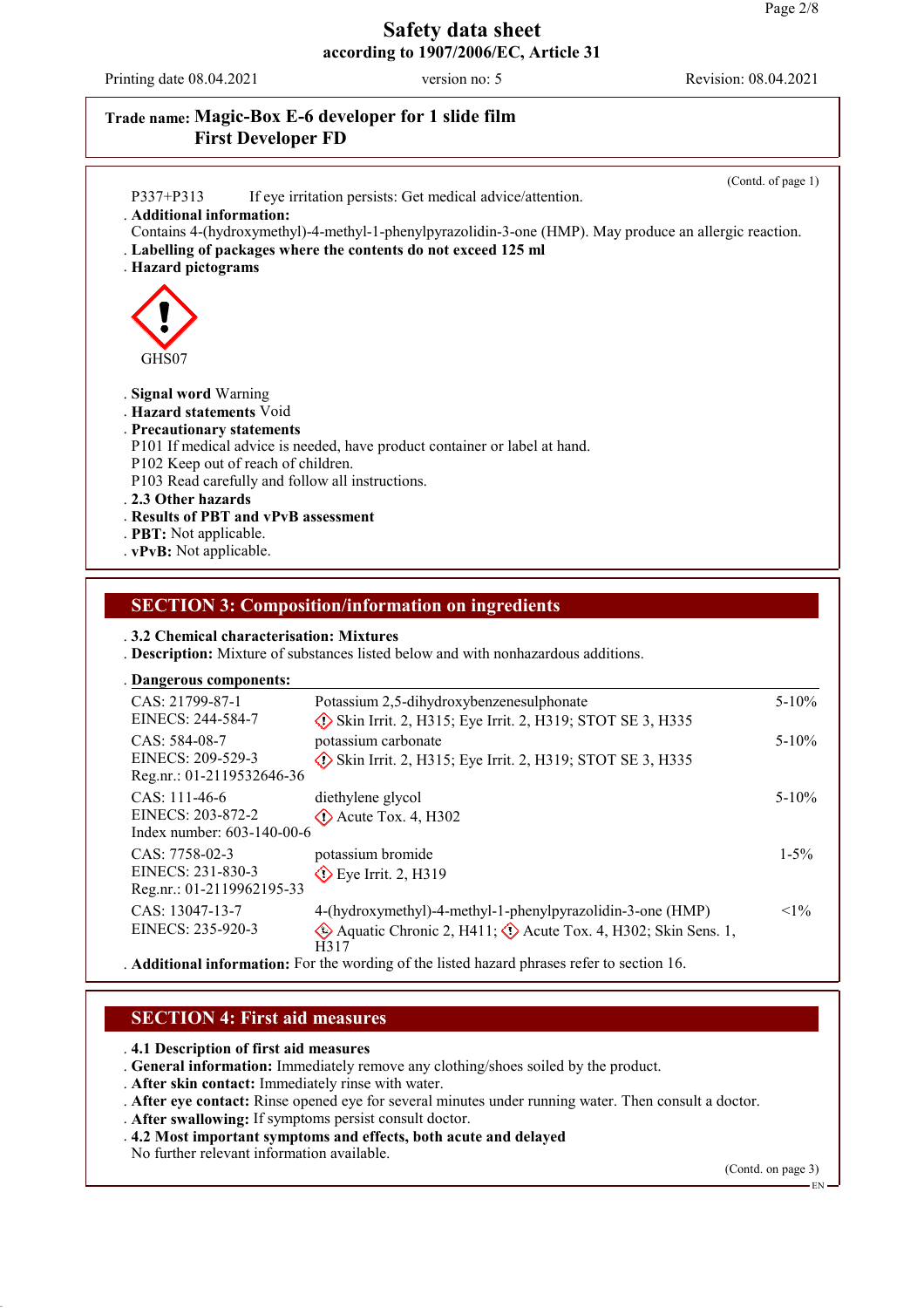Printing date 08.04.2021 version no: 5 Revision: 08.04.2021

(Contd. of page 2)

### **Trade name: Magic-Box E-6 developer for 1 slide film First Developer FD**

# . **4.3 Indication of any immediate medical attention and special treatment needed**

No further relevant information available.

## **SECTION 5: Firefighting measures**

. **5.1 Extinguishing media**

- . **Suitable extinguishing agents:** Use fire extinguishing methods suitable to surrounding conditions.
- . **5.2 Special hazards arising from the substance or mixture**
- Nitrogen oxides (NOx)

Carbon monoxide (CO)

Sulphur dioxide (SO2)

. **5.3 Advice for firefighters**

. **Protective equipment:** No special measures required.

### **SECTION 6: Accidental release measures**

. **6.1 Personal precautions, protective equipment and emergency procedures** Ensure adequate ventilation

- . **6.2 Environmental precautions:**
- Dilute with plenty of water.

Do not allow to enter sewers/ surface or ground water.

- . **6.3 Methods and material for containment and cleaning up:**
- Absorb with liquid-binding material (sand, diatomite, acid binders, universal binders, sawdust).
- . **6.4 Reference to other sections**
- See Section 7 for information on safe handling.
- See Section 8 for information on personal protection equipment.

See Section 13 for disposal information.

# **SECTION 7: Handling and storage**

. **7.1 Precautions for safe handling** Ensure good ventilation/exhaustion at the workplace.

. **Information about fire - and explosion protection:** No special measures required.

. **7.2 Conditions for safe storage, including any incompatibilities**

. **Storage:**

. **Requirements to be met by storerooms and receptacles:** Store only in the original receptacle.

- . **Information about storage in one common storage facility:**
- Store away from foodstuffs.
- Store away from oxidising agents.
- . **Further information about storage conditions:**
- Protect from heat and direct sunlight.
- Protect from exposure to the light.

Store under lock and key and out of the reach of children.

- Recommended storage temperature: 5-30°C
- . **7.3 Specific end use(s)** No further relevant information available.

# **SECTION 8: Exposure controls/personal protection**

- . **8.1 Control parameters**
- . **Additional information about design of technical facilities:** No further data; see item 7.
- . Ingredients with limit values that require monitoring at the workplace:

**111-46-6 diethylene glycol (5-10%)**

WEL Long-term value: 101 mg/m<sup>3</sup>, 23 ppm

(Contd. on page 4)

EN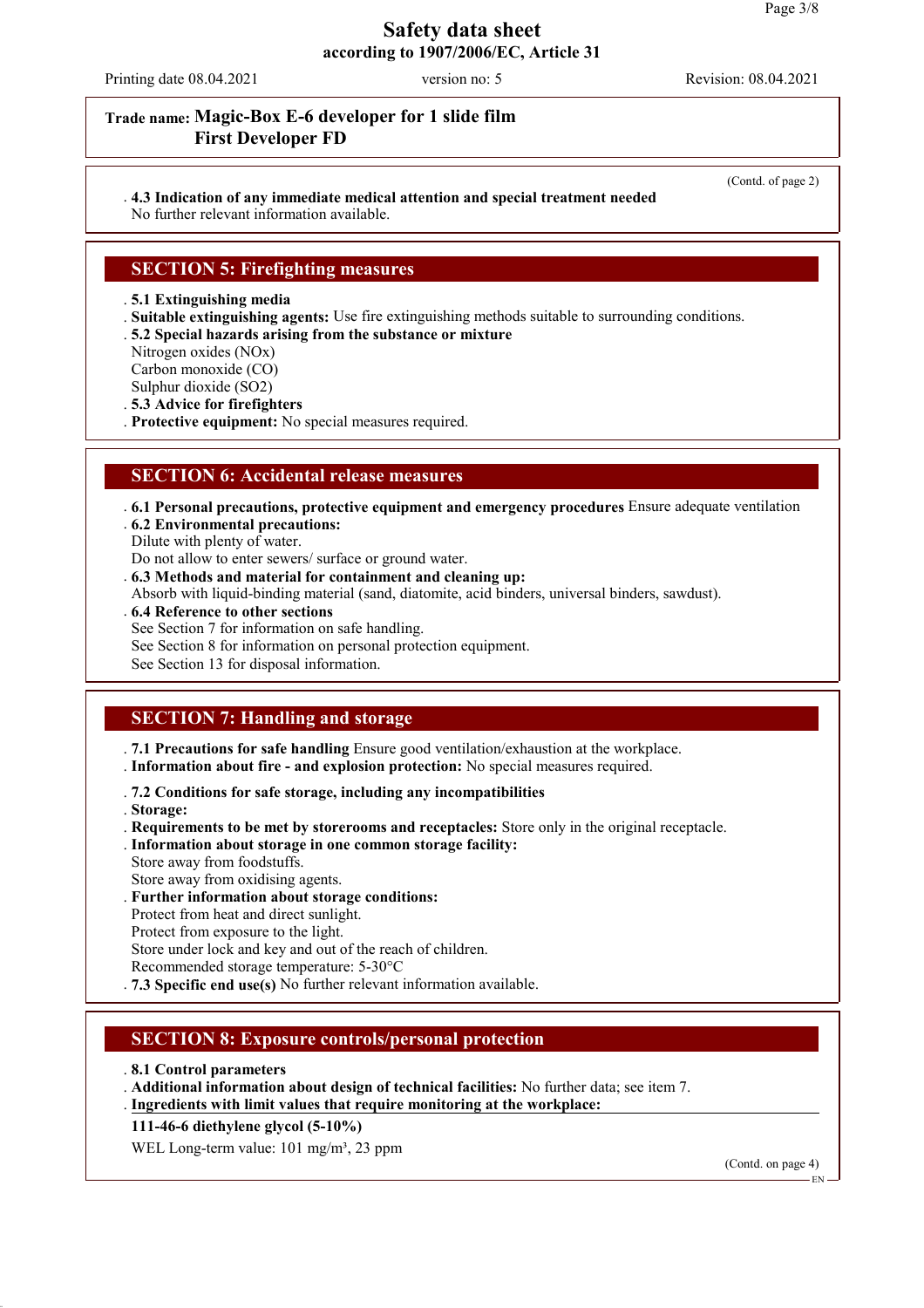Printing date 08.04.2021 version no: 5 Revision: 08.04.2021

# **Trade name: Magic-Box E-6 developer for 1 slide film First Developer FD**

| DNELs        |                                                                                                                                                         | (Contd. of page 3)                                                                                                                                                                                                                                                                                                                            |
|--------------|---------------------------------------------------------------------------------------------------------------------------------------------------------|-----------------------------------------------------------------------------------------------------------------------------------------------------------------------------------------------------------------------------------------------------------------------------------------------------------------------------------------------|
|              | 111-46-6 diethylene glycol                                                                                                                              |                                                                                                                                                                                                                                                                                                                                               |
| Dermal       | Long-term - systemic - effects                                                                                                                          | 43 mg/kg bw/day (Worker (Arbeiter))                                                                                                                                                                                                                                                                                                           |
|              | Long-term - systemic effects (dynamic)                                                                                                                  | 21 mg/kg bw/day (general population-Verbraucher)                                                                                                                                                                                                                                                                                              |
|              | Inhalative Long-term - local - effects                                                                                                                  | 60 mg/m <sup>3</sup> (Worker (Arbeiter))                                                                                                                                                                                                                                                                                                      |
|              | Long-term - systemic effects                                                                                                                            | 12 mg/m <sup>3</sup> (Consumer (Verbraucher))                                                                                                                                                                                                                                                                                                 |
|              | Long-term- systemics effects                                                                                                                            | 44 mg/m <sup>3</sup> (Worker (Arbeiter))                                                                                                                                                                                                                                                                                                      |
|              | 7758-02-3 potassium bromide                                                                                                                             |                                                                                                                                                                                                                                                                                                                                               |
| Oral         | Long-term - systemic effects                                                                                                                            | $0.475$ mg/kg bw/day (-)                                                                                                                                                                                                                                                                                                                      |
| Dermal       | Akute /short-term exposure - local effects mg/kg bw/day (no hazard identified)                                                                          |                                                                                                                                                                                                                                                                                                                                               |
|              | Long-term - systemic - effects                                                                                                                          | 95 mg/kg bw/day (-)                                                                                                                                                                                                                                                                                                                           |
|              | Long-term - local - effects, worker                                                                                                                     | mg/kg bw/Day (no hazard identified)                                                                                                                                                                                                                                                                                                           |
|              | Long-term - systemic effects                                                                                                                            | 95 mg/kg bw/day (-)                                                                                                                                                                                                                                                                                                                           |
|              |                                                                                                                                                         |                                                                                                                                                                                                                                                                                                                                               |
|              | Inhalative Akute /short-term exposure - local effects mg/m <sup>3</sup> (no hazard identified)<br>Akute-lokale Effekte                                  |                                                                                                                                                                                                                                                                                                                                               |
|              |                                                                                                                                                         | $mg/m3$ (no hazard identified)                                                                                                                                                                                                                                                                                                                |
|              | Long-term - systemic effects                                                                                                                            | 1.66 mg/m <sup>3</sup> (-)                                                                                                                                                                                                                                                                                                                    |
|              | Long-term - local effects                                                                                                                               | mg/m <sup>3</sup> (no hazard identified)                                                                                                                                                                                                                                                                                                      |
| <b>PNECs</b> | Long-term - systemic-effects                                                                                                                            | 4.75 mg/m <sup>3</sup> (-)                                                                                                                                                                                                                                                                                                                    |
|              | 111-46-6 diethylene glycol                                                                                                                              |                                                                                                                                                                                                                                                                                                                                               |
|              | Aquatic compartment - freshwater                                                                                                                        | $10 \text{ mg}/1$ (-)                                                                                                                                                                                                                                                                                                                         |
|              | Aquatic compartment - marine water                                                                                                                      | $1$ mg/l $(-)$                                                                                                                                                                                                                                                                                                                                |
|              | Aquatic compartment -water, intermittent releases                                                                                                       | $10 \text{ mg/l}$ (-)                                                                                                                                                                                                                                                                                                                         |
|              | Aquatic compartment -sediment in freshwater                                                                                                             | $20.9$ mg/kg sed dw $(-)$                                                                                                                                                                                                                                                                                                                     |
|              | Terrestrial compartment -soil                                                                                                                           | $1.53$ mg/kg dw $(-)$                                                                                                                                                                                                                                                                                                                         |
|              |                                                                                                                                                         |                                                                                                                                                                                                                                                                                                                                               |
|              | Sewage treatment plant (Abwasserreinigungsanlagen) 199.5 mg/l (-)                                                                                       |                                                                                                                                                                                                                                                                                                                                               |
|              | 7758-02-3 potassium bromide                                                                                                                             |                                                                                                                                                                                                                                                                                                                                               |
|              | Aquatic compartment - freshwater                                                                                                                        | $0.52$ mg/l $(-)$                                                                                                                                                                                                                                                                                                                             |
|              | Aquatic compartment - marine water                                                                                                                      | 41 mg/l $(-)$                                                                                                                                                                                                                                                                                                                                 |
|              | Aquatic compartment -sediment in marine water                                                                                                           | $3.2$ mg/kg sed dw $(-)$                                                                                                                                                                                                                                                                                                                      |
|              | Sewage treatment plant (Abwasserreinigungsanlagen) 100 mg/l (-)<br><b>Additional information:</b> The lists valid during the making were used as basis. |                                                                                                                                                                                                                                                                                                                                               |
|              | .8.2 Exposure controls<br>. Personal protective equipment:<br>. General protective and hygienic measures:                                               |                                                                                                                                                                                                                                                                                                                                               |
|              | The usual precautionary measures are to be adhered to when handling chemicals.<br>Wash hands before breaks and at the end of work.                      |                                                                                                                                                                                                                                                                                                                                               |
|              | Avoid contact with the eyes and skin.                                                                                                                   |                                                                                                                                                                                                                                                                                                                                               |
|              | . Respiratory protection: Ensure adequate ventilation<br><b>Protection of hands:</b>                                                                    |                                                                                                                                                                                                                                                                                                                                               |
|              | Impervious gloves                                                                                                                                       |                                                                                                                                                                                                                                                                                                                                               |
|              |                                                                                                                                                         | The glove material has to be impermeable and resistant to the product the substance the preparation.                                                                                                                                                                                                                                          |
|              |                                                                                                                                                         | Selection of the glove material on consideration of the penetration times, rates of diffusion and the degradation                                                                                                                                                                                                                             |
| application. | Material of gloves                                                                                                                                      | The selection of the suitable gloves does not only depend on the material, but also on further marks of quality<br>and varies from manufacturer to manufacturer. As the product is a preparation of several substances, the<br>resistance of the glove material can not be calculated in advance and has therefore to be checked prior to the |
|              | Butyl rubber, BR                                                                                                                                        |                                                                                                                                                                                                                                                                                                                                               |
|              | Nitrile rubber, NBR                                                                                                                                     |                                                                                                                                                                                                                                                                                                                                               |
|              |                                                                                                                                                         | (Contd. on page 5)                                                                                                                                                                                                                                                                                                                            |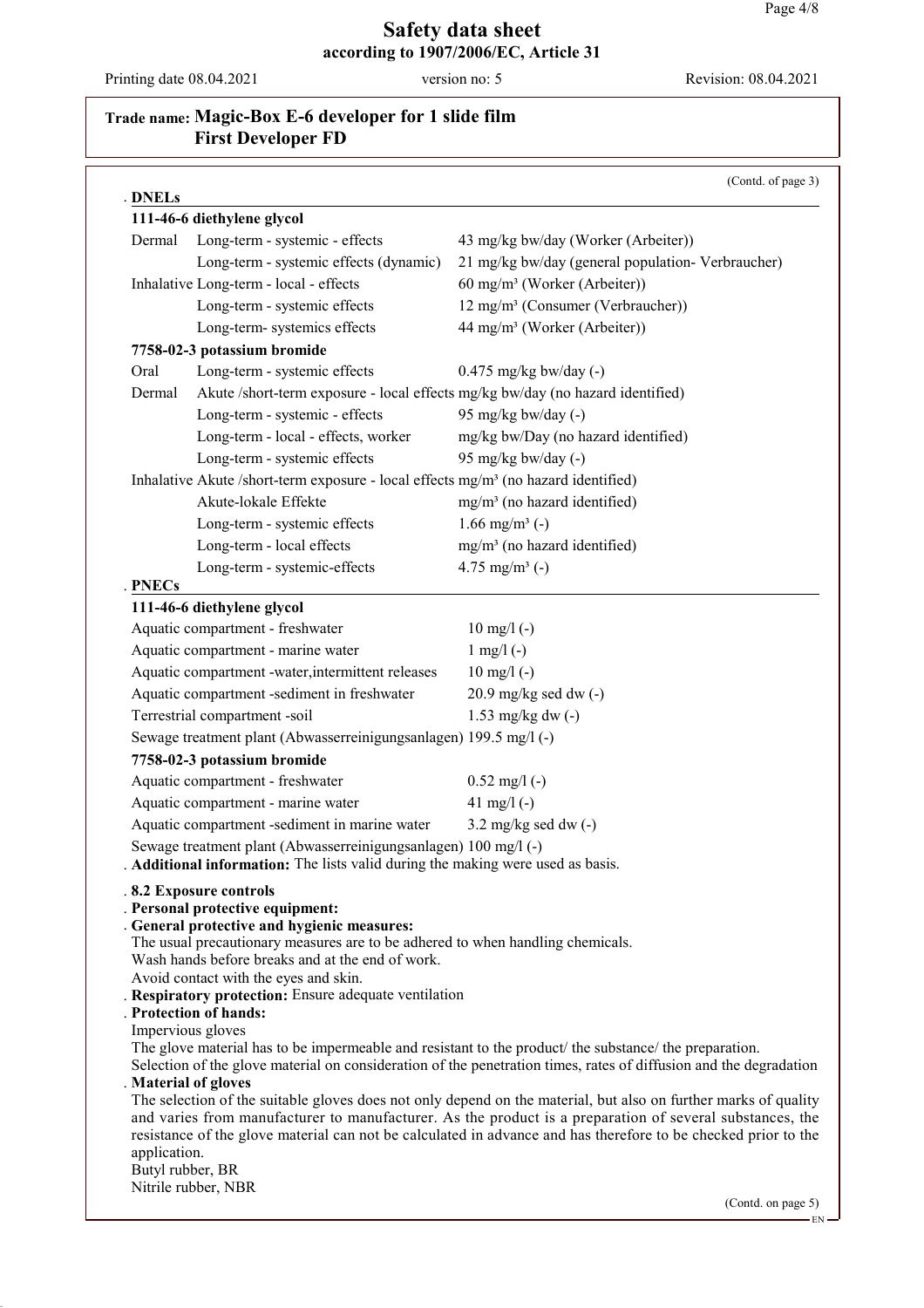Printing date 08.04.2021 version no: 5 Revision: 08.04.2021

# **Trade name: Magic-Box E-6 developer for 1 slide film First Developer FD**

(Contd. of page 4)

| Neoprene gloves                                                                                     |                                                                                                            |
|-----------------------------------------------------------------------------------------------------|------------------------------------------------------------------------------------------------------------|
| Penetration time of glove material<br>Gove material<br>breakthroug-time                             |                                                                                                            |
| $≥480$ min<br>Butyl rubber:                                                                         | layer thickness<br>≥0,4mm                                                                                  |
| Nitrile rubber:<br>$≥480$ min                                                                       | $≥0,38$ mm                                                                                                 |
| $≥240$ min<br>Neoprene:                                                                             | $≥0,65mm$                                                                                                  |
|                                                                                                     | The exact break trough time has to be found out by the manufacturer of the protective gloves and has to be |
| observed.                                                                                           |                                                                                                            |
| Eye protection: Goggles recommended during refilling<br>. Body protection: Protective work clothing |                                                                                                            |
|                                                                                                     |                                                                                                            |
|                                                                                                     |                                                                                                            |
| <b>SECTION 9: Physical and chemical properties</b>                                                  |                                                                                                            |
| 9.1 Information on basic physical and chemical properties                                           |                                                                                                            |
| <b>General Information</b>                                                                          |                                                                                                            |
| . Appearance:<br>Form:                                                                              | Fluid                                                                                                      |
| Colour:                                                                                             | Light yellow                                                                                               |
| Odour:                                                                                              | Recognisable                                                                                               |
| <b>Odour threshold:</b>                                                                             | Not determined.                                                                                            |
| . pH-value at 20 $^{\circ}$ C:                                                                      | $\sim10$                                                                                                   |
| . Change in condition                                                                               |                                                                                                            |
| Melting point/freezing point:                                                                       | Undetermined.                                                                                              |
| Initial boiling point and boiling range: >100 °C                                                    |                                                                                                            |
| . Flash point:                                                                                      | Not applicable.                                                                                            |
| . Flammability (solid, gas):                                                                        | Not applicable.                                                                                            |
| . Ignition temperature:                                                                             | 230 °C                                                                                                     |
| . Decomposition temperature:                                                                        | Not determined.                                                                                            |
| . Auto-ignition temperature:                                                                        | Product is not selfigniting.                                                                               |
| . Explosive properties:                                                                             | Product does not present an explosion hazard.                                                              |
| . Explosion limits:                                                                                 |                                                                                                            |
| Lower:                                                                                              | Not determined.<br>Not determined.                                                                         |
| <b>Upper:</b>                                                                                       |                                                                                                            |
| . Vapour pressure at 20 $^{\circ}$ C:                                                               | 23 hPa                                                                                                     |
| . Density at 20 $^{\circ}$ C:                                                                       | $\sim$ 1.3 g/cm <sup>3</sup>                                                                               |
| . Relative density<br>. Vapour density                                                              | Not determined.<br>Not determined.                                                                         |
| . Evaporation rate                                                                                  | Not determined.                                                                                            |
| . Solubility in / Miscibility with                                                                  |                                                                                                            |
| water:                                                                                              | Fully miscible.                                                                                            |
| . Partition coefficient: n-octanol/water:                                                           | Not determined.                                                                                            |
| . Viscosity:                                                                                        |                                                                                                            |
| Dynamic:                                                                                            | Not determined.                                                                                            |
| Kinematic:                                                                                          | Not determined.                                                                                            |
| . Solvent content:                                                                                  |                                                                                                            |
| Organic solvents:                                                                                   | 5.1 %                                                                                                      |
| Water:                                                                                              | 50-90 %                                                                                                    |
|                                                                                                     | (Contd. on page 6)                                                                                         |

 $-EN -$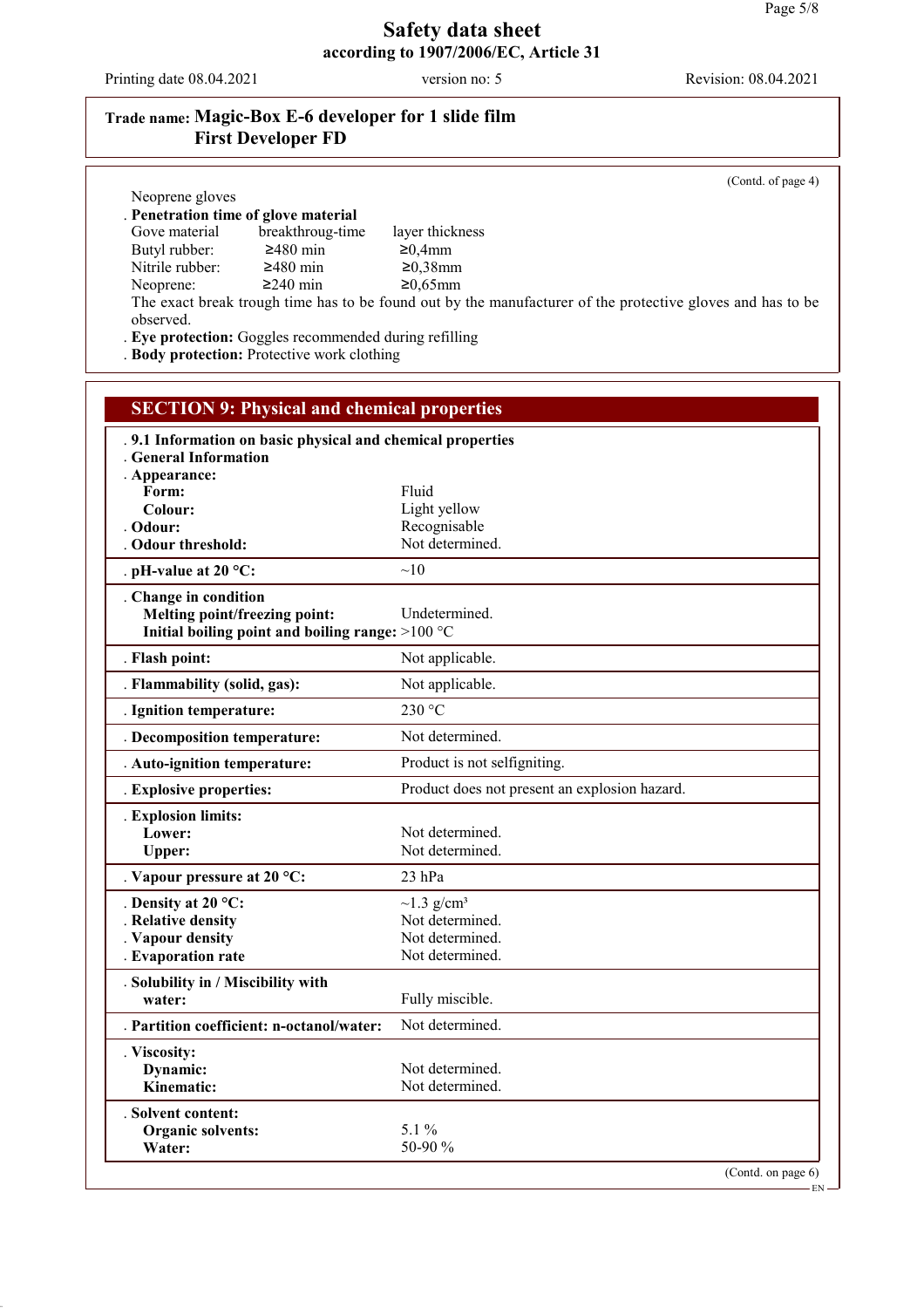Printing date 08.04.2021 version no: 5 Revision: 08.04.2021

(Contd. of page 5)

#### **Trade name: Magic-Box E-6 developer for 1 slide film First Developer FD**

**Solids content:** 0.0 %

**9.2 Other information** No further relevant information available.

## **SECTION 10: Stability and reactivity**

- . **10.1 Reactivity** No further relevant information available.
- . **10.2 Chemical stability**
- . **Thermal decomposition / conditions to be avoided:** Stable at environment temperature.
- . **10.3 Possibility of hazardous reactions** No dangerous reactions known.
- . **10.4 Conditions to avoid** No further relevant information available.
- . **10.5 Incompatible materials:** No further relevant information available.
- . **10.6 Hazardous decomposition products:**

Irritant gases/vapours

Carbon monoxide and carbon dioxide

### **SECTION 11: Toxicological information**

#### . **11.1 Information on toxicological effects**

- . **Acute toxicity** Based on available data, the classification criteria are not met.
- **LD/LC50 values relevant for classification:** .

#### **21799-87-1 Potassium 2,5-dihydroxybenzenesulphonate**

Oral LD50 >10,000 mg/kg (rat)

**584-08-7 potassium carbonate**

Oral LD50 >2,000 mg/kg (rat)

#### **111-46-6 diethylene glycol**

Oral LD50 12,565 mg/kg (rat)

#### **7758-02-3 potassium bromide**

Oral LD50 3,070 mg/kg (rat)

#### **13047-13-7 4-(hydroxymethyl)-4-methyl-1-phenylpyrazolidin-3-one (HMP)**

Oral LD50 566 mg/kg (rat)

- . **Primary irritant effect:**
- . **Skin corrosion/irritation**
- Causes skin irritation.
- . **Serious eye damage/irritation**

Causes serious eye irritation.

. **Respiratory or skin sensitisation** Based on available data, the classification criteria are not met.

. **Additional toxicological information:**

- . **CMR effects (carcinogenity, mutagenicity and toxicity for reproduction)**
- . **Germ cell mutagenicity** Based on available data, the classification criteria are not met.
- . **Carcinogenicity** Based on available data, the classification criteria are not met.
- . **Reproductive toxicity** Based on available data, the classification criteria are not met.
- . **STOT-single exposure** Based on available data, the classification criteria are not met.
- . **STOT-repeated exposure** Based on available data, the classification criteria are not met.
- . **Aspiration hazard** Based on available data, the classification criteria are not met.

(Contd. on page 7)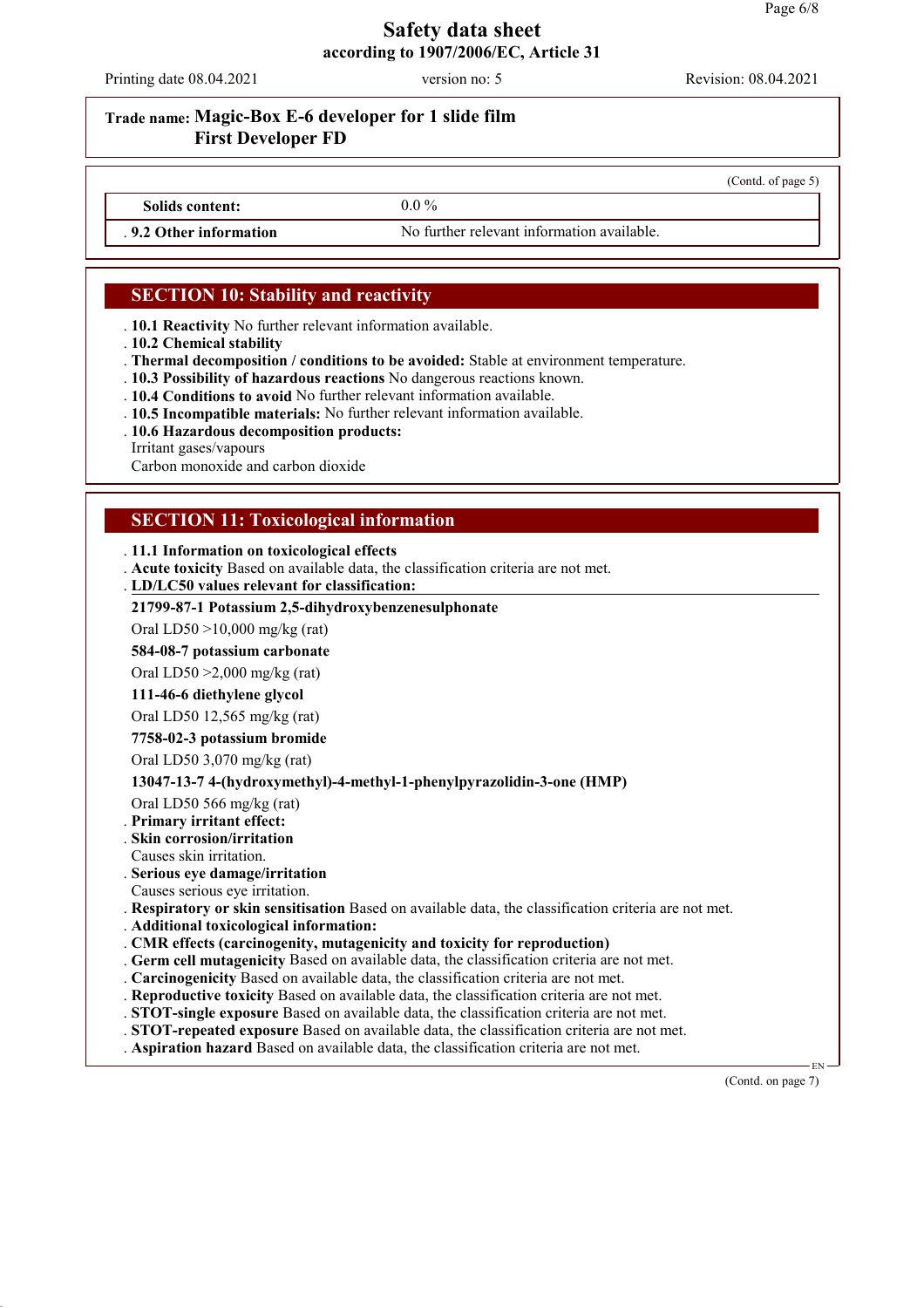Printing date 08.04.2021 version no: 5 Revision: 08.04.2021

### **Trade name: Magic-Box E-6 developer for 1 slide film First Developer FD**

(Contd. of page 6)

EN

| . 12.1 Toxicity<br>. Aquatic toxicity: |                                                                                 |
|----------------------------------------|---------------------------------------------------------------------------------|
| 111-46-6 diethylene glycol             |                                                                                 |
|                                        | EC50 24 mg/l (daphnia magna (Water flea))                                       |
| $LC50$ 96 mg/l (Invertebrates)         |                                                                                 |
|                                        | 13047-13-7 4-(hydroxymethyl)-4-methyl-1-phenylpyrazolidin-3-one (HMP)           |
| $LC50$ 1-10 mg/l (fish)                |                                                                                 |
|                                        | . 12.2 Persistence and degradability No further relevant information available. |
|                                        | . 12.3 Bioaccumulative potential No further relevant information available.     |
|                                        | . 12.4 Mobility in soil No further relevant information available.              |
| . Additional ecological information:   |                                                                                 |
| General notes:                         |                                                                                 |
|                                        | Do not allow product to reach ground water, water course or sewage system.      |
|                                        | Water hazard class 2 (German Regulation) (Self-assessment): hazardous for water |
|                                        | Danger to drinking water if even small quantities leak into the ground.         |
|                                        | .12.5 Results of PBT and vPvB assessment                                        |
| . PBT: Not applicable.                 |                                                                                 |
| . vPvB: Not applicable.                |                                                                                 |
|                                        | . 12.6 Other adverse effects No further relevant information available.         |

#### **SECTION 13: Disposal considerations**

#### . **13.1 Waste treatment methods**

#### . **Recommendation**

Rinse out concentrate residues with some of the water used for the solution and add to the solution in question. Return the containers for recycling without concentrate residues. For further information on waste management techniques for photographic chemicals please contact the local environmental authorities. Must not be disposed together with household garbage. Do not allow product to reach sewage system.

**European waste catalogue** .

09 01 01\* water-based developer and activator solutions

. **Uncleaned packaging:**

- . **Recommendation:** Disposal must be made according to official regulations.
- . **Recommended cleansing agents:** Water, if necessary together with cleansing agents.

| $.14.1$ UN-Number                 |      |  |
|-----------------------------------|------|--|
| . ADR, ADN, IMDG, IATA            | Void |  |
| . 14.2 UN proper shipping name    |      |  |
| ADR                               | Void |  |
| . ADN, IMDG, IATA                 | Void |  |
| . 14.3 Transport hazard class(es) |      |  |
| . ADR, ADN, IMDG, IATA            |      |  |
| . Class                           | Void |  |
| . 14.4 Packing group              |      |  |
| . ADR, IMDG, IATA                 | Void |  |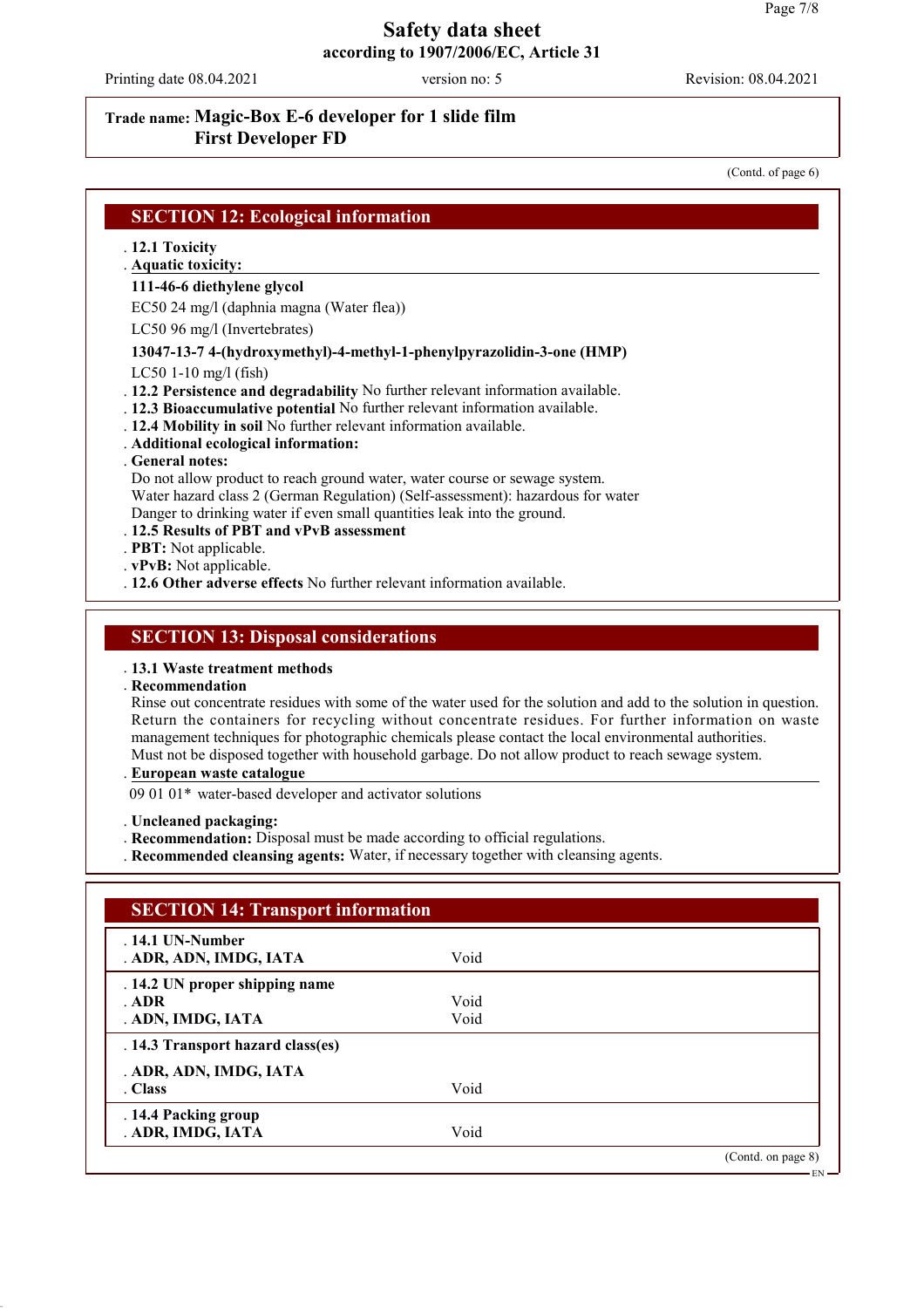Printing date 08.04.2021 version no: 5 Revision: 08.04.2021

# **Trade name: Magic-Box E-6 developer for 1 slide film First Developer FD**

|                                                                                                                                                                                                                                                                                                                                                                                                                   | (Contd. of page 7)                                                                                                                                                                                                                                               |
|-------------------------------------------------------------------------------------------------------------------------------------------------------------------------------------------------------------------------------------------------------------------------------------------------------------------------------------------------------------------------------------------------------------------|------------------------------------------------------------------------------------------------------------------------------------------------------------------------------------------------------------------------------------------------------------------|
| . 14.5 Environmental hazards:<br>. Marine pollutant:                                                                                                                                                                                                                                                                                                                                                              | N <sub>0</sub>                                                                                                                                                                                                                                                   |
| . 14.6 Special precautions for user                                                                                                                                                                                                                                                                                                                                                                               | Not applicable.                                                                                                                                                                                                                                                  |
| . 14.7 Transport in bulk according to Annex II of<br>Marpol and the IBC Code                                                                                                                                                                                                                                                                                                                                      | Not applicable.                                                                                                                                                                                                                                                  |
| . UN "Model Regulation":                                                                                                                                                                                                                                                                                                                                                                                          | Void                                                                                                                                                                                                                                                             |
| Labelling according to Regulation (EC) No 1272/2008 GHS label elements                                                                                                                                                                                                                                                                                                                                            | . 15.1 Safety, health and environmental regulations/legislation specific for the substance or mixture                                                                                                                                                            |
| . Directive 2012/18/EU<br>REGULATION (EC) No 1907/2006 ANNEX XVII Conditions of restriction: 3                                                                                                                                                                                                                                                                                                                    |                                                                                                                                                                                                                                                                  |
| . National regulations:<br>Regulation (EC) No 648/2004 on detergents / Labelling for contents                                                                                                                                                                                                                                                                                                                     |                                                                                                                                                                                                                                                                  |
| phosphonates                                                                                                                                                                                                                                                                                                                                                                                                      | $<$ 5%                                                                                                                                                                                                                                                           |
|                                                                                                                                                                                                                                                                                                                                                                                                                   | . 15.2 Chemical safety assessment: A Chemical Safety Assessment has not been carried out.                                                                                                                                                                        |
| Relevant phrases                                                                                                                                                                                                                                                                                                                                                                                                  | This information is based on our present knowledge. However, this shall not constitute a guarantee for any<br>specific product features and shall not establish a legally valid contractual relationship.                                                        |
| H302 Harmful if swallowed.                                                                                                                                                                                                                                                                                                                                                                                        |                                                                                                                                                                                                                                                                  |
| H315 Causes skin irritation.                                                                                                                                                                                                                                                                                                                                                                                      |                                                                                                                                                                                                                                                                  |
| H317 May cause an allergic skin reaction.                                                                                                                                                                                                                                                                                                                                                                         |                                                                                                                                                                                                                                                                  |
|                                                                                                                                                                                                                                                                                                                                                                                                                   |                                                                                                                                                                                                                                                                  |
|                                                                                                                                                                                                                                                                                                                                                                                                                   |                                                                                                                                                                                                                                                                  |
| H319 Causes serious eye irritation.<br>H335 May cause respiratory irritation.<br>H411 Toxic to aquatic life with long lasting effects.                                                                                                                                                                                                                                                                            |                                                                                                                                                                                                                                                                  |
|                                                                                                                                                                                                                                                                                                                                                                                                                   |                                                                                                                                                                                                                                                                  |
|                                                                                                                                                                                                                                                                                                                                                                                                                   |                                                                                                                                                                                                                                                                  |
|                                                                                                                                                                                                                                                                                                                                                                                                                   |                                                                                                                                                                                                                                                                  |
| Contact: E: sida@tetenal.com<br>. Abbreviations and acronyms:<br>International Transport of Dangerous Goods by Rail)<br>ICAO: International Civil Aviation Organisation                                                                                                                                                                                                                                           |                                                                                                                                                                                                                                                                  |
|                                                                                                                                                                                                                                                                                                                                                                                                                   |                                                                                                                                                                                                                                                                  |
|                                                                                                                                                                                                                                                                                                                                                                                                                   |                                                                                                                                                                                                                                                                  |
|                                                                                                                                                                                                                                                                                                                                                                                                                   |                                                                                                                                                                                                                                                                  |
|                                                                                                                                                                                                                                                                                                                                                                                                                   |                                                                                                                                                                                                                                                                  |
|                                                                                                                                                                                                                                                                                                                                                                                                                   |                                                                                                                                                                                                                                                                  |
|                                                                                                                                                                                                                                                                                                                                                                                                                   |                                                                                                                                                                                                                                                                  |
|                                                                                                                                                                                                                                                                                                                                                                                                                   |                                                                                                                                                                                                                                                                  |
| IMDG: International Maritime Code for Dangerous Goods<br>GHS: Globally Harmonised System of Classification and Labelling of Chemicals<br>EINECS: European Inventory of Existing Commercial Chemical Substances<br>ELINCS: European List of Notified Chemical Substances<br>DNEL: Derived No-Effect Level (REACH)<br>LC50: Lethal concentration, 50 percent                                                        |                                                                                                                                                                                                                                                                  |
| Acute Tox. 4: Acute toxicity - oral - Category 4                                                                                                                                                                                                                                                                                                                                                                  |                                                                                                                                                                                                                                                                  |
| Carriage of Dangerous Goods by Road)<br>IATA: International Air Transport Association<br>CAS: Chemical Abstracts Service (division of the American Chemical Society)<br>PNEC: Predicted No-Effect Concentration (REACH)<br>LD50: Lethal dose, 50 percent<br>PBT: Persistent, Bioaccumulative and Toxic<br>vPvB: very Persistent and very Bioaccumulative<br>Skin Irrit. 2: Skin corrosion/irritation – Category 2 |                                                                                                                                                                                                                                                                  |
| Eye Irrit. 2: Serious eye damage/eye irritation - Category 2<br>Skin Sens. 1: Skin sensitisation - Category 1                                                                                                                                                                                                                                                                                                     | RID: Règlement international concernant le transport des marchandises dangereuses par chemin de fer (Regulations Concerning the<br>ADR: Accord européen sur le transport des marchandises dangereuses par Route (European Agreement concerning the International |
| STOT SE 3: Specific target organ toxicity (single exposure) – Category 3<br>Aquatic Chronic 2: Hazardous to the aquatic environment - long-term aquatic hazard – Category 2                                                                                                                                                                                                                                       |                                                                                                                                                                                                                                                                  |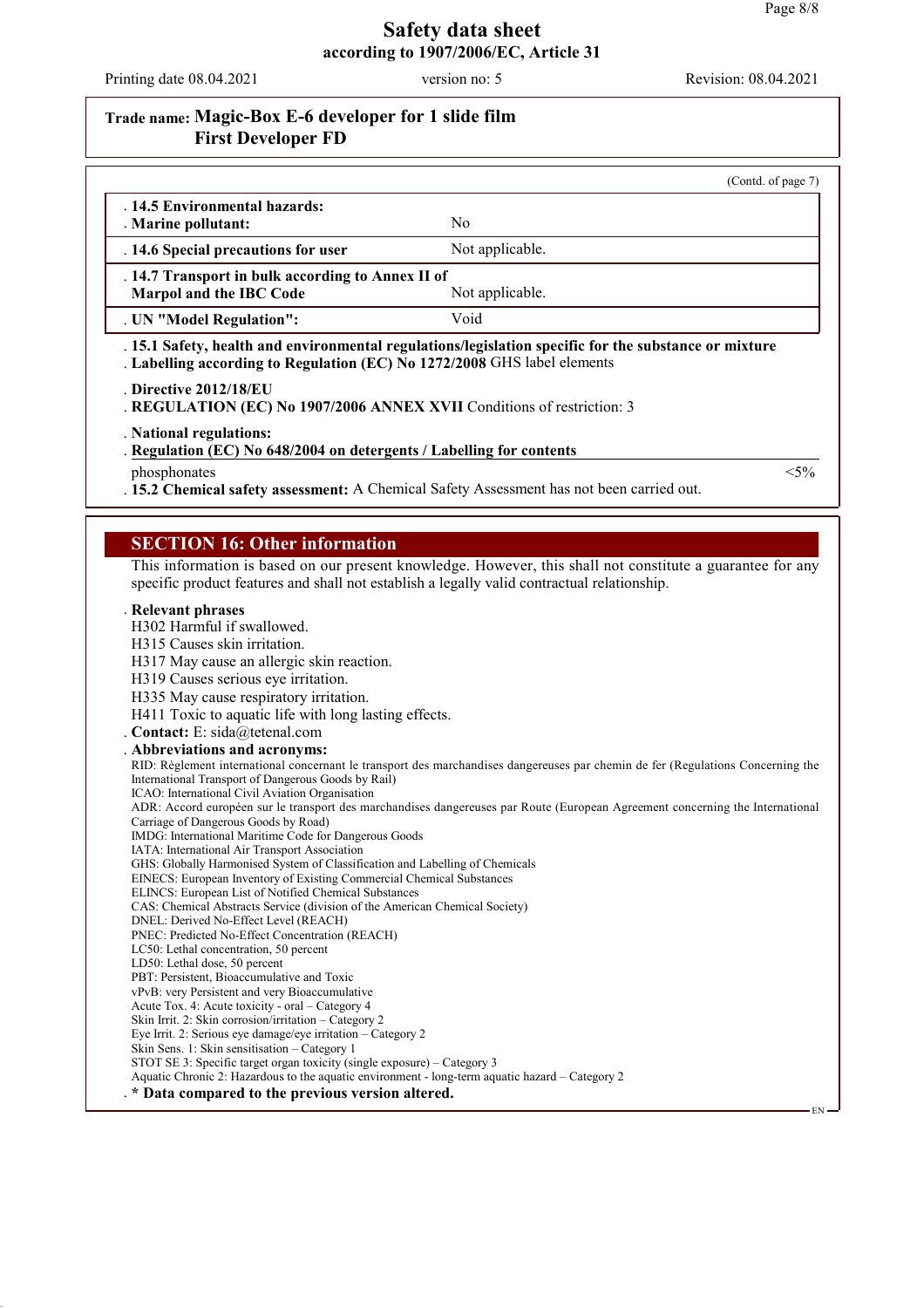**Safety data sheet**

**according to 1907/2006/EC, Article 31**

Page 1/8

**TETENAL** 

|                                                                                                     |                                                                                                               | SECTION 1: Identification of the substance/mixture and of the company/undertaking                                                                                                                                                |  |
|-----------------------------------------------------------------------------------------------------|---------------------------------------------------------------------------------------------------------------|----------------------------------------------------------------------------------------------------------------------------------------------------------------------------------------------------------------------------------|--|
| . 1.1 Product identifier                                                                            |                                                                                                               |                                                                                                                                                                                                                                  |  |
|                                                                                                     | <b>Colour Developer</b>                                                                                       | . Trade name: Magic-Box E-6 developer for 1 slide film                                                                                                                                                                           |  |
| . Article number: 100256/2.1<br>. UFI: QCP3-C06C-Y005-X99X                                          |                                                                                                               |                                                                                                                                                                                                                                  |  |
|                                                                                                     | No further relevant information available.                                                                    | . 1.2 Relevant identified uses of the substance or mixture and uses advised against<br>. Application of the substance / the mixture Developer for photographic use                                                               |  |
| . Manufacturer/Supplier:<br>TETENAL 1847 GmbH<br>Schützenwall 31-35<br>D-22844 Norderstedt /Germany | . 1.3 Details of the supplier of the safety data sheet<br>Tel.: +49 (0) 40 521 45-0; Fax: +49 (0)40-52145-296 |                                                                                                                                                                                                                                  |  |
|                                                                                                     | www.tetenal.com; E-mail: info@tetenal.com                                                                     | . Further information obtainable from: Department product safety. E-Mail: sida@tetenal.com                                                                                                                                       |  |
|                                                                                                     | .1.4 Emergency telephone number:<br>Tetenal Tel.:+49(0) 40 521 45-0 (open: 8am till 4pm)                      | Poison Information Centre Germany: +49 (0) 30 - 30686 700 (English and German 24 hours)                                                                                                                                          |  |
|                                                                                                     |                                                                                                               |                                                                                                                                                                                                                                  |  |
|                                                                                                     | <b>SECTION 2: Hazards identification</b>                                                                      |                                                                                                                                                                                                                                  |  |
|                                                                                                     | . 2.1 Classification of the substance or mixture                                                              |                                                                                                                                                                                                                                  |  |
| Skin Sens. 1                                                                                        |                                                                                                               | . Classification according to Regulation (EC) No 1272/2008<br>H317 May cause an allergic skin reaction.<br>Aquatic Chronic 3 H412 Harmful to aquatic life with long lasting effects.                                             |  |
| . 2.2 Label elements<br>. Hazard pictograms                                                         | . Labelling according to Regulation (EC) No 1272/2008                                                         | The product is classified and labelled according to the CLP regulation.                                                                                                                                                          |  |
| ⌒                                                                                                   |                                                                                                               |                                                                                                                                                                                                                                  |  |
| GHS07                                                                                               |                                                                                                               |                                                                                                                                                                                                                                  |  |
| . Signal word Warning                                                                               |                                                                                                               |                                                                                                                                                                                                                                  |  |
|                                                                                                     | . Hazard-determining components of labelling:                                                                 | (4-ammonio-m-tolyl)ethyl(2-hydroxyethyl)ammonium sulphate (CD-4)                                                                                                                                                                 |  |
| <b>Hazard statements</b><br>may not be on the label.                                                |                                                                                                               | The content is not more than 125 ml. In accordance with Regulation 1272/2008 Annex I, Section 1.5.2.1, only<br>certain labelling elements are obligatory for the packaging in this case. Therefore, the following label elements |  |
|                                                                                                     | H317 May cause an allergic skin reaction.<br>H412 Harmful to aquatic life with long lasting effects.          |                                                                                                                                                                                                                                  |  |
| . Precautionary statements                                                                          |                                                                                                               |                                                                                                                                                                                                                                  |  |
| P <sub>10</sub> 1<br>P102                                                                           | Keep out of reach of children.                                                                                | If medical advice is needed, have product container or label at hand.                                                                                                                                                            |  |
| P103                                                                                                |                                                                                                               | Read carefully and follow all instructions.                                                                                                                                                                                      |  |
| P234                                                                                                | Keep only in original packaging.                                                                              |                                                                                                                                                                                                                                  |  |
| P264<br>P280                                                                                        | Wash thoroughly after handling.                                                                               | Wear protective gloves / eye protection / face protection.                                                                                                                                                                       |  |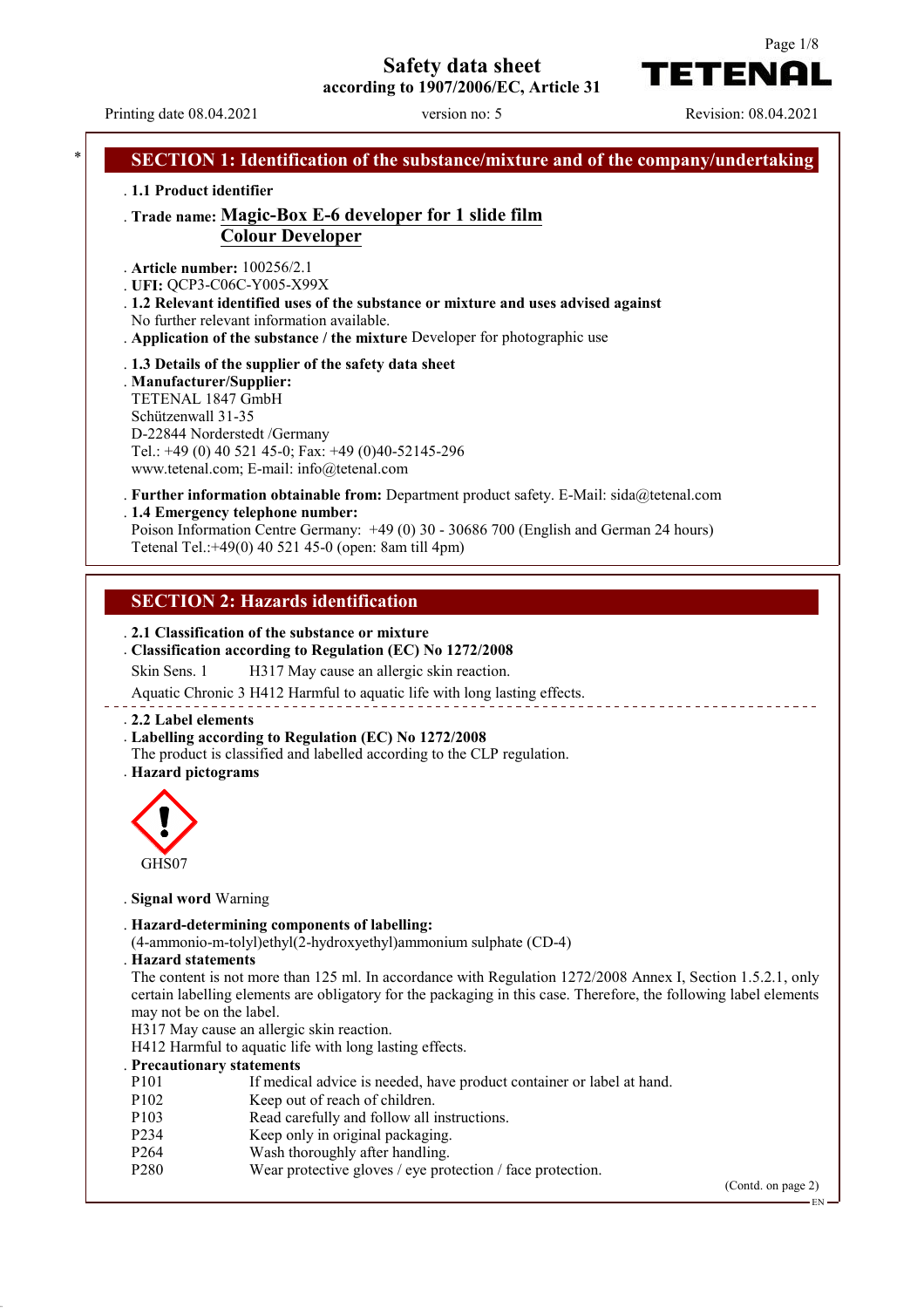Printing date 08.04.2021 version no: 5 Revision: 08.04.2021

Reg.nr.: 01-2119457892-27

# **Trade name: Magic-Box E-6 developer for 1 slide film Colour Developer**

|                                                         |                                                                                                       | (Contd. of page 1) |
|---------------------------------------------------------|-------------------------------------------------------------------------------------------------------|--------------------|
| P302+P352                                               | IF ON SKIN: Wash with plenty of water.                                                                |                    |
|                                                         | P305+P351+P338 IF IN EYES: Rinse cautiously with water for several minutes. Remove contact lenses, if |                    |
| P332+P313                                               | present and easy to do. Continue rinsing.<br>If skin irritation occurs: Get medical advice/attention. |                    |
| P362+P364                                               | Take off contaminated clothing and wash it before reuse.                                              |                    |
| P337+P313                                               | If eye irritation persists: Get medical advice/attention.                                             |                    |
| P390                                                    | Absorb spillage to prevent material damage.                                                           |                    |
| P501                                                    | Dispose of contents/container in accordance with local regulations.                                   |                    |
|                                                         | . Labelling of packages where the contents do not exceed 125 ml                                       |                    |
| . Hazard pictograms                                     |                                                                                                       |                    |
|                                                         |                                                                                                       |                    |
|                                                         |                                                                                                       |                    |
|                                                         |                                                                                                       |                    |
| GHS07                                                   |                                                                                                       |                    |
|                                                         |                                                                                                       |                    |
| . Signal word Warning                                   |                                                                                                       |                    |
|                                                         | . Hazard-determining components of labelling:                                                         |                    |
|                                                         | (4-ammonio-m-tolyl)ethyl(2-hydroxyethyl)ammonium sulphate (CD-4)                                      |                    |
| . Hazard statements                                     |                                                                                                       |                    |
|                                                         | H317 May cause an allergic skin reaction.                                                             |                    |
|                                                         | H412 Harmful to aquatic life with long lasting effects.                                               |                    |
| . Precautionary statements                              |                                                                                                       |                    |
| P101                                                    | If medical advice is needed, have product container or label at hand.                                 |                    |
| P102                                                    | Keep out of reach of children.                                                                        |                    |
| P103<br>P261                                            | Read carefully and follow all instructions.<br>Avoid breathing dust/fume/gas/mist/vapours/spray.      |                    |
| P272                                                    | Contaminated work clothing should not be allowed out of the workplace.                                |                    |
| P280                                                    | Wear protective gloves.                                                                               |                    |
|                                                         | P302+P352 IF ON SKIN: Wash with plenty of water.                                                      |                    |
| P321                                                    | Specific treatment (see on this label).                                                               |                    |
|                                                         | P362+P364 Take off contaminated clothing and wash it before reuse.                                    |                    |
|                                                         | P333+P313 If skin irritation or rash occurs: Get medical advice/attention.                            |                    |
| P501                                                    | Dispose of contents/container in accordance with local regulations.                                   |                    |
|                                                         |                                                                                                       |                    |
|                                                         |                                                                                                       |                    |
| 2.3 Other hazards                                       | . Results of PBT and vPvB assessment                                                                  |                    |
| . <b>PBT</b> : Not applicable.<br>vPvB: Not applicable. |                                                                                                       |                    |

. **Additional information:** For the wording of the listed hazard phrases refer to section 16.

(Contd. on page 3)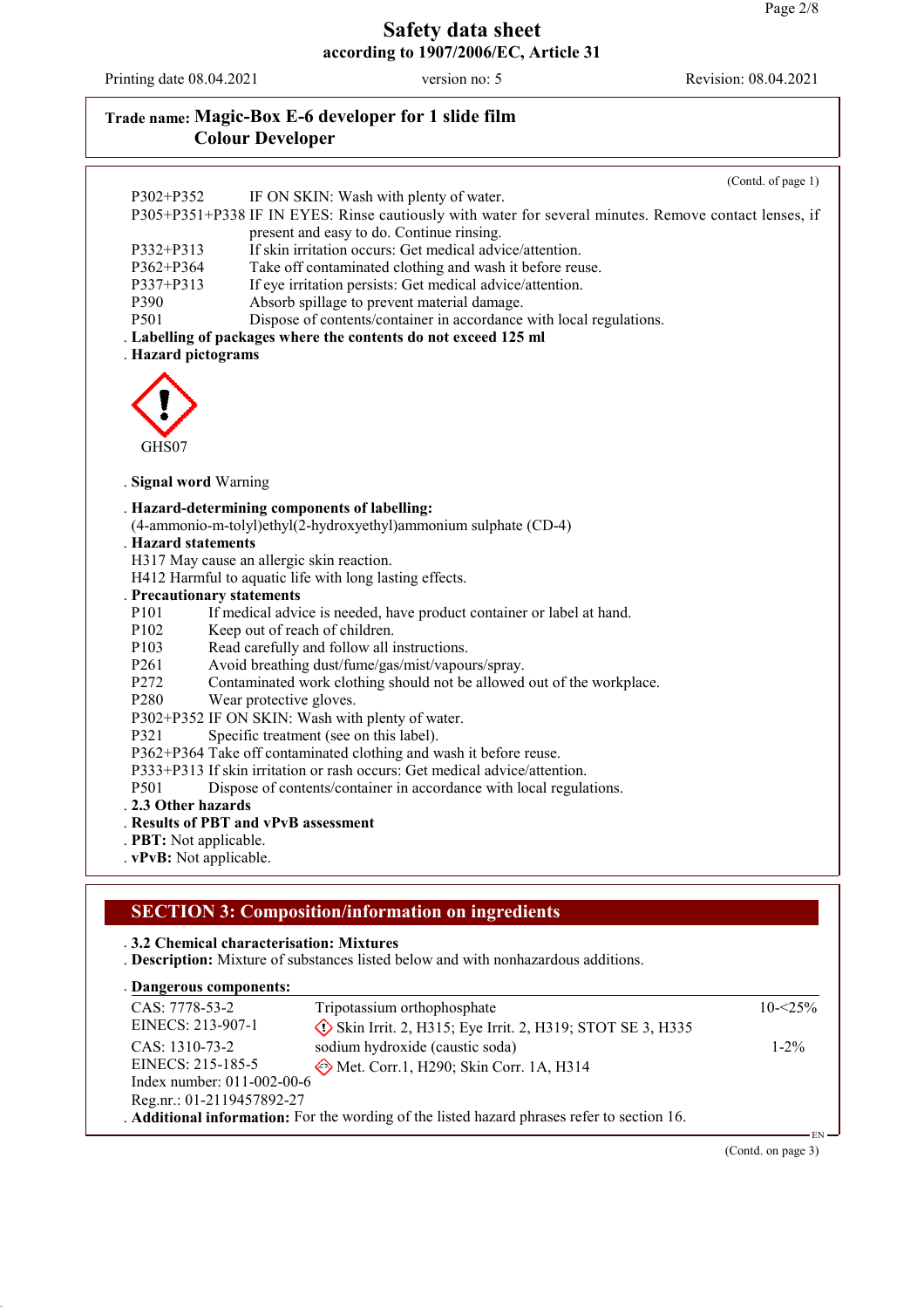Printing date 08.04.2021 version no: 5 Revision: 08.04.2021

#### **Trade name: Magic-Box E-6 developer for 1 slide film Colour Developer**

(Contd. of page 2)

#### **SECTION 4: First aid measures**

#### . **4.1 Description of first aid measures**

. **General information:** Immediately remove any clothing/shoes soiled by the product.

- . **After inhalation:** In case of unconsciousness place patient stably in side position for transportation.
- . **After skin contact:** Immediately wash with water and soap and rinse thoroughly.
- . **After eye contact:**

Rinse opened eye for several minutes under running water. If symptoms persist, consult a doctor.

. **After swallowing:**

Induce vomiting and call for medical help.

Rinse out mouth and then drink plenty of water.

If symptoms persist consult doctor.

- . **4.2 Most important symptoms and effects, both acute and delayed**
- No further relevant information available.

. **4.3 Indication of any immediate medical attention and special treatment needed**

No further relevant information available.

## **SECTION 5: Firefighting measures**

. **5.1 Extinguishing media**

. **Suitable extinguishing agents:**

- CO2, powder or water spray. Fight larger fires with water spray or alcohol resistant foam.
- . **5.2 Special hazards arising from the substance or mixture**
- Under certain fire conditions, traces of other toxic gases cannot be excluded.

. **5.3 Advice for firefighters**

. **Protective equipment:** No special measures required.

### **SECTION 6: Accidental release measures**

. **6.1 Personal precautions, protective equipment and emergency procedures** Ensure adequate ventilation . **6.2 Environmental precautions:**

Dilute with plenty of water.

Do not allow to enter sewers/ surface or ground water.

. **6.3 Methods and material for containment and cleaning up:**

Absorb with liquid-binding material (sand, diatomite, acid binders, universal binders, sawdust). Pick up mechanically.

. **6.4 Reference to other sections**

See Section 7 for information on safe handling.

See Section 8 for information on personal protection equipment.

See Section 13 for disposal information.

### **SECTION 7: Handling and storage**

. **7.1 Precautions for safe handling** Prevent formation of aerosols.

. **Information about fire - and explosion protection:** No special measures required.

. **7.2 Conditions for safe storage, including any incompatibilities**

. **Storage:**

- . **Requirements to be met by storerooms and receptacles:** No special requirements.
- . **Information about storage in one common storage facility:**

Store away from foodstuffs.

Do not store together with acids.

- Store away from oxidising agents.
- . **Further information about storage conditions:**
- Keep container tightly sealed.

(Contd. on page 4)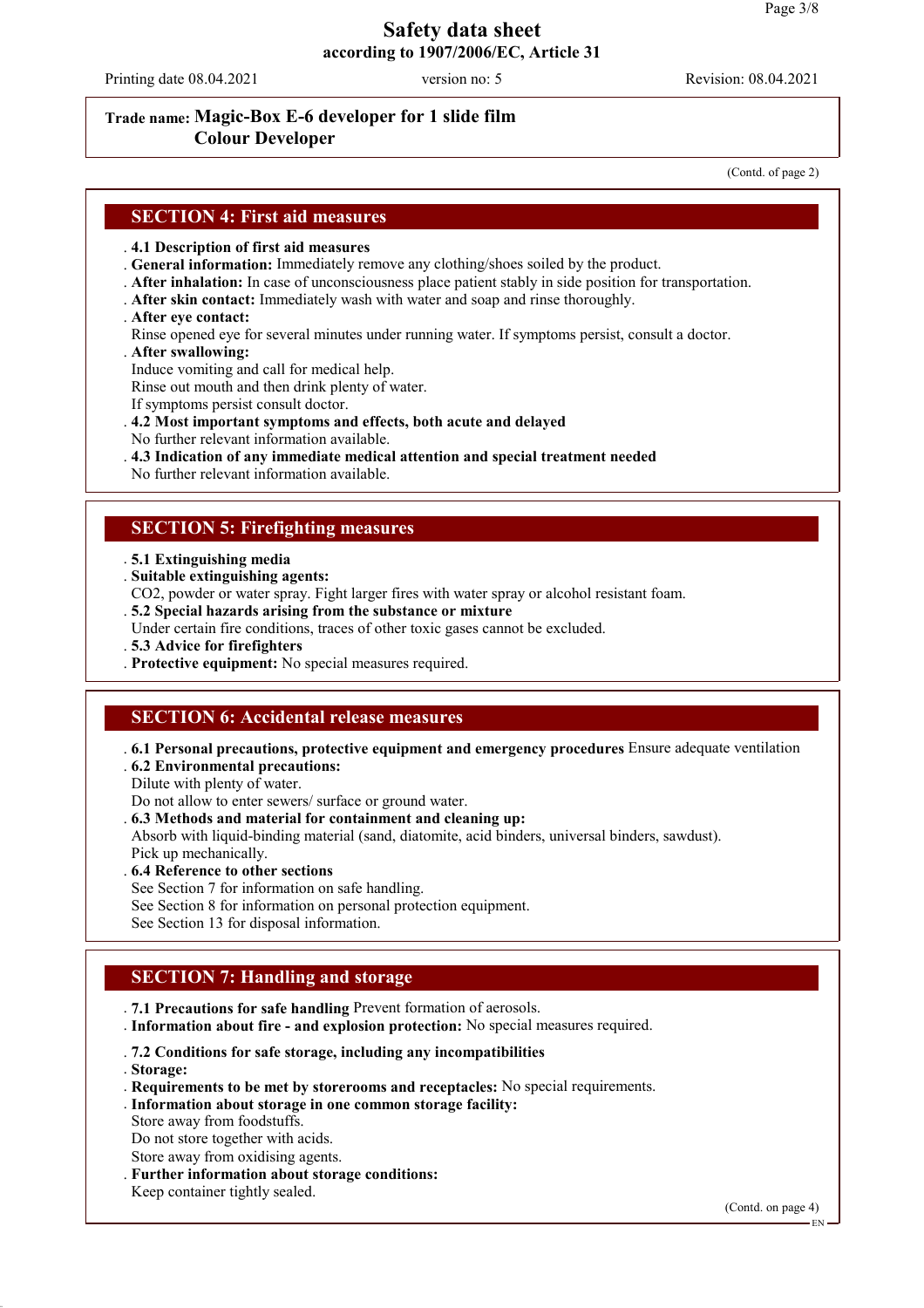Printing date 08.04.2021 version no: 5 Revision: 08.04.2021

# **Trade name: Magic-Box E-6 developer for 1 slide film Colour Developer**

(Contd. of page 3)

Store in cool, dry conditions in well sealed receptacles. Protect from heat and direct sunlight. Store under lock and key and out of the reach of children. Recommended storage temperature: 5-30°C Protect from exposure to the light. . **7.3 Specific end use(s)** No further relevant information available.

# **SECTION 8: Exposure controls/personal protection**

- . **8.1 Control parameters**
- . **Additional information about design of technical facilities:** No further data; see item 7. **Ingredients with limit values that require monitoring at the workplace:**
- **1310-73-2 sodium hydroxide (caustic soda) (<2.5%)**
- WEL Short-term value: 2 mg/m<sup>3</sup>
- . **Additional information:** The lists valid during the making were used as basis.
- . **8.2 Exposure controls**
- . **Personal protective equipment:**
- . **General protective and hygienic measures:**
- Keep away from foodstuffs, beverages and feed. Immediately remove all soiled and contaminated clothing Wash hands before breaks and at the end of work. Do not inhale gases / fumes / aerosols.
- Avoid contact with the eyes and skin.
- . **Respiratory protection:**
- Not necessary if room is well-ventilated.

No personal respiratory protection required. In case of insufficient ventilation, excess of workplace limits, excessive odor or dusts, fibers and fumes, use self-contained breathing apparatus or breathing apparatus with filter type P2 or P3 according to EN 143.

#### . **Protection of hands:**



Protective gloves

Impervious gloves

The glove material has to be impermeable and resistant to the product/ the substance/ the preparation.

Selection of the glove material on consideration of the penetration times, rates of diffusion and the degradation . **Material of gloves**

The selection of the suitable gloves does not only depend on the material, but also on further marks of quality and varies from manufacturer to manufacturer. As the product is a preparation of several substances, the resistance of the glove material can not be calculated in advance and has therefore to be checked prior to the application.

Butyl rubber, BR Nitrile rubber, NBR Neoprene gloves

#### . **Penetration time of glove material**

| Gove material   | breakthroug-time | layer thickn  |
|-----------------|------------------|---------------|
| Butyl rubber:   | $\geq$ 480 min   | $\geq 0,4$ mm |
| Nitrile rubber: | $\geq$ 480 min   | $≥0,38$ mm    |
| Neoprene:       | $≥240$ min       | $≥0,65$ mm    |

kthroug-time layer thickness  $30 \text{ min}$  ≥0.4mm  $30 \text{ min}$  ≥0,38mm

The exact break trough time has to be found out by the manufacturer of the protective gloves and has to be observed.

(Contd. on page 5)

EN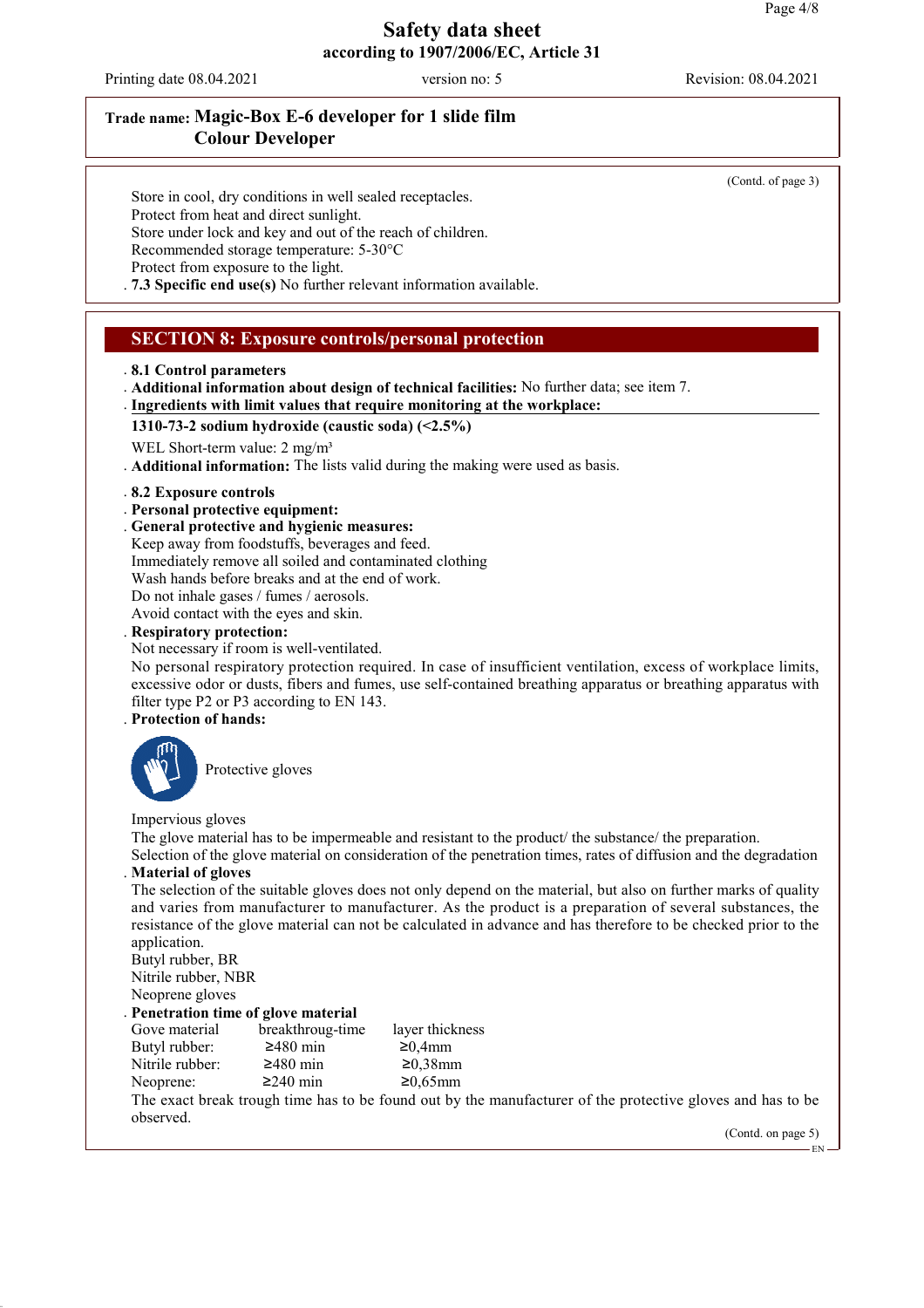Printing date 08.04.2021 version no: 5 Revision: 08.04.2021

(Contd. of page 4)

# **Trade name: Magic-Box E-6 developer for 1 slide film Colour Developer**

. **Eye protection:**



Tightly sealed goggles

. **Body protection:** Protective work clothing

| <b>SECTION 9: Physical and chemical properties</b>                                                           |                                               |
|--------------------------------------------------------------------------------------------------------------|-----------------------------------------------|
| . 9.1 Information on basic physical and chemical properties<br>General Information<br>. Appearance:          |                                               |
| Form:                                                                                                        | Fluid                                         |
| Colour:                                                                                                      | Light yellow                                  |
| . Odour:                                                                                                     | Recognisable                                  |
| . pH-value at $20 °C$ :                                                                                      | >13                                           |
| . Change in condition<br>Melting point/freezing point:<br>Initial boiling point and boiling range: $>100 °C$ | Undetermined.                                 |
| . Flash point:                                                                                               | Not applicable.                               |
| . Auto-ignition temperature:                                                                                 | Product is not selfigniting.                  |
| . Explosive properties:                                                                                      | Product does not present an explosion hazard. |
| . Vapour pressure at $20 °C$ :                                                                               | 23 hPa                                        |
| . Density at $20^{\circ}$ C:                                                                                 | $\sim$ 1.2 g/cm <sup>3</sup>                  |
| . Solubility in / Miscibility with<br>water:                                                                 | Fully miscible.                               |
| . Solvent content:<br>Organic solvents:<br>Water:                                                            | $0.0\%$<br>50-90 %                            |
| .9.2 Other information                                                                                       | No further relevant information available.    |

# **SECTION 10: Stability and reactivity**

. **10.1 Reactivity** No further relevant information available.

- . **10.2 Chemical stability**
- . **Thermal decomposition / conditions to be avoided:** No decomposition if used according to specifications.
- . **10.3 Possibility of hazardous reactions** Reacts with acids, alkalis and oxidising agents.
- . **10.4 Conditions to avoid** No further relevant information available.
- . **10.5 Incompatible materials:** No further relevant information available.
- . **10.6 Hazardous decomposition products:** Irritant gases/vapours

### **SECTION 11: Toxicological information**

- . **11.1 Information on toxicological effects**
- . **Acute toxicity** Based on available data, the classification criteria are not met.

(Contd. on page 6)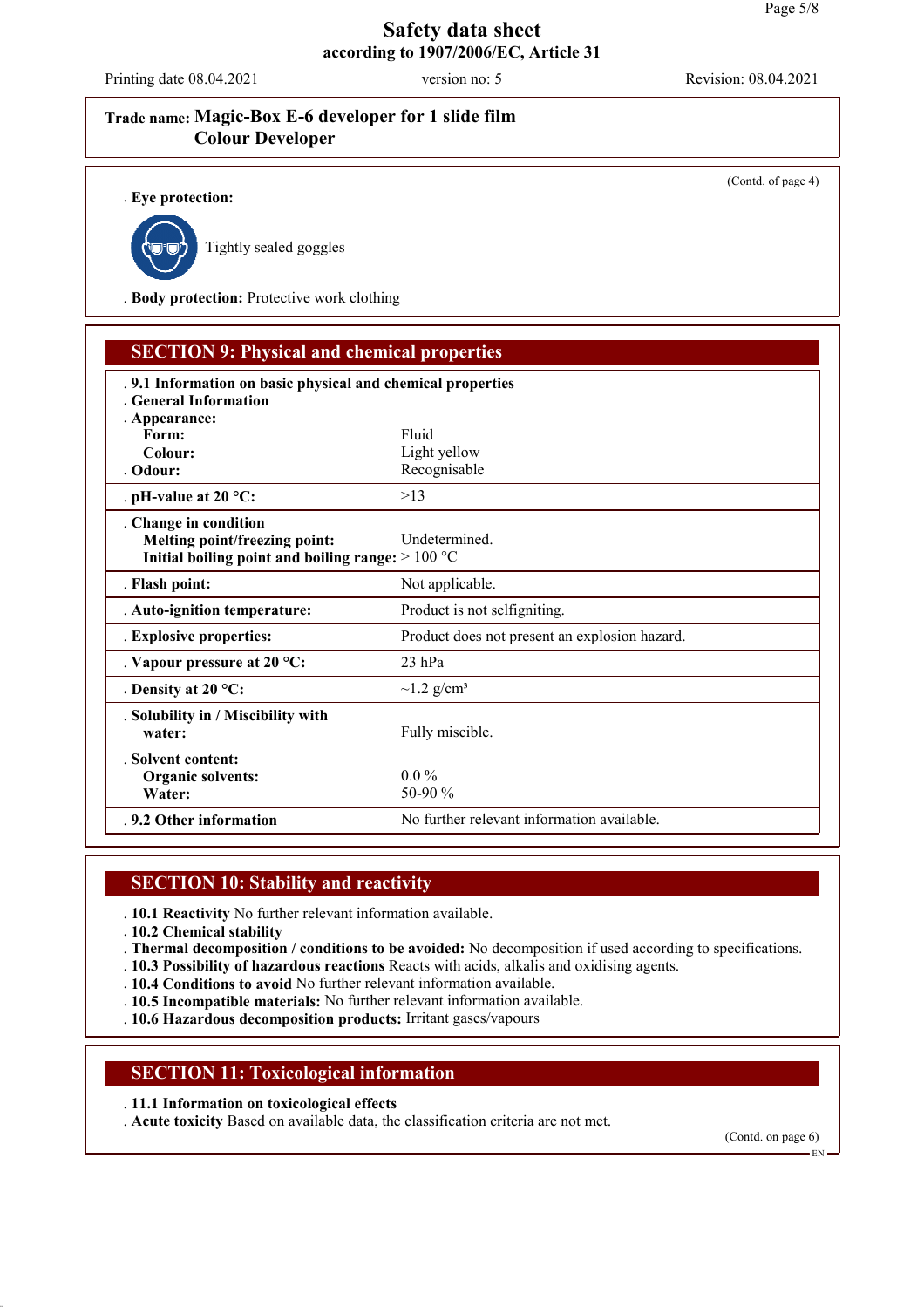Printing date 08.04.2021 version no: 5 Revision: 08.04.2021

## **Trade name: Magic-Box E-6 developer for 1 slide film Colour Developer**

(Contd. of page 5)

#### **LD/LC50 values relevant for classification:** .

#### **7778-53-2 Tripotassium orthophosphate**

Oral LD50 4500 mg/kg (rat)

Dermal LD50 >4640 mg/kg (rabbit)

#### **1310-73-2 sodium hydroxide (caustic soda)**

Oral LD50 >2000 mg/kg (rat)

. **Primary irritant effect:**

. **Skin corrosion/irritation** Based on available data, the classification criteria are not met.

- . **Serious eye damage/irritation** Based on available data, the classification criteria are not met.
- . **Respiratory or skin sensitisation**
- May cause an allergic skin reaction.
- . **Additional toxicological information:**
- The preparation is "irritant". J.R. Young, M.J. How, A.P. Walker and W.M.H. Worth (1988): Classification as corrosive or irritant to skin of preparations containing acidic or alkaline substances, without testing on animals. Toxic. in Vitro, Bd.2, Nr.1, 1988, S.19-26].

. **CMR effects (carcinogenity, mutagenicity and toxicity for reproduction)**

- . **Germ cell mutagenicity** Based on available data, the classification criteria are not met.
- . **Carcinogenicity** Based on available data, the classification criteria are not met.
- . **Reproductive toxicity** Based on available data, the classification criteria are not met.
- . **STOT-single exposure** Based on available data, the classification criteria are not met.
- . **STOT-repeated exposure** Based on available data, the classification criteria are not met.
- . **Aspiration hazard** Based on available data, the classification criteria are not met.

#### **SECTION 12: Ecological information**

#### . **12.1 Toxicity**

**Aquatic toxicity:** .

**7778-53-2 Tripotassium orthophosphate**

LC50 96h: 750 mg/l (fish)

#### **1310-73-2 sodium hydroxide (caustic soda)**

EC50 24h: 76 mg/l (daphnia magna (Water flea))

LC50 48h: 99 mg/l (Lepomis macrochirus (Sonnenbarsch))

96h: 45.4 mg/l (fish: Oncorhynchus mykiss)

- . **12.2 Persistence and degradability** No further relevant information available.
- . **12.3 Bioaccumulative potential** No further relevant information available.
- . **12.4 Mobility in soil** No further relevant information available.
- . **Additional ecological information:**
- . **General notes:**
- Do not allow product to reach ground water, water course or sewage system.
- Water hazard class 1 (German Regulation) (Self-assessment): slightly hazardous for water
- . **12.5 Results of PBT and vPvB assessment**
- . **PBT:** Not applicable.
- . **vPvB:** Not applicable.
- . **12.6 Other adverse effects** No further relevant information available.

#### **SECTION 13: Disposal considerations**

- . **13.1 Waste treatment methods**
- . **Recommendation**

Must not be disposed together with household garbage. Do not allow product to reach sewage system. **European waste catalogue** .

09 01 01 water-based developer and activator solutions

(Contd. on page 7)

EN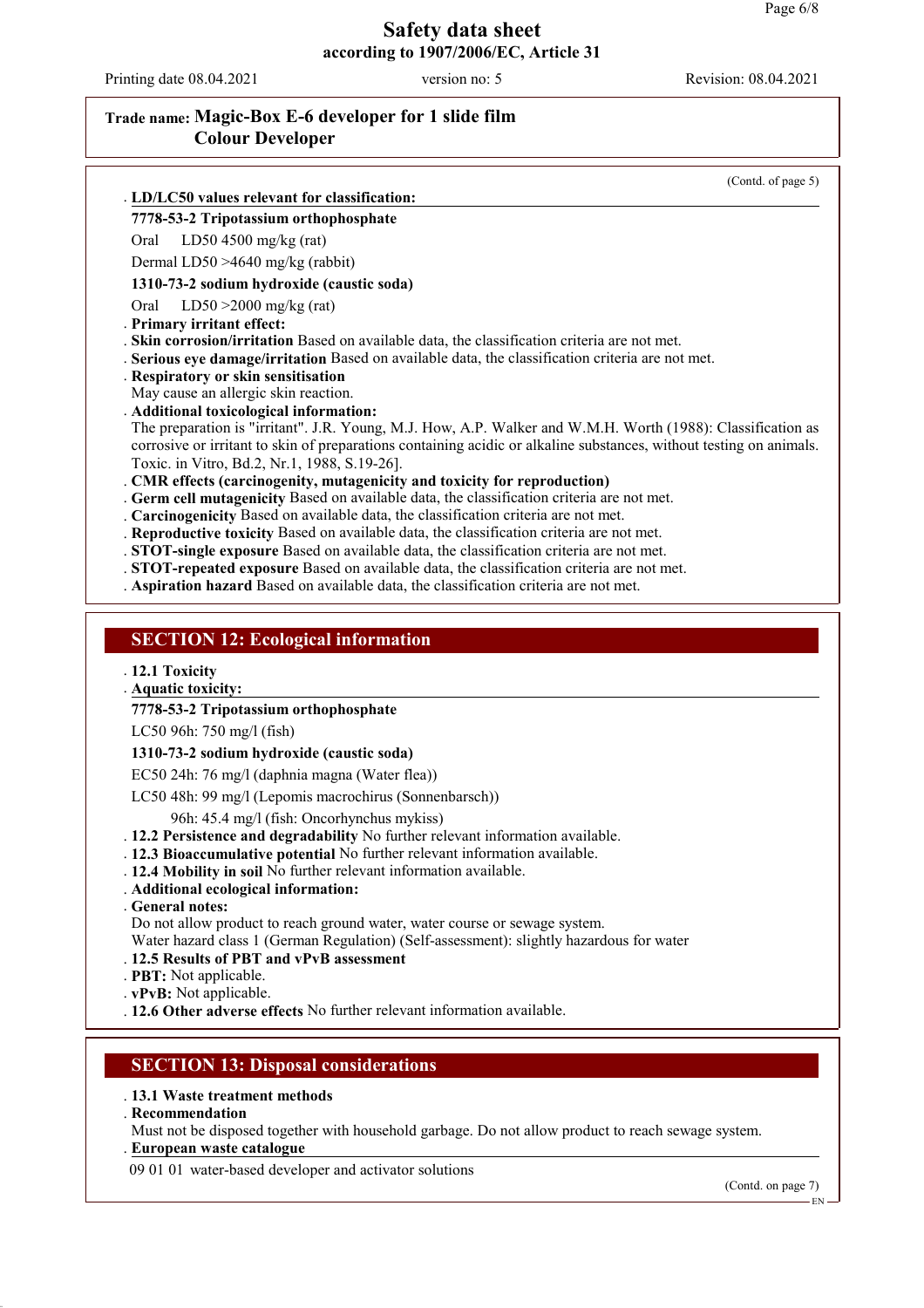Printing date 08.04.2021 version no: 5 Revision: 08.04.2021

### **Trade name: Magic-Box E-6 developer for 1 slide film Colour Developer**

(Contd. of page 6)

. **Uncleaned packaging:**

. **Recommendation:** Disposal must be made according to official regulations.

. **Recommended cleansing agents:** Water, if necessary together with cleansing agents.

### **SECTION 14: Transport information**

| . 14.1 UN-Number<br>. ADR, ADN, IMDG, IATA                                   | Void                                                                                                 |  |
|------------------------------------------------------------------------------|------------------------------------------------------------------------------------------------------|--|
| . 14.2 UN proper shipping name<br>. ADR, ADN, IMDG, IATA                     | Void                                                                                                 |  |
| . 14.3 Transport hazard class(es)                                            |                                                                                                      |  |
| . ADR, ADN, IMDG, IATA<br>. Class                                            | Void                                                                                                 |  |
| . 14.4 Packing group<br>. ADR, IMDG, IATA                                    | Void                                                                                                 |  |
| . 14.5 Environmental hazards:<br>. Marine pollutant:                         | N <sub>0</sub>                                                                                       |  |
| . 14.6 Special precautions for user                                          | Not applicable.                                                                                      |  |
| . 14.7 Transport in bulk according to Annex II of<br>Marpol and the IBC Code | Not applicable.                                                                                      |  |
| . UN "Model Regulation":                                                     | Void                                                                                                 |  |
|                                                                              | 15.1 Referred booth and environmental regulational origination greatfie for the substance or mixture |  |

. **15.1 Safety, health and environmental regulations/legislation specific for the substance or mixture** No further relevant information available.

. **Directive 2012/18/EU**

. **REGULATION (EC) No 1907/2006 ANNEX XVII** Conditions of restriction: 3

. **15.2 Chemical safety assessment:** A Chemical Safety Assessment has not been carried out.

### **SECTION 16: Other information**

This information is based on our present knowledge. However, this shall not constitute a guarantee for any specific product features and shall not establish a legally valid contractual relationship.

#### . **Relevant phrases**

- H290 May be corrosive to metals.
- H314 Causes severe skin burns and eye damage.
- H315 Causes skin irritation.
- H319 Causes serious eye irritation.
- H335 May cause respiratory irritation.

. **Department issuing SDS:** Department product safety

. **Contact:** E: sida@tetenal.com

. **Abbreviations and acronyms:** RID: Règlement international concernant le transport des marchandises dangereuses par chemin de fer (Regulations Concerning the International Transport of Dangerous Goods by Rail)

ICAO: International Civil Aviation Organisation

ADR: Accord européen sur le transport des marchandises dangereuses par Route (European Agreement concerning the International Carriage of Dangerous Goods by Road)

- IMDG: International Maritime Code for Dangerous Goods
- IATA: International Air Transport Association
- GHS: Globally Harmonised System of Classification and Labelling of Chemicals
- EINECS: European Inventory of Existing Commercial Chemical Substances

ELINCS: European List of Notified Chemical Substances

CAS: Chemical Abstracts Service (division of the American Chemical Society)

(Contd. on page 8)

EN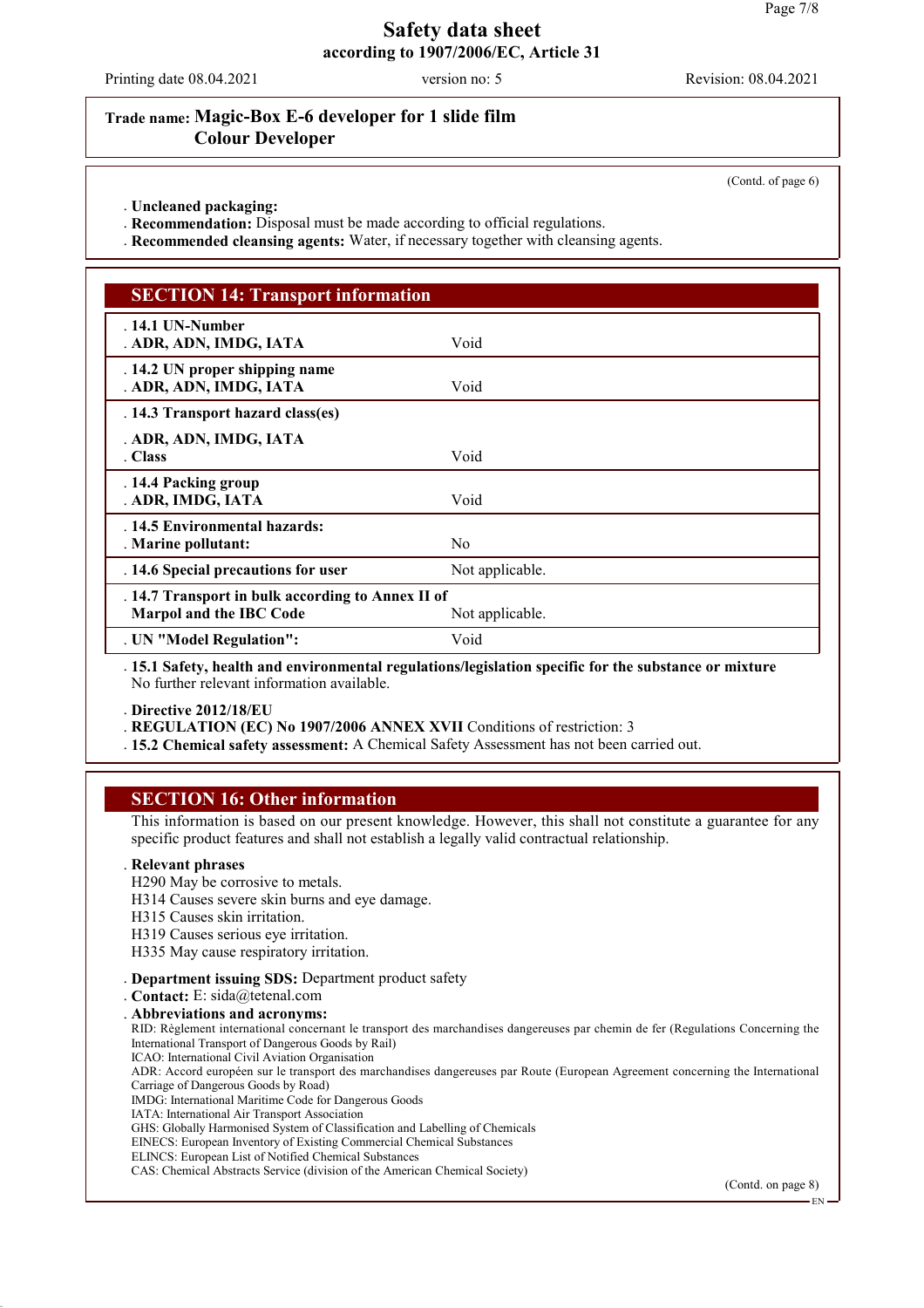Printing date 08.04.2021 version no: 5 Revision: 08.04.2021

## **Trade name: Magic-Box E-6 developer for 1 slide film Colour Developer**

(Contd. of page 7)

EN

LC50: Lethal concentration, 50 percent LD50: Lethal dose, 50 percent PBT: Persistent, Bioaccumulative and Toxic vPvB: very Persistent and very Bioaccumulative Met. Corr.1: Corrosive to metals – Category 1 Skin Corr. 1A: Skin corrosion/irritation – Category 1A Skin Irrit. 2: Skin corrosion/irritation – Category 2 Eye Irrit. 2: Serious eye damage/eye irritation – Category 2 Skin Sens. 1: Skin sensitisation – Category 1 STOT SE 3: Specific target organ toxicity (single exposure) – Category 3 Aquatic Chronic 3: Hazardous to the aquatic environment - long-term aquatic hazard – Category 3 . **\* Data compared to the previous version altered.**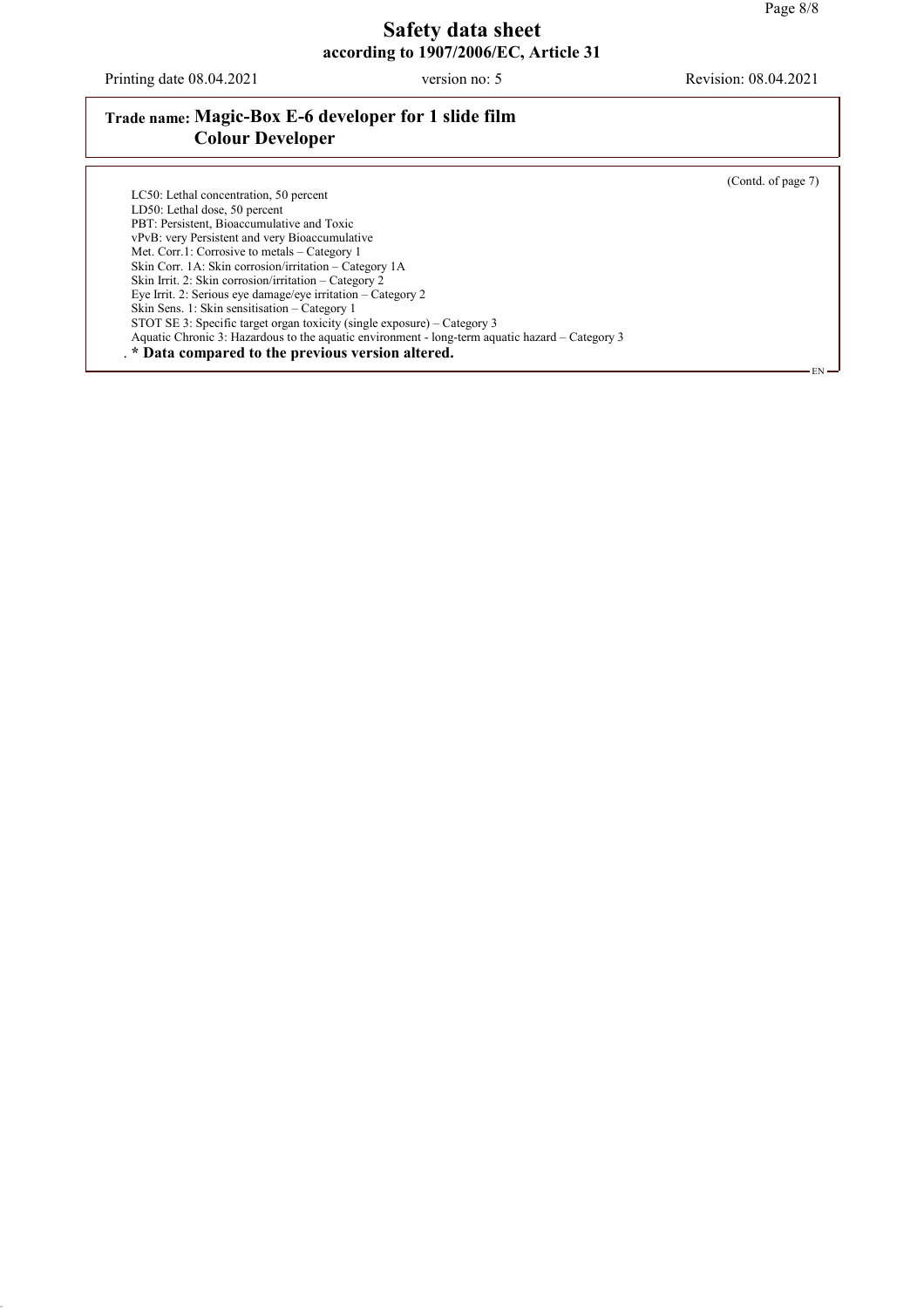**Safety data sheet**





Printing date 08.04.2021 version no: 11 Revision: 08.04.2021 **SECTION 1: Identification of the substance/mixture and of the company/undertaking** . **1.1 Product identifier** . **Trade name: Magic-Box E-6 developer for 1 slide film Colour Developer CD-Part 2** . **Article number:** 100256/2.2 **Index number:** . None of the ingredients is listed. . **UFI:** PJ10-907R-G00V-RQM5 . **1.2 Relevant identified uses of the substance or mixture and uses advised against** No further relevant information available. . **Application of the substance / the mixture** Developer for photographic use . **1.3 Details of the supplier of the safety data sheet** . **Manufacturer/Supplier:** TETENAL 1847 GmbH Schützenwall 31-35 D-22844 Norderstedt /Germany Tel.: +49 (0) 40 521 45-0; Fax: +49 (0)40-52145-296 www.tetenal.com; E-mail: info@tetenal.com . **Further information obtainable from:** Department product safety. E-Mail: sida@tetenal.com . **1.4 Emergency telephone number:** Poison Information Centre Germany: +49 (0) 30 - 30686 700 (English and German 24 hours) Tetenal Tel.:+49(0) 40 521 45-0 (open: 8am till 4pm) **SECTION 2: Hazards identification** . **2.1 Classification of the substance or mixture** . **Classification according to Regulation (EC) No 1272/2008** Skin Irrit. 2 H315 Causes skin irritation. Eye Dam. 1 H318 Causes serious eye damage. Skin Sens. 1 H317 May cause an allergic skin reaction. Aquatic Chronic 2 H411 Toxic to aquatic life with long lasting effects. . **2.2 Label elements** . **Labelling according to Regulation (EC) No 1272/2008** The product is classified and labelled according to the CLP regulation. . **Hazard pictograms** GHS05 GHS07 GHS09 . **Signal word** Danger . **Hazard-determining components of labelling:** N-(2-(4-amino-N-ethyl-m-toluidino)ethyl)methanesulphonamide sesquisulphate (CD-3) . **Hazard statements** The content is not more than 125 ml. In accordance with Regulation 1272/2008 Annex I, Section 1.5.2.1, only certain labelling elements are obligatory for the packaging in this case. Therefore, the following label elements may not be on the label. H315 Causes skin irritation. H318 Causes serious eye damage. H317 May cause an allergic skin reaction. H411 Toxic to aquatic life with long lasting effects. (Contd. on page 2) EN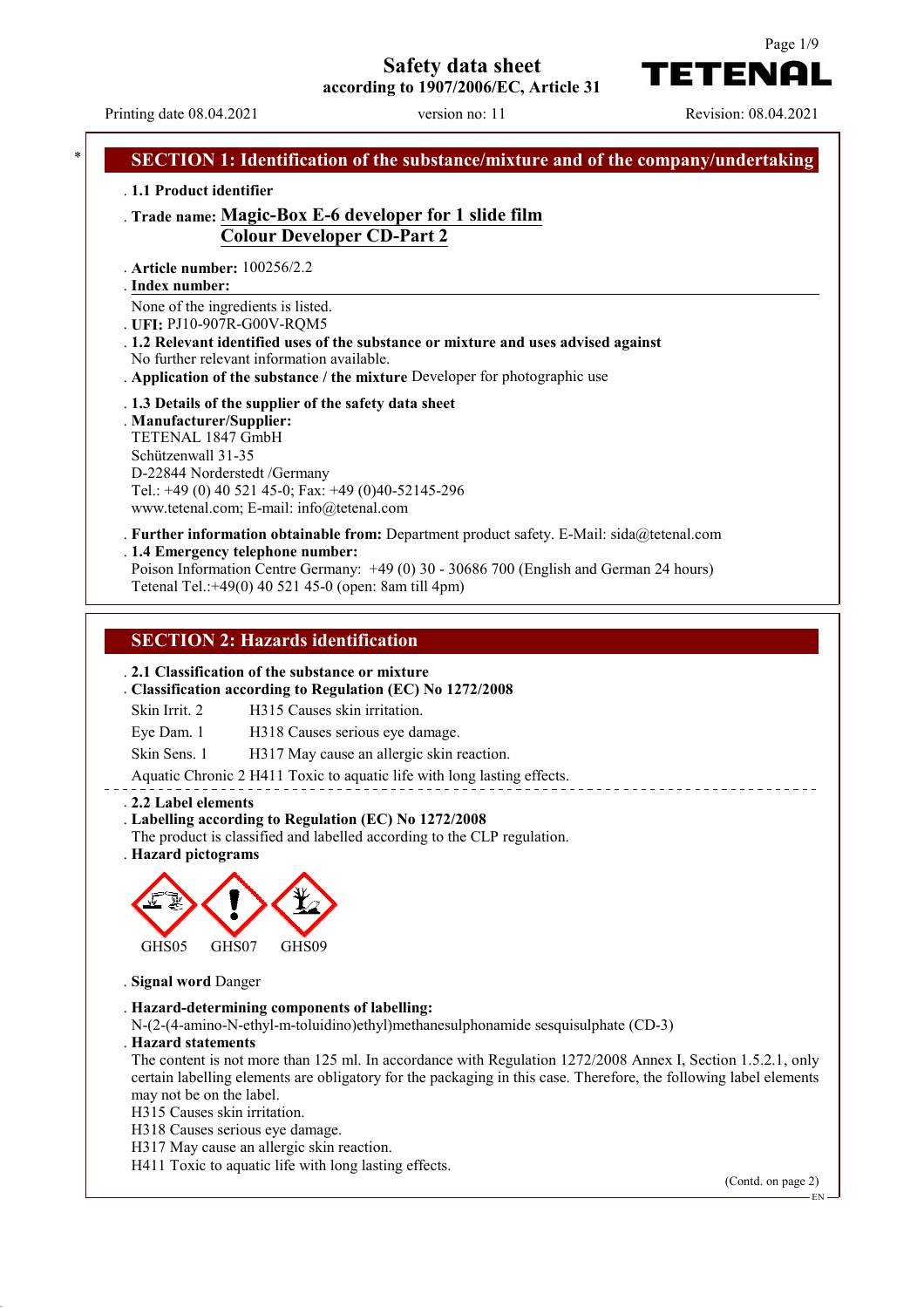Printing date 08.04.2021 version no: 11 Revision: 08.04.2021

# **Trade name: Magic-Box E-6 developer for 1 slide film Colour Developer CD-Part 2**

|                            | (Contd. of page 1)                                                                                    |
|----------------------------|-------------------------------------------------------------------------------------------------------|
| . Precautionary statements |                                                                                                       |
| P <sub>10</sub> 1          | If medical advice is needed, have product container or label at hand.                                 |
| P <sub>102</sub>           | Keep out of reach of children.                                                                        |
| P <sub>103</sub>           | Read carefully and follow all instructions.                                                           |
| P <sub>260</sub>           | Do not breathe dusts or mists.                                                                        |
| P <sub>264</sub>           | Wash thoroughly after handling.                                                                       |
| P272                       | Contaminated work clothing should not be allowed out of the workplace.                                |
| P273                       | Avoid release to the environment.                                                                     |
| P280                       | Wear protective gloves / eye protection.                                                              |
| P302+P352                  | IF ON SKIN: Wash with plenty of water.                                                                |
|                            | P305+P351+P338 IF IN EYES: Rinse cautiously with water for several minutes. Remove contact lenses, if |
|                            | present and easy to do. Continue rinsing.                                                             |
| P310                       | Immediately call a POISON CENTER/doctor.                                                              |
| P362+P364                  | Take off contaminated clothing and wash it before reuse.                                              |
| P333+P313                  | If skin irritation or rash occurs: Get medical advice/attention.                                      |
| P391                       | Collect spillage.                                                                                     |
| P501                       | Dispose of contents/container in accordance with local regulations.                                   |
|                            | . Labelling of packages where the contents do not exceed 125 ml                                       |
| . Hazard pictograms        |                                                                                                       |
|                            |                                                                                                       |
|                            |                                                                                                       |
|                            |                                                                                                       |
|                            |                                                                                                       |
| GHS05<br>GHS07             | GHS09                                                                                                 |
|                            |                                                                                                       |
| . Signal word Danger       |                                                                                                       |
|                            | . Hazard-determining components of labelling:                                                         |
|                            | N-(2-(4-amino-N-ethyl-m-toluidino)ethyl)methanesulphonamide sesquisulphate (CD-3)                     |
| . Hazard statements        |                                                                                                       |
|                            | H318 Causes serious eye damage.                                                                       |
|                            | H317 May cause an allergic skin reaction.                                                             |
| . Precautionary statements |                                                                                                       |
| P101                       | If medical advice is needed, have product container or label at hand.                                 |
| P <sub>102</sub>           | Keep out of reach of children.                                                                        |
| P <sub>103</sub>           | Read carefully and follow all instructions.                                                           |
| P272                       | Contaminated work clothing should not be allowed out of the workplace.                                |
| P280                       | Wear protective gloves.                                                                               |
| P <sub>280</sub>           | Wear eye protection / face protection.                                                                |
| P302+P352                  | IF ON SKIN: Wash with plenty of water.                                                                |
|                            | P305+P351+P338 IF IN EYES: Rinse cautiously with water for several minutes. Remove contact lenses, if |
|                            | present and easy to do. Continue rinsing.                                                             |
| P310                       | Immediately call a POISON CENTER/doctor.                                                              |
| P321                       | Specific treatment (see on this label).                                                               |
| P362+P364                  | Take off contaminated clothing and wash it before reuse.                                              |
| P333+P313                  | If skin irritation or rash occurs: Get medical advice/attention.                                      |
| P <sub>501</sub>           | Dispose of contents/container in accordance with local regulations.                                   |
| . 2.3 Other hazards        |                                                                                                       |
|                            | . Results of PBT and vPvB assessment                                                                  |
| . PBT: Not applicable.     |                                                                                                       |
| . vPvB: Not applicable.    |                                                                                                       |

### **SECTION 3: Composition/information on ingredients**

### . **3.2 Chemical characterisation: Mixtures**

. **Description:** Mixture of substances listed below and with nonhazardous additions.

(Contd. on page 3)

EN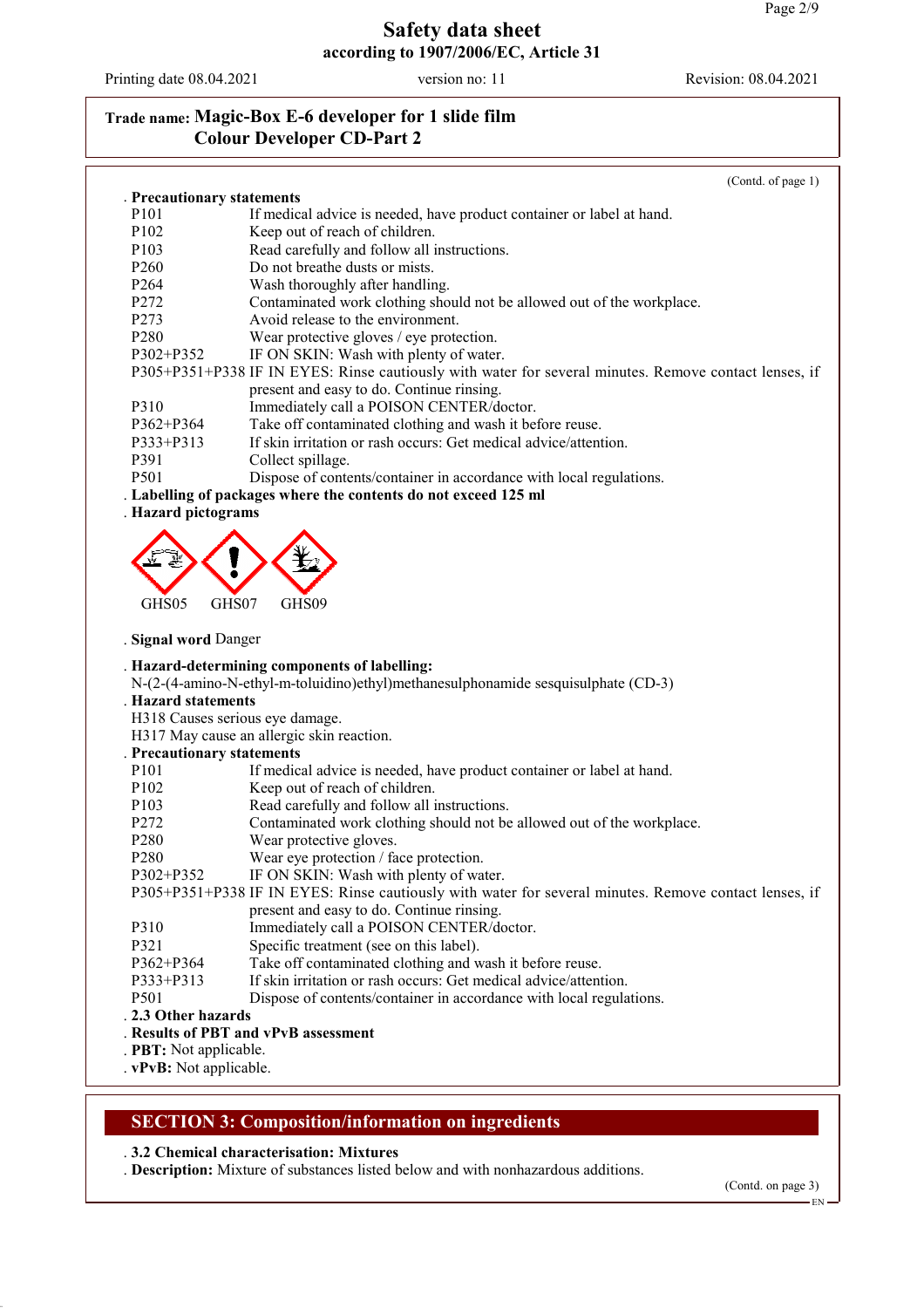Printing date 08.04.2021 version no: 11 Revision: 08.04.2021

## **Trade name: Magic-Box E-6 developer for 1 slide film Colour Developer CD-Part 2**

(Contd. of page 2)

#### **Dangerous components:** .

CAS: 25646-71-3 EINECS: 247-161-5

N-(2-(4-amino-N-ethyl-m-toluidino)ethyl)methanesulphonamide 1-5% sesquisulphate (CD-3)

Index number: 612-134-00-2 Reg.nr.: 01-2120794432-50-0001 1, H410;  $\diamond$  Skin Sens. 1, H317 Acute Tox. 3, H301;  $\textcircled{\textcircled{\#}}$  Eye Dam. 1, H318;  $\textcircled{\textcircled{\#}}$  Aquatic Chronic

. **Additional information:** For the wording of the listed hazard phrases refer to section 16.

## **SECTION 4: First aid measures**

. **4.1 Description of first aid measures**

. **General information:** Immediately remove any clothing/shoes soiled by the product.

#### . **After inhalation:**

Supply fresh air and to be sure call for a doctor.

- In case of unconsciousness place patient stably in side position for transportation.
- . **After skin contact:** Immediately wash with water and soap and rinse thoroughly.
- . **After eye contact:** Rinse opened eye for several minutes under running water. Then consult a doctor.
- . **After swallowing:** If symptoms persist consult doctor.
- . **4.2 Most important symptoms and effects, both acute and delayed**
- No further relevant information available.
- . **4.3 Indication of any immediate medical attention and special treatment needed**

No further relevant information available.

#### **SECTION 5: Firefighting measures**

. **5.1 Extinguishing media**

. **Suitable extinguishing agents:** Use fire extinguishing methods suitable to surrounding conditions.

. **5.2 Special hazards arising from the substance or mixture**

Nitrogen oxides (NOx)

Carbon monoxide (CO)

Sulphur dioxide (SO2)

Under certain fire conditions, traces of other toxic gases cannot be excluded.

. **5.3 Advice for firefighters**

. **Protective equipment:** Do not inhale explosion gases or combustion gases.

### **SECTION 6: Accidental release measures**

. **6.1 Personal precautions, protective equipment and emergency procedures** Wear protective equipment. Keep unprotected persons away.

Ensure adequate ventilation

. **6.2 Environmental precautions:**

Inform respective authorities in case of seepage into water course or sewage system.

Dilute with plenty of water.

Do not allow to enter sewers/ surface or ground water.

. **6.3 Methods and material for containment and cleaning up:**

Absorb with liquid-binding material (sand, diatomite, acid binders, universal binders, sawdust).

Ensure adequate ventilation.

#### . **6.4 Reference to other sections**

- See Section 7 for information on safe handling.
- See Section 8 for information on personal protection equipment.
- See Section 13 for disposal information.

(Contd. on page 4)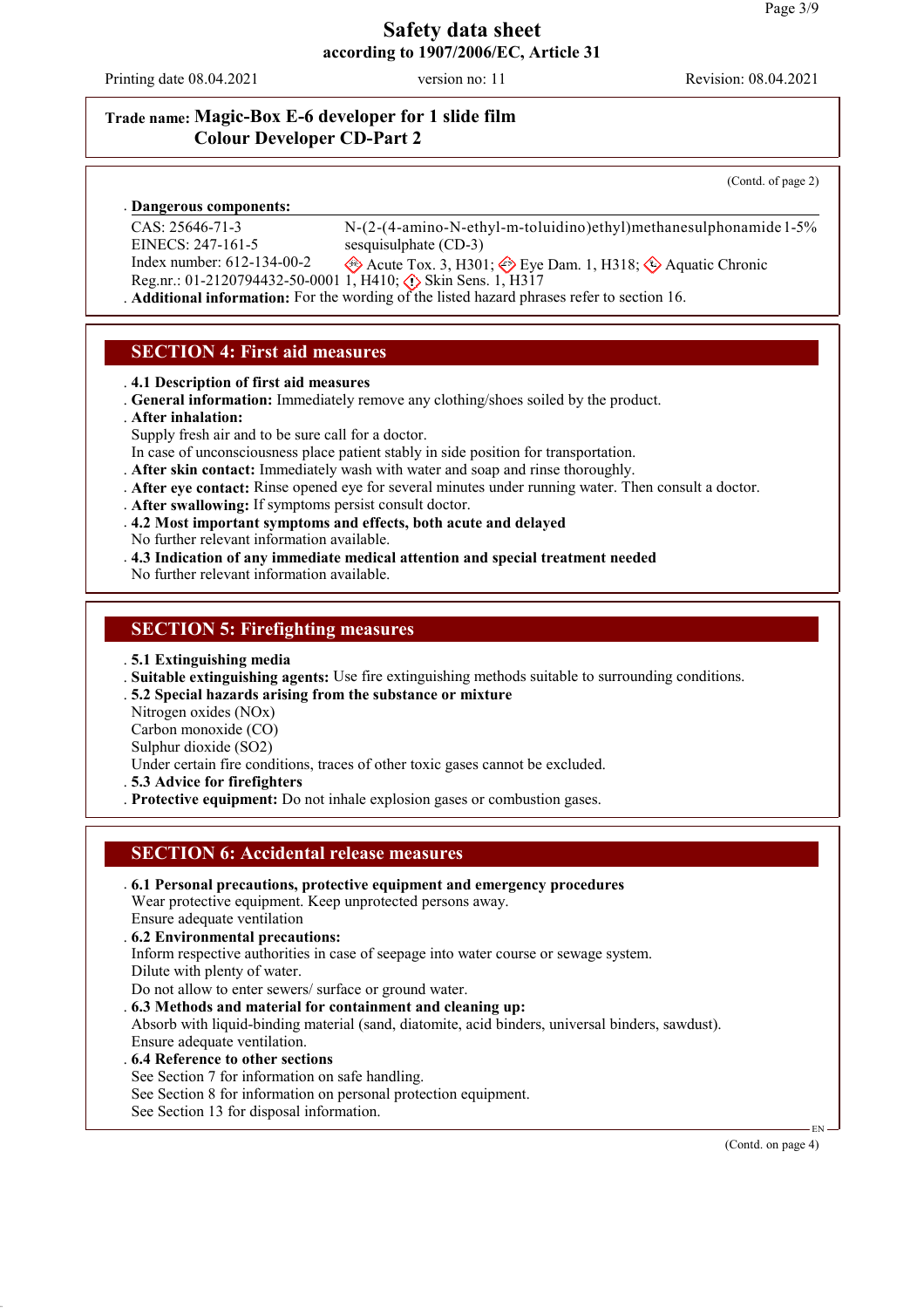Printing date 08.04.2021 version no: 11 Revision: 08.04.2021

## **Trade name: Magic-Box E-6 developer for 1 slide film Colour Developer CD-Part 2**

(Contd. of page 3)

### **SECTION 7: Handling and storage**

. **7.1 Precautions for safe handling**

Ensure good ventilation/exhaustion at the workplace. Prevent formation of aerosols.

. **Information about fire - and explosion protection:** No special measures required.

#### . **7.2 Conditions for safe storage, including any incompatibilities**

- . **Storage:**
- . **Requirements to be met by storerooms and receptacles:** Store only in the original receptacle.
- . **Information about storage in one common storage facility:** Store away from foodstuffs.
- Store away from oxidising agents.
- . **Further information about storage conditions:**
- Protect from heat and direct sunlight.
- Protect from exposure to the light.
- Store under lock and key and out of the reach of children.
- Recommended storage temperature: 5-30°C
- . **7.3 Specific end use(s)** No further relevant information available.

#### **SECTION 8: Exposure controls/personal protection**

#### . **8.1 Control parameters**

- . **Additional information about design of technical facilities:** No further data; see item 7.
- . **Ingredients with limit values that require monitoring at the workplace:**

The product does not contain any relevant quantities of materials with critical values that have to be monitored at the workplace.

. **Additional information:** The lists valid during the making were used as basis.

#### . **8.2 Exposure controls**

- . **Personal protective equipment:**
- . **General protective and hygienic measures:**
- Avoid contact with the skin.

The usual precautionary measures are to be adhered to when handling chemicals.

Immediately remove all soiled and contaminated clothing

Wash hands before breaks and at the end of work.

- Do not inhale gases / fumes / aerosols.
- Avoid contact with the eyes and skin.

#### . **Respiratory protection:**

In case of brief exposure or low pollution use respiratory filter device. In case of intensive or longer exposure use self-contained respiratory protective device.

Ensure adequate ventilation

#### . **Protection of hands:**



Protective gloves

#### Impervious gloves

The glove material has to be impermeable and resistant to the product/ the substance/ the preparation.

Selection of the glove material on consideration of the penetration times, rates of diffusion and the degradation . **Material of gloves**

The selection of the suitable gloves does not only depend on the material, but also on further marks of quality and varies from manufacturer to manufacturer. As the product is a preparation of several substances, the resistance of the glove material can not be calculated in advance and has therefore to be checked prior to the application.

Butyl rubber, BR

(Contd. on page 5)

EN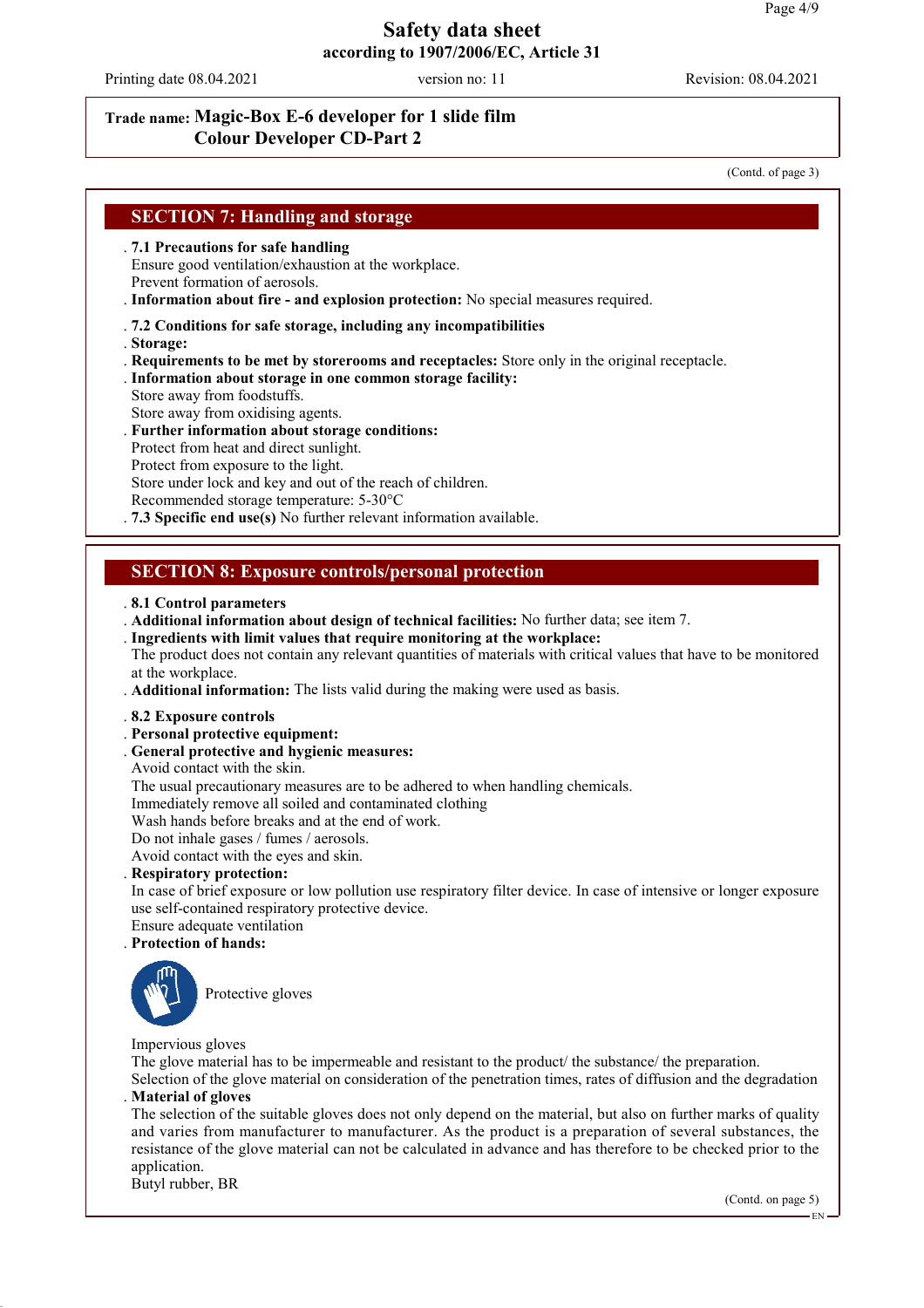Printing date 08.04.2021 version no: 11 Revision: 08.04.2021

## **Trade name: Magic-Box E-6 developer for 1 slide film Colour Developer CD-Part 2**

(Contd. of page 4) Nitrile rubber, NBR Neoprene gloves . **Penetration time of glove material** breakthroug-time layer thickness<br> $\geq 480$  min  $\geq 0,4$ mm Butyl rubber:  $\geq 480$  min  $\geq 0,38$ mm<br>Nitrile rubber:  $\geq 480$  min  $\geq 0,38$ mm Nitrile rubber:  $\geq 480$  min  $\geq 0.38$ mm<br>Neoprene:  $\geq 240$  min  $\geq 0.65$ mm Neoprene: The exact break trough time has to be found out by the manufacturer of the protective gloves and has to be observed. . **Eye protection:** Tightly sealed goggles

. **Body protection:** Protective work clothing

## **SECTION 9: Physical and chemical properties**

| .9.1 Information on basic physical and chemical properties |                                               |
|------------------------------------------------------------|-----------------------------------------------|
| <b>General Information</b>                                 |                                               |
| . Appearance:                                              |                                               |
| Form:                                                      | Fluid                                         |
| Colour:                                                    | Light yellow                                  |
| Odour:                                                     | to sulfur dioxide                             |
| . Odour threshold:                                         | Not determined.                               |
| . pH-value at $20 °C$ :                                    | $\overline{2}$                                |
| . Change in condition                                      |                                               |
| Melting point/freezing point:                              | Undetermined.                                 |
| Initial boiling point and boiling range: >100 °C           |                                               |
| . Flash point:                                             | Not applicable.                               |
| . Flammability (solid, gas):                               | Not applicable.                               |
| . Decomposition temperature:                               | Not determined.                               |
| . Auto-ignition temperature:                               | Product is not selfigniting.                  |
| . Explosive properties:                                    | Product does not present an explosion hazard. |
| . Explosion limits:                                        |                                               |
| Lower:                                                     | Not determined.                               |
| Upper:                                                     | Not determined.                               |
| . Vapour pressure:                                         | Not determined.                               |
| . Density at 20 $^{\circ}$ C:                              | $\sim$ 1 g/cm <sup>3</sup>                    |
| Relative density                                           | Not determined.                               |
| . Vapour density                                           | Not determined.                               |
| . Evaporation rate                                         | Not determined.                               |
| . Solubility in / Miscibility with                         |                                               |
| water:                                                     | Fully miscible.                               |
| . Partition coefficient: n-octanol/water:                  | Not determined.                               |
| . Viscosity:                                               |                                               |
| Dynamic:                                                   | Not determined.                               |
| Kinematic:                                                 | Not determined.                               |
|                                                            | (Contd. on page $6$ )                         |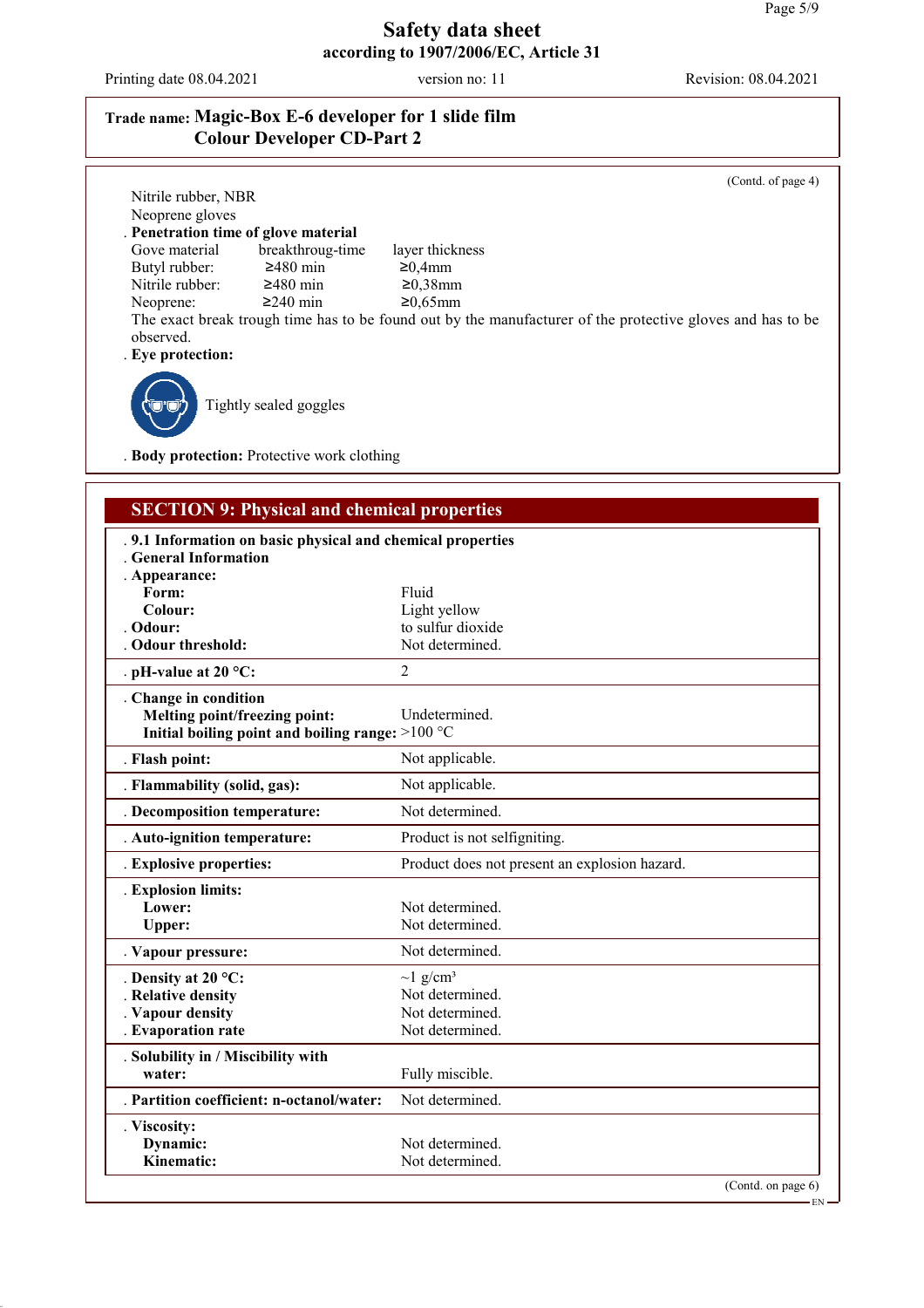Printing date 08.04.2021 version no: 11 Revision: 08.04.2021

# **Trade name: Magic-Box E-6 developer for 1 slide film Colour Developer CD-Part 2**

|                              |                                            | (Contd. of page 5) |
|------------------------------|--------------------------------------------|--------------------|
| . Solvent content:<br>Water: | $90-98\%$                                  |                    |
|                              |                                            |                    |
| Solids content:              | $0.0\%$                                    |                    |
| . 9.2 Other information      | No further relevant information available. |                    |

# **SECTION 10: Stability and reactivity**

. **10.1 Reactivity** No further relevant information available.

. **10.2 Chemical stability**

. **Thermal decomposition / conditions to be avoided:** Stable at environment temperature.

. **10.3 Possibility of hazardous reactions** Reacts with acids, alkalis and oxidising agents.

. **10.4 Conditions to avoid** No further relevant information available.

- . **10.5 Incompatible materials:** Under certain fire conditions, traces of other toxic gases cannot be excluded.
- . **10.6 Hazardous decomposition products:**

Irritant gases/vapours

Carbon monoxide and carbon dioxide

## **SECTION 11: Toxicological information**

. **11.1 Information on toxicological effects**

. **Acute toxicity** Based on available data, the classification criteria are not met.

**LD/LC50 values relevant for classification:** .

**25646-71-3 N-(2-(4-amino-N-ethyl-m-toluidino)ethyl)methanesulphonamide sesquisulphate (CD-3)**

Oral LD50 >75 mg/kg (rat)

Dermal LD50 >2,000 mg/kg (rat)

- . **Primary irritant effect:**
- . **Skin corrosion/irritation**
- Causes skin irritation.
- . **Serious eye damage/irritation**
- Causes serious eye damage.
- . **Respiratory or skin sensitisation**

May cause an allergic skin reaction.

. **Additional toxicological information:**

The preparation is "irritant". J.R. Young, M.J. How, A.P. Walker and W.M.H. Worth (1988): Classification as corrosive or irritant to skin of preparations containing acidic or alkaline substances, without testing on animals. Toxic. in Vitro, Bd.2, Nr.1, 1988, S.19-26].

. **Acute effects (acute toxicity, irritation and corrosivity)**

Irritant

The product shows the following dangers according to the calculation method of the General EU Classification Guidelines for Preparations as issued in the latest version:

- . **CMR effects (carcinogenity, mutagenicity and toxicity for reproduction)**
- . **Germ cell mutagenicity** Based on available data, the classification criteria are not met.
- . **Carcinogenicity** Based on available data, the classification criteria are not met.

. **Reproductive toxicity** Based on available data, the classification criteria are not met.

- . **STOT-single exposure** Based on available data, the classification criteria are not met.
- . **STOT-repeated exposure** Based on available data, the classification criteria are not met.

. **Aspiration hazard** Based on available data, the classification criteria are not met.

(Contd. on page 7)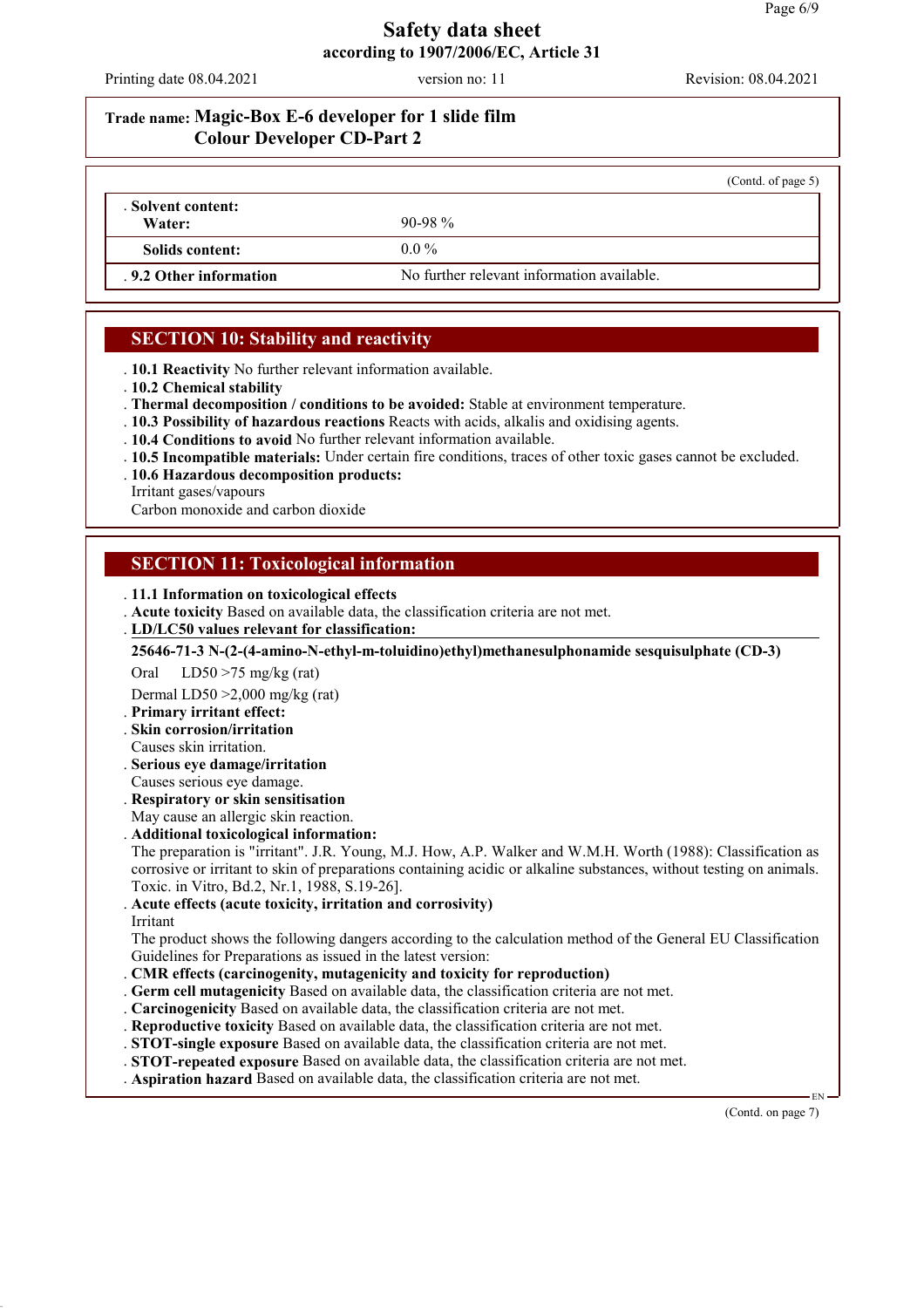Printing date 08.04.2021 version no: 11 Revision: 08.04.2021

### **Trade name: Magic-Box E-6 developer for 1 slide film Colour Developer CD-Part 2**

(Contd. of page 6)

#### **SECTION 12: Ecological information**

- . **12.1 Toxicity**
- **Aquatic toxicity:** .

#### **25646-71-3 N-(2-(4-amino-N-ethyl-m-toluidino)ethyl)methanesulphonamide sesquisulphate (CD-3)**

LC50 96 mg/l (fish: Pimephales promelas)

- . **12.2 Persistence and degradability** No further relevant information available.
- . **12.3 Bioaccumulative potential** No further relevant information available.
- . **12.4 Mobility in soil** No further relevant information available.
- . **Ecotoxical effects:**
- . **Remark:** Toxic for fish
- . **Additional ecological information:**
- . **General notes:**

Do not allow product to reach ground water, water course or sewage system, even in small quantities.

- Water hazard class 3 (German Regulation) (Self-assessment): extremely hazardous for water
- Do not allow product to reach ground water, water course or sewage system.
- Danger to drinking water if even extremely small quantities leak into the ground.

Also poisonous for fish and plankton in water bodies.

- Toxic for aquatic organisms
- . **12.5 Results of PBT and vPvB assessment**
- . **PBT:** Not applicable.
- . **vPvB:** Not applicable.
- . **12.6 Other adverse effects** No further relevant information available.

#### **SECTION 13: Disposal considerations**

. **13.1 Waste treatment methods**

. **Recommendation**

Must not be disposed together with household garbage. Do not allow product to reach sewage system.

- **European waste catalogue** .
- 09 01 01 water-based developer and activator solutions
- . **Uncleaned packaging:**
- . **Recommendation:** Disposal must be made according to official regulations.
- . **Recommended cleansing agents:** Water, if necessary together with cleansing agents.

| $.14.1$ UN-Number<br>. ADR, IMDG, IATA | UN3082                                        |  |
|----------------------------------------|-----------------------------------------------|--|
| . 14.2 UN proper shipping name         |                                               |  |
| . ADR                                  | n.a.                                          |  |
|                                        | 3082 ENVIRONMENTALLY HAZARDOUS                |  |
|                                        | SUBSTANCE, LIQUID, N.O.S. (p-phenylenediamine |  |
|                                        | derivative CD-3)                              |  |
| . IMDG, IATA                           | n.a.                                          |  |
| . 14.3 Transport hazard class(es)      |                                               |  |
| . ADR                                  |                                               |  |
| . Class                                | Void                                          |  |
|                                        | Not classified, ADR 3.3 Exception 375         |  |
| . ADN/R Class:                         | Void                                          |  |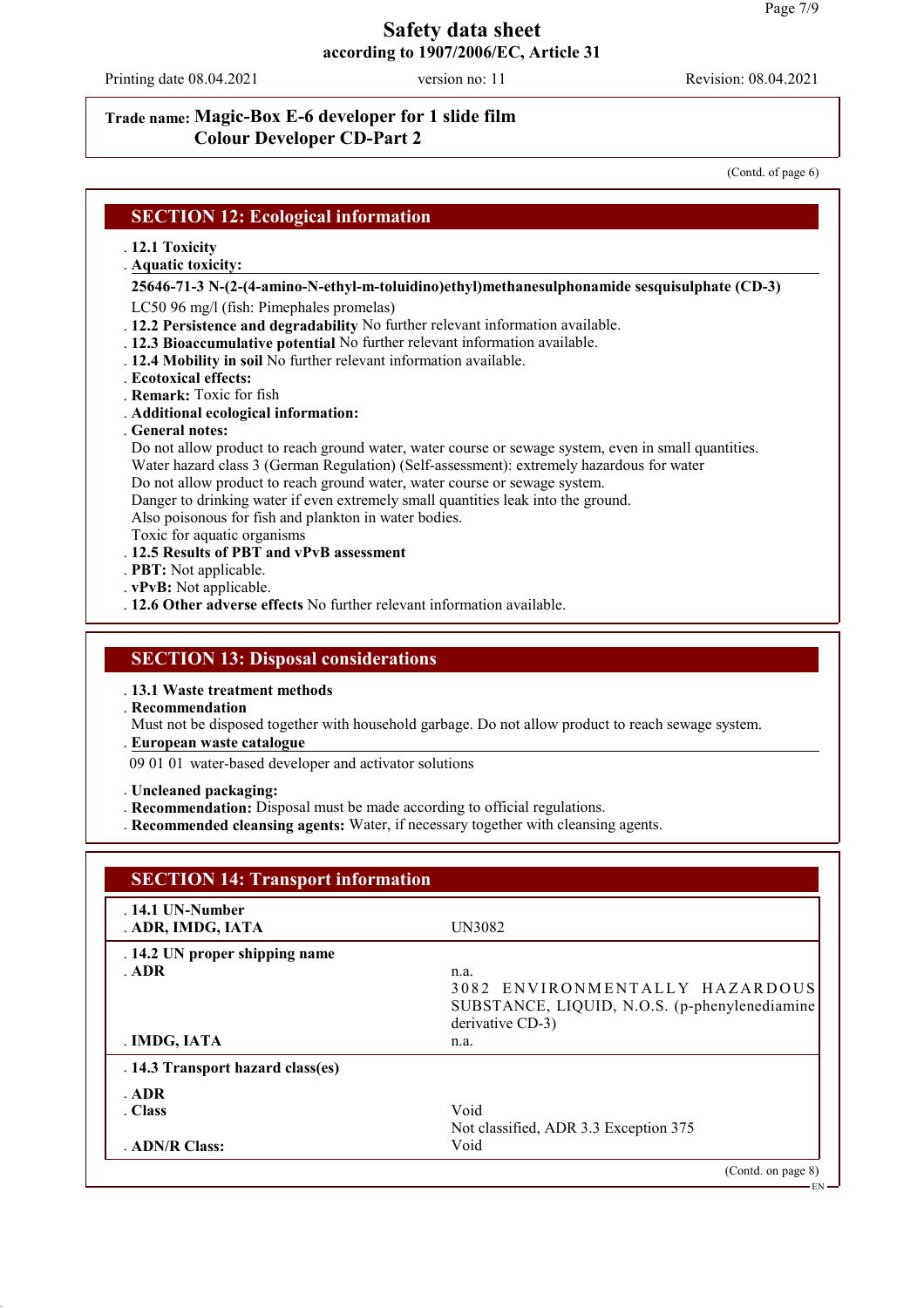Printing date 08.04.2021 version no: 11 Revision: 08.04.2021

## **Trade name: Magic-Box E-6 developer for 1 slide film Colour Developer CD-Part 2**

|                                                   | (Contd. of page 7)                                                                                   |
|---------------------------------------------------|------------------------------------------------------------------------------------------------------|
| .IMDG                                             |                                                                                                      |
| . Class                                           | Void                                                                                                 |
|                                                   | Not classified, IMDG 2.10.2.7                                                                        |
| IATA                                              |                                                                                                      |
| . Class                                           | Void                                                                                                 |
|                                                   | Not classified IATA 4.4 /A197                                                                        |
| . 14.4 Packing group                              |                                                                                                      |
| . ADR, IMDG, IATA                                 | <b>UN3082</b>                                                                                        |
| . 14.5 Environmental hazards:                     |                                                                                                      |
| . Marine pollutant:                               | Yes                                                                                                  |
| . 14.6 Special precautions for user               | Not applicable.                                                                                      |
| . Hazard identification number (Kemler code):     | 90                                                                                                   |
| . EMS Number:                                     | $F-A, S-F$                                                                                           |
| . Stowage Category                                | A                                                                                                    |
| . 14.7 Transport in bulk according to Annex II of |                                                                                                      |
| <b>Marpol and the IBC Code</b>                    | Not applicable.                                                                                      |
| . Transport/Additional information:               |                                                                                                      |
| ADR                                               |                                                                                                      |
| . Limited quantities (LQ)                         | 5L                                                                                                   |
| . Excepted quantities (EQ)                        | Code: E1                                                                                             |
|                                                   | Maximum net quantity per inner packaging: 30 ml                                                      |
|                                                   | Maximum net quantity per outer packaging: 1000 ml                                                    |
| . Transport category                              | 3                                                                                                    |
| . Tunnel restriction code                         |                                                                                                      |
| - IMDG                                            |                                                                                                      |
| . Limited quantities (LQ)                         | 5L                                                                                                   |
| . Excepted quantities (EQ)                        | Code: E1                                                                                             |
|                                                   | Maximum net quantity per inner packaging: 30 ml<br>Maximum net quantity per outer packaging: 1000 ml |
| . UN "Model Regulation":                          | UN 3082 ENVIRONMENTALLY HAZARDOUS                                                                    |
|                                                   | SUBSTANCE, LIQUID, N.O.S.<br>$(P -$                                                                  |
|                                                   | PHENYLENEDIAMINE DERIVATIVE CD-3), 9, III                                                            |
|                                                   |                                                                                                      |

. **15.1 Safety, health and environmental regulations/legislation specific for the substance or mixture** . **Labelling according to Regulation (EC) No 1272/2008** GHS label elements

. **Directive 2012/18/EU**

. **Qualifying quantity (tonnes) for the application of lower-tier requirements** 200 t

. **Qualifying quantity (tonnes) for the application of upper-tier requirements** 500 t

. **REGULATION (EC) No 1907/2006 ANNEX XVII** Conditions of restriction: 3

. **15.2 Chemical safety assessment:** A Chemical Safety Assessment has not been carried out.

### **SECTION 16: Other information**

This information is based on our present knowledge. However, this shall not constitute a guarantee for any specific product features and shall not establish a legally valid contractual relationship.

#### . **Relevant phrases**

- H301 Toxic if swallowed.
- H317 May cause an allergic skin reaction.
- H318 Causes serious eye damage.
- H410 Very toxic to aquatic life with long lasting effects.
- . **Contact:** E: sida@tetenal.com

(Contd. on page 9)

EN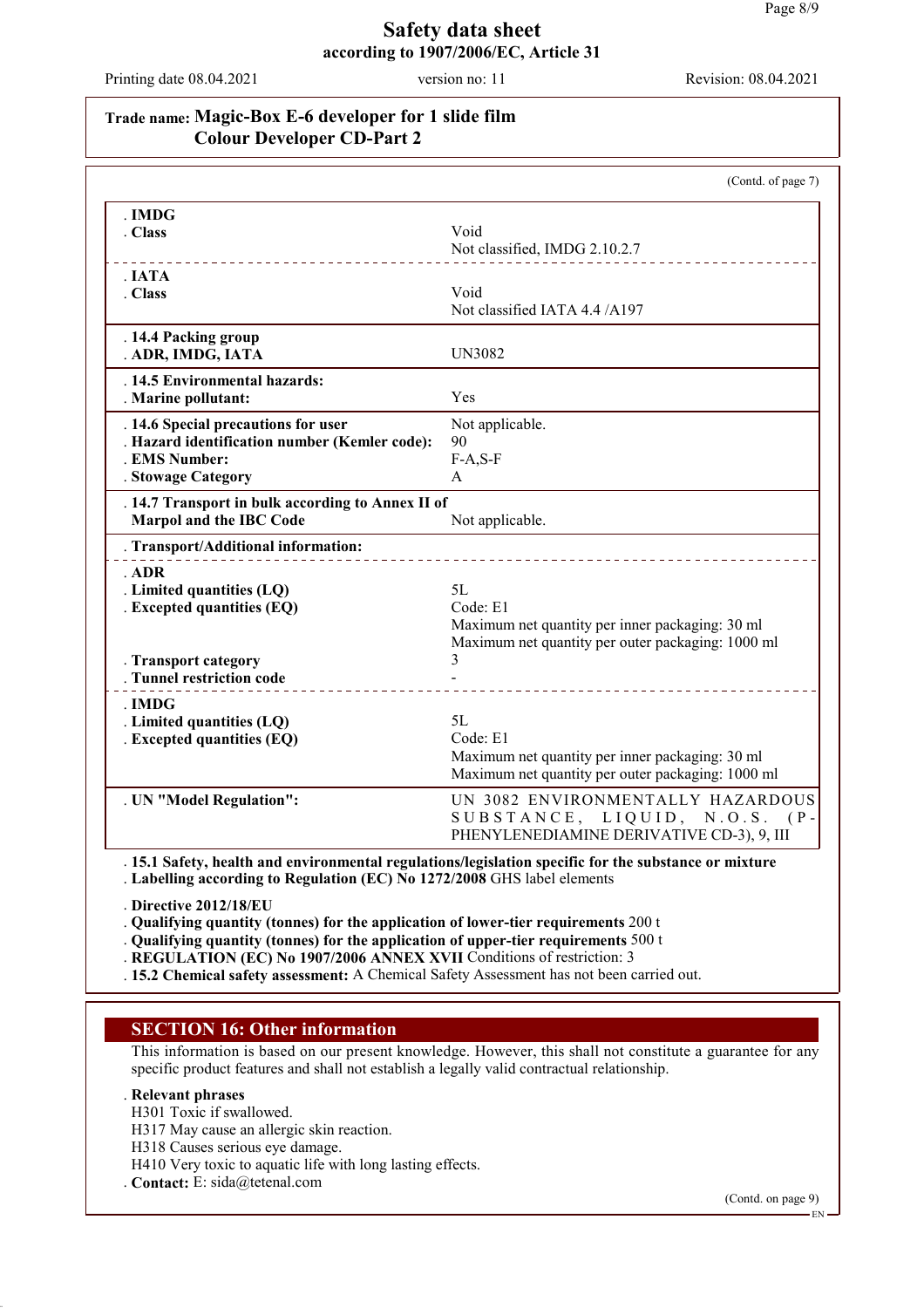Printing date 08.04.2021 version no: 11 Revision: 08.04.2021

## **Trade name: Magic-Box E-6 developer for 1 slide film Colour Developer CD-Part 2**

(Contd. of page 8) . **Abbreviations and acronyms:** RID: Règlement international concernant le transport des marchandises dangereuses par chemin de fer (Regulations Concerning the International Transport of Dangerous Goods by Rail) ICAO: International Civil Aviation Organisation ADR: Accord européen sur le transport des marchandises dangereuses par Route (European Agreement concerning the International Carriage of Dangerous Goods by Road) IMDG: International Maritime Code for Dangerous Goods IATA: International Air Transport Association GHS: Globally Harmonised System of Classification and Labelling of Chemicals EINECS: European Inventory of Existing Commercial Chemical Substances ELINCS: European List of Notified Chemical Substances CAS: Chemical Abstracts Service (division of the American Chemical Society) LC50: Lethal concentration, 50 percent LD50: Lethal dose, 50 percent PBT: Persistent, Bioaccumulative and Toxic vPvB: very Persistent and very Bioaccumulative Acute Tox. 3: Acute toxicity - oral – Category 3 Skin Irrit. 2: Skin corrosion/irritation – Category 2 Eye Dam. 1: Serious eye damage/eye irritation – Category 1 Skin Sens. 1: Skin sensitisation – Category 1 Aquatic Chronic 1: Hazardous to the aquatic environment - long-term aquatic hazard – Category 1 Aquatic Chronic 2: Hazardous to the aquatic environment - long-term aquatic hazard – Category 2 . **\* Data compared to the previous version altered.** EN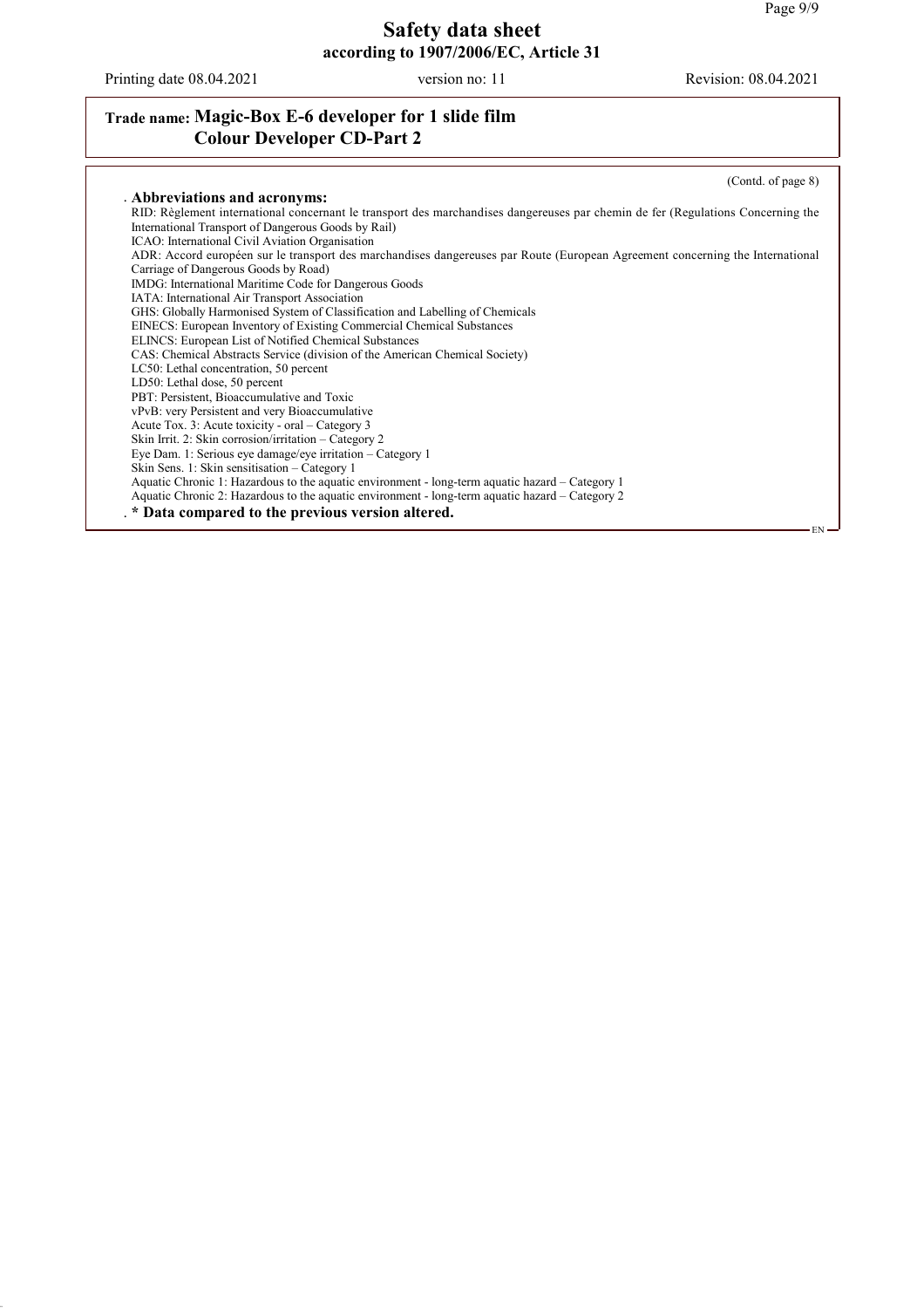**Safety data sheet**

**according to 1907/2006/EC, Article 31**

Printing date 08.04.2021 version no: 4 Revision: 08.04.2021

TETENAI



. **2.1 Classification of the substance or mixture**

. **Classification according to Regulation (EC) No 1272/2008**

The product is not classified, according to the CLP regulation.

. **2.2 Label elements**

- . **Labelling according to Regulation (EC) No 1272/2008** Void
- . **Hazard pictograms** Void
- . **Signal word** Void

. **Hazard statements** Void

. **2.3 Other hazards**

- . **Results of PBT and vPvB assessment**
- . **PBT:** Not applicable.
- . **vPvB:** Not applicable.

### **SECTION 3: Composition/information on ingredients**

. **3.2 Chemical characterisation: Mixtures**

. **Description:** Mixture of substances listed below and with nonhazardous additions.

. **Dangerous components:** Void

. **Additional information:** For the wording of the listed hazard phrases refer to section 16.

#### **SECTION 4: First aid measures**

- . **4.1 Description of first aid measures**
- . **General information:** Immediately remove any clothing/shoes soiled by the product.
- . **After inhalation:** Supply fresh air; consult doctor in case of complaints.
- . **After skin contact:** Immediately rinse with water.
- . **After eye contact:** Rinse opened eye for several (15 min) under running water.

(Contd. on page 2)

EN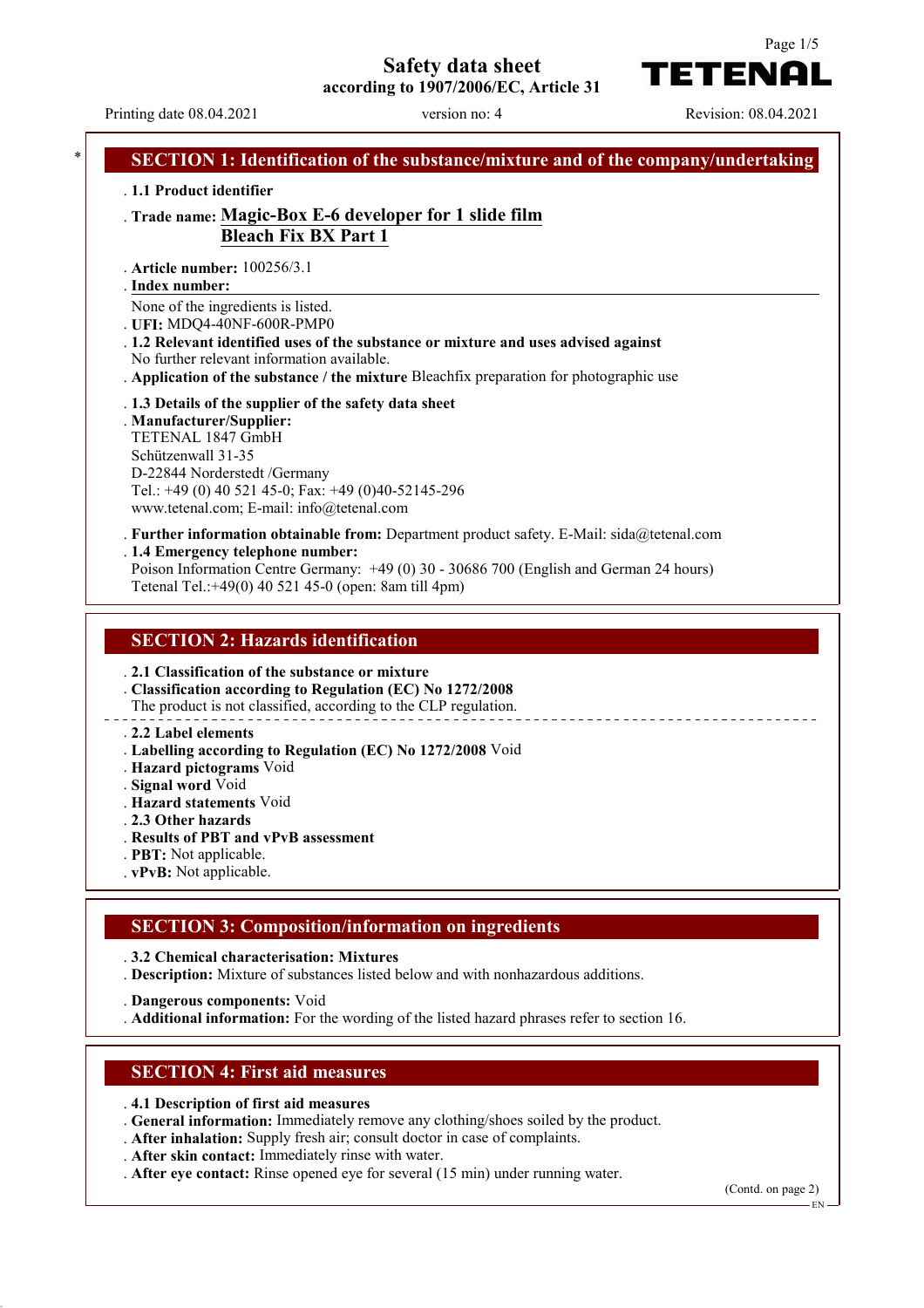Printing date 08.04.2021 version no: 4 Revision: 08.04.2021

# **Trade name: Magic-Box E-6 developer for 1 slide film Bleach Fix BX Part 1**

(Contd. of page 1)

#### . **After swallowing:**

- Rinse out mouth and then drink plenty of water. If symptoms persist consult doctor.
- . **4.2 Most important symptoms and effects, both acute and delayed**
- No further relevant information available.
- . **4.3 Indication of any immediate medical attention and special treatment needed**

No further relevant information available.

### **SECTION 5: Firefighting measures**

- . **5.1 Extinguishing media**
- . **Suitable extinguishing agents:**
- CO2, powder or water spray. Fight larger fires with water spray or alcohol resistant foam.
- . **5.2 Special hazards arising from the substance or mixture** No further relevant information available.
- . **5.3 Advice for firefighters**
- . **Protective equipment:** No special measures required.

### **SECTION 6: Accidental release measures**

- . **6.1 Personal precautions, protective equipment and emergency procedures** Ensure adequate ventilation . **6.2 Environmental precautions:**
- Dilute with plenty of water.
- Do not allow to enter sewers/ surface or ground water.
- . **6.3 Methods and material for containment and cleaning up:**
- Absorb with liquid-binding material (sand, diatomite, acid binders, universal binders, sawdust).
- . **6.4 Reference to other sections** No dangerous substances are released.

### **SECTION 7: Handling and storage**

- . **7.1 Precautions for safe handling** No special measures required.
- . **Information about fire and explosion protection:** No special measures required.
- . **7.2 Conditions for safe storage, including any incompatibilities**
- . **Storage:**
- . **Requirements to be met by storerooms and receptacles:** No special requirements.
- . **Information about storage in one common storage facility:** Store away from foodstuffs.
- . **Further information about storage conditions:** Recommended storage temperature: 5-30°C
- . **7.3 Specific end use(s)** No further relevant information available.

### **SECTION 8: Exposure controls/personal protection**

- . **8.1 Control parameters**
- . **Additional information about design of technical facilities:** No further data; see item 7.
- . **Ingredients with limit values that require monitoring at the workplace:**
- The product does not contain any relevant quantities of materials with critical values that have to be monitored at the workplace.
- . **Additional information:** The lists valid during the making were used as basis.
- . **8.2 Exposure controls**
- . **Personal protective equipment:**
- . **General protective and hygienic measures:** Avoid contact with the skin.
- . **Respiratory protection:** Not required.
- . **Protection of hands:**

The glove material has to be impermeable and resistant to the product/ the substance/ the preparation. Selection of the glove material on consideration of the penetration times, rates of diffusion and the degradation

(Contd. on page 3)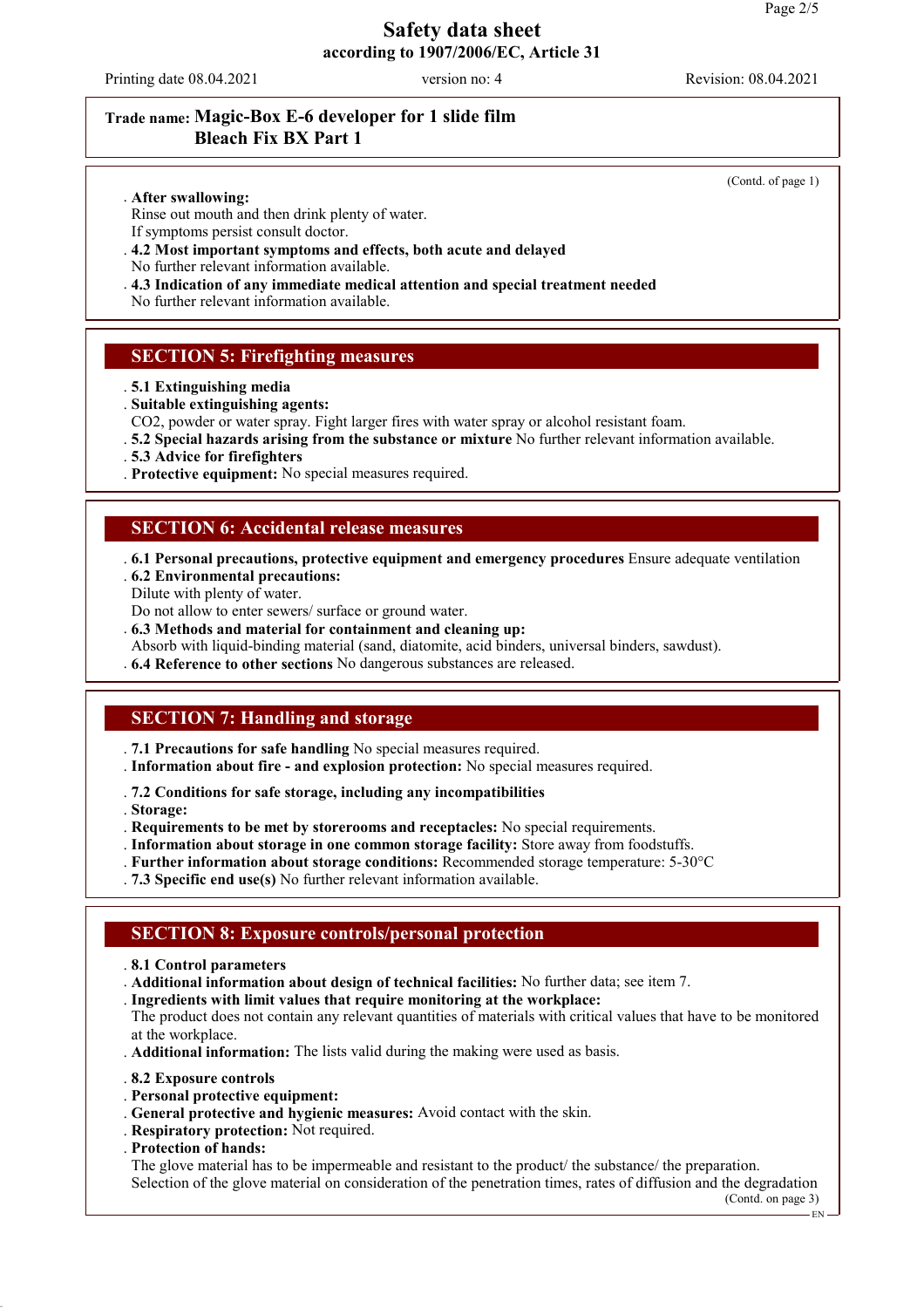Printing date 08.04.2021 version no: 4 Revision: 08.04.2021

# **Trade name: Magic-Box E-6 developer for 1 slide film Bleach Fix BX Part 1**

(Contd. of page 2)

#### . **Material of gloves**

Butyl rubber, BR

Nitrile rubber, NBR

Neoprene gloves

The selection of the suitable gloves does not only depend on the material, but also on further marks of quality and varies from manufacturer to manufacturer. As the product is a preparation of several substances, the resistance of the glove material can not be calculated in advance and has therefore to be checked prior to the application.

#### . **Penetration time of glove material**

The exact break trough time has to be found out by the manufacturer of the protective gloves and has to be observed.

. **Eye protection:** Safety glasses

. **Body protection:** Protective work clothing

| <b>SECTION 9: Physical and chemical properties</b>                                                           |                                               |  |  |
|--------------------------------------------------------------------------------------------------------------|-----------------------------------------------|--|--|
| .9.1 Information on basic physical and chemical properties<br>General Information<br>. Appearance:           |                                               |  |  |
| Form:                                                                                                        | Fluid                                         |  |  |
| Colour:                                                                                                      | red brown                                     |  |  |
| Odour:                                                                                                       | Odourless                                     |  |  |
| . pH-value at 20 °C:                                                                                         | $\sim$ 7                                      |  |  |
| . Change in condition<br>Melting point/freezing point:<br>Initial boiling point and boiling range: $>100 °C$ | <b>Undetermined</b>                           |  |  |
| . Flash point:                                                                                               | Not applicable.                               |  |  |
| . Auto-ignition temperature:                                                                                 | Product is not selfigniting.                  |  |  |
| . Explosive properties:                                                                                      | Product does not present an explosion hazard. |  |  |
| . Vapour pressure:                                                                                           | Not determined.                               |  |  |
| . Density at $20^{\circ}$ C:                                                                                 | $\sim$ 1.2 g/cm <sup>3</sup>                  |  |  |
| . Solubility in / Miscibility with<br>water:                                                                 | Fully miscible.                               |  |  |
| . Solvent content:<br>Water:                                                                                 | 50-90 $\%$                                    |  |  |
| .9.2 Other information                                                                                       | No further relevant information available.    |  |  |

## **SECTION 10: Stability and reactivity**

. **10.1 Reactivity** No further relevant information available.

. **10.2 Chemical stability**

. **Thermal decomposition / conditions to be avoided:** No decomposition if used according to specifications.

- . **10.3 Possibility of hazardous reactions** No dangerous reactions known.
- . **10.4 Conditions to avoid** No further relevant information available.
- . **10.5 Incompatible materials:** No further relevant information available.
- . **10.6 Hazardous decomposition products:** Irritant gases/vapours

(Contd. on page 4)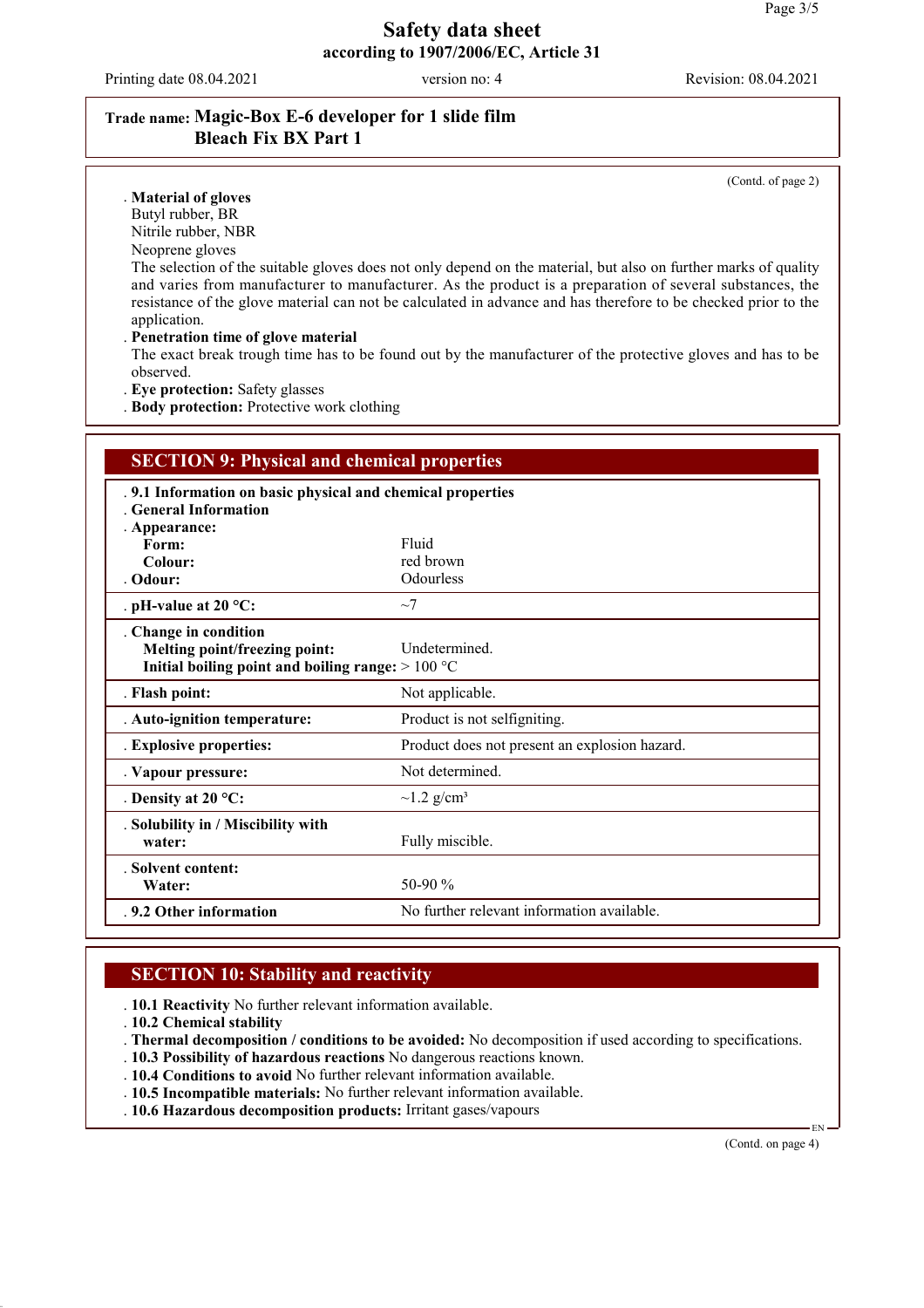Printing date 08.04.2021 version no: 4 Revision: 08.04.2021

# **Trade name: Magic-Box E-6 developer for 1 slide film Bleach Fix BX Part 1**

(Contd. of page 3)

### **SECTION 11: Toxicological information**

- . **11.1 Information on toxicological effects**
- . **Acute toxicity** Based on available data, the classification criteria are not met.
- . **Primary irritant effect:**
- . **Skin corrosion/irritation** Based on available data, the classification criteria are not met.
- . **Serious eye damage/irritation** Based on available data, the classification criteria are not met.
- . **Respiratory or skin sensitisation** Based on available data, the classification criteria are not met.
- . **Additional toxicological information:**
- . **CMR effects (carcinogenity, mutagenicity and toxicity for reproduction)**
- . **Germ cell mutagenicity** Based on available data, the classification criteria are not met.
- . **Carcinogenicity** Based on available data, the classification criteria are not met.
- . **Reproductive toxicity** Based on available data, the classification criteria are not met.
- . **STOT-single exposure** Based on available data, the classification criteria are not met.
- . **STOT-repeated exposure** Based on available data, the classification criteria are not met.
- . **Aspiration hazard** Based on available data, the classification criteria are not met.

### **SECTION 12: Ecological information**

- . **12.1 Toxicity**
- . **Aquatic toxicity:** No further relevant information available.
- . **12.2 Persistence and degradability** No further relevant information available.
- . **12.3 Bioaccumulative potential** No further relevant information available.
- . **12.4 Mobility in soil** No further relevant information available.
- . **Additional ecological information:**
- . **General notes:**

Water hazard class 2 (German Regulation) (Self-assessment): hazardous for water Danger to drinking water if even small quantities leak into the ground.

- . **12.5 Results of PBT and vPvB assessment**
- . **PBT:** Not applicable.
- . **vPvB:** Not applicable.
- . **12.6 Other adverse effects** No further relevant information available.

#### **SECTION 13: Disposal considerations**

- . **13.1 Waste treatment methods**
- . **Recommendation**
- Must not be disposed together with household garbage. Do not allow product to reach sewage system.
- **European waste catalogue** .

09 01 05 bleach solutions and bleach fixer solutions

- . **Uncleaned packaging:**
- . **Recommendation:** Disposal must be made according to official regulations.
- . **Recommended cleansing agents:** Water, if necessary together with cleansing agents.

| <b>SECTION 14: Transport information</b>                 |      |                   |
|----------------------------------------------------------|------|-------------------|
| $.14.1$ UN-Number<br>. ADR, ADN, IMDG, IATA              | Void |                   |
| . 14.2 UN proper shipping name<br>. ADR, ADN, IMDG, IATA | Void |                   |
|                                                          |      | (Cond. on page 5) |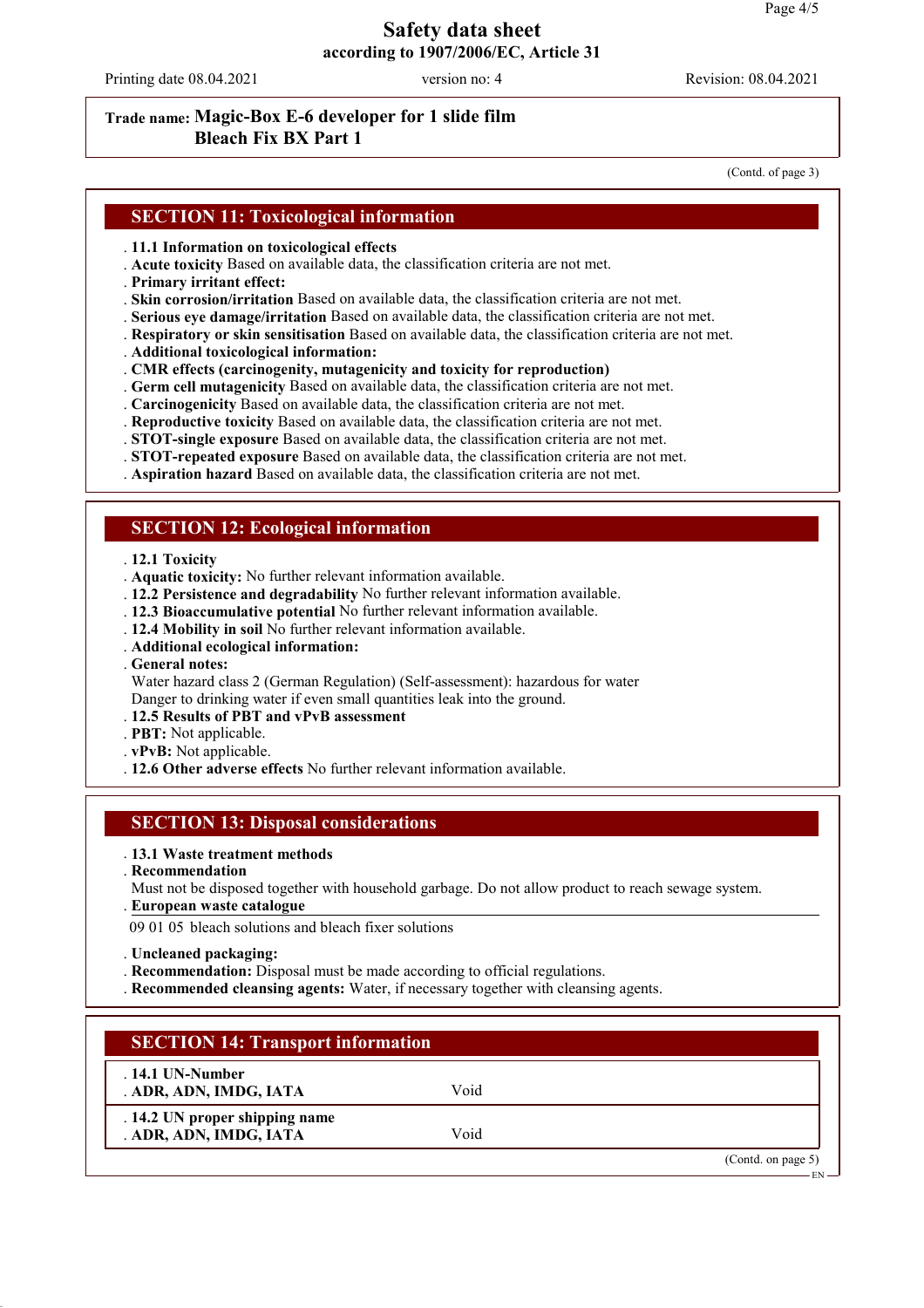EN

#### **Safety data sheet according to 1907/2006/EC, Article 31**

Printing date 08.04.2021 version no: 4 Revision: 08.04.2021

## **Trade name: Magic-Box E-6 developer for 1 slide film Bleach Fix BX Part 1**

|                                                                              |                 | (Contd. of page 4) |
|------------------------------------------------------------------------------|-----------------|--------------------|
| . 14.3 Transport hazard class(es)                                            |                 |                    |
| . ADR, ADN, IMDG, IATA                                                       |                 |                    |
| . Class                                                                      | Void            |                    |
| .14.4 Packing group<br>. ADR, IMDG, IATA                                     | Void            |                    |
| .14.5 Environmental hazards:<br>. Marine pollutant:                          | No.             |                    |
| . 14.6 Special precautions for user                                          | Not applicable. |                    |
| . 14.7 Transport in bulk according to Annex II of<br>Marpol and the IBC Code | Not applicable. |                    |
| . UN "Model Regulation":                                                     | Void            |                    |

. **15.1 Safety, health and environmental regulations/legislation specific for the substance or mixture** No further relevant information available.

. **15.2 Chemical safety assessment:** A Chemical Safety Assessment has not been carried out.

### **SECTION 16: Other information**

This information is based on our present knowledge. However, this shall not constitute a guarantee for any specific product features and shall not establish a legally valid contractual relationship.

. **Contact:** E: sida@tetenal.com

. **Abbreviations and acronyms:**

RID: Règlement international concernant le transport des marchandises dangereuses par chemin de fer (Regulations Concerning the International Transport of Dangerous Goods by Rail)

ICAO: International Civil Aviation Organisation

ADR: Accord européen sur le transport des marchandises dangereuses par Route (European Agreement concerning the International Carriage of Dangerous Goods by Road)

IMDG: International Maritime Code for Dangerous Goods

IATA: International Air Transport Association

GHS: Globally Harmonised System of Classification and Labelling of Chemicals

EINECS: European Inventory of Existing Commercial Chemical Substances

ELINCS: European List of Notified Chemical Substances CAS: Chemical Abstracts Service (division of the American Chemical Society)

PBT: Persistent, Bioaccumulative and Toxic

vPvB: very Persistent and very Bioaccumulative

. **\* Data compared to the previous version altered.**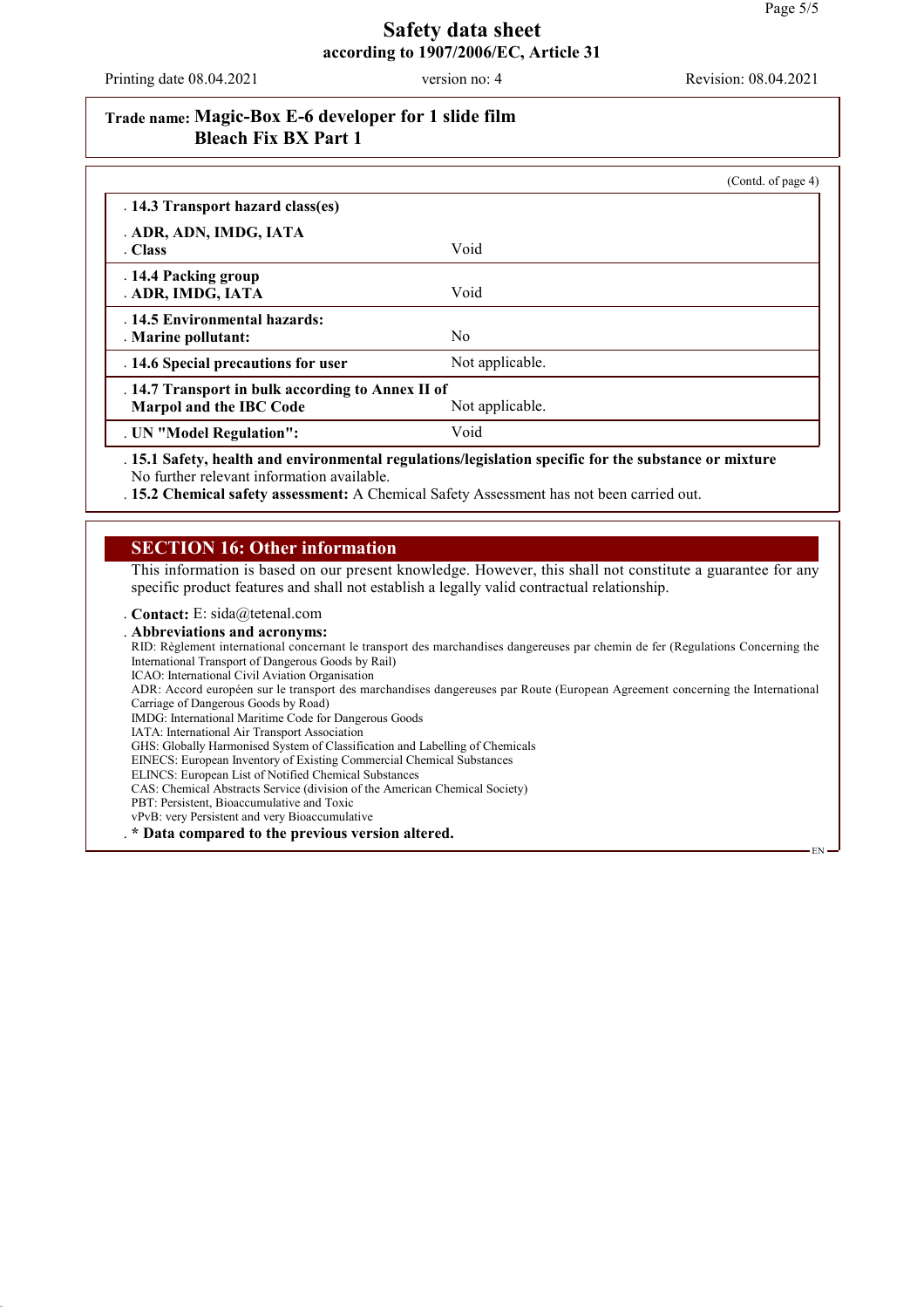**Safety data sheet**

**according to 1907/2006/EC, Article 31**

Printing date 08.04.2021 version no: 5 Revision: 08.04.2021

Index number: 016-064-00-8

TETENAI

Page 1/6

### **SECTION 1: Identification of the substance/mixture and of the company/undertaking** . **1.1 Product identifier** . **Trade name: Magic-Box E-6 developer for 1 slide film Bleach Fix BX Part 2** . **Article number:** 100256/3.2 **Index number:** . None of the ingredients is listed. . **UFI:** 6GQ4-N0AU-H007-AY82 . **1.2 Relevant identified uses of the substance or mixture and uses advised against** No further relevant information available. . **Application of the substance / the mixture** Bleachfix preparation for photographic use . **1.3 Details of the supplier of the safety data sheet** . **Manufacturer/Supplier:** TETENAL 1847 GmbH Schützenwall 31-35 D-22844 Norderstedt /Germany Tel.: +49 (0) 40 521 45-0; Fax: +49 (0)40-52145-296 www.tetenal.com; E-mail: info@tetenal.com . **Further information obtainable from:** Department product safety. E-Mail: sida@tetenal.com . **1.4 Emergency telephone number:** Poison Information Centre Germany: +49 (0) 30 - 30686 700 (English and German 24 hours) Tetenal Tel.:+49(0) 40 521 45-0 (open: 8am till 4pm) **SECTION 2: Hazards identification** . **2.1 Classification of the substance or mixture** . **Classification according to Regulation (EC) No 1272/2008** The product is not classified, according to the CLP regulation. . **2.2 Label elements** . **Labelling according to Regulation (EC) No 1272/2008** Void . **Hazard pictograms** Void . **Signal word** Void . **Hazard statements** The content is not more than 125 ml. In accordance with Regulation 1272/2008 Annex I, Section 1.5.2.1, only certain labelling elements are obligatory for the packaging in this case. Therefore, the following label elements may not be on the label. . **Labelling of packages where the contents do not exceed 125 ml** . **Hazard pictograms** Void . **Signal word** Void . **Hazard statements** Void . **2.3 Other hazards** . **Results of PBT and vPvB assessment** . **PBT:** Not applicable. . **vPvB:** Not applicable. **SECTION 3: Composition/information on ingredients** . **3.2 Chemical characterisation: Mixtures** . **Description:** Mixture of substances listed below and with nonhazardous additions. **Dangerous components:** . CAS: 7631-90-5 EINECS: 231-548-0 sodium bisulphite  $\Diamond$  Acute Tox. 4, H302 5-10%

(Contd. on page 2)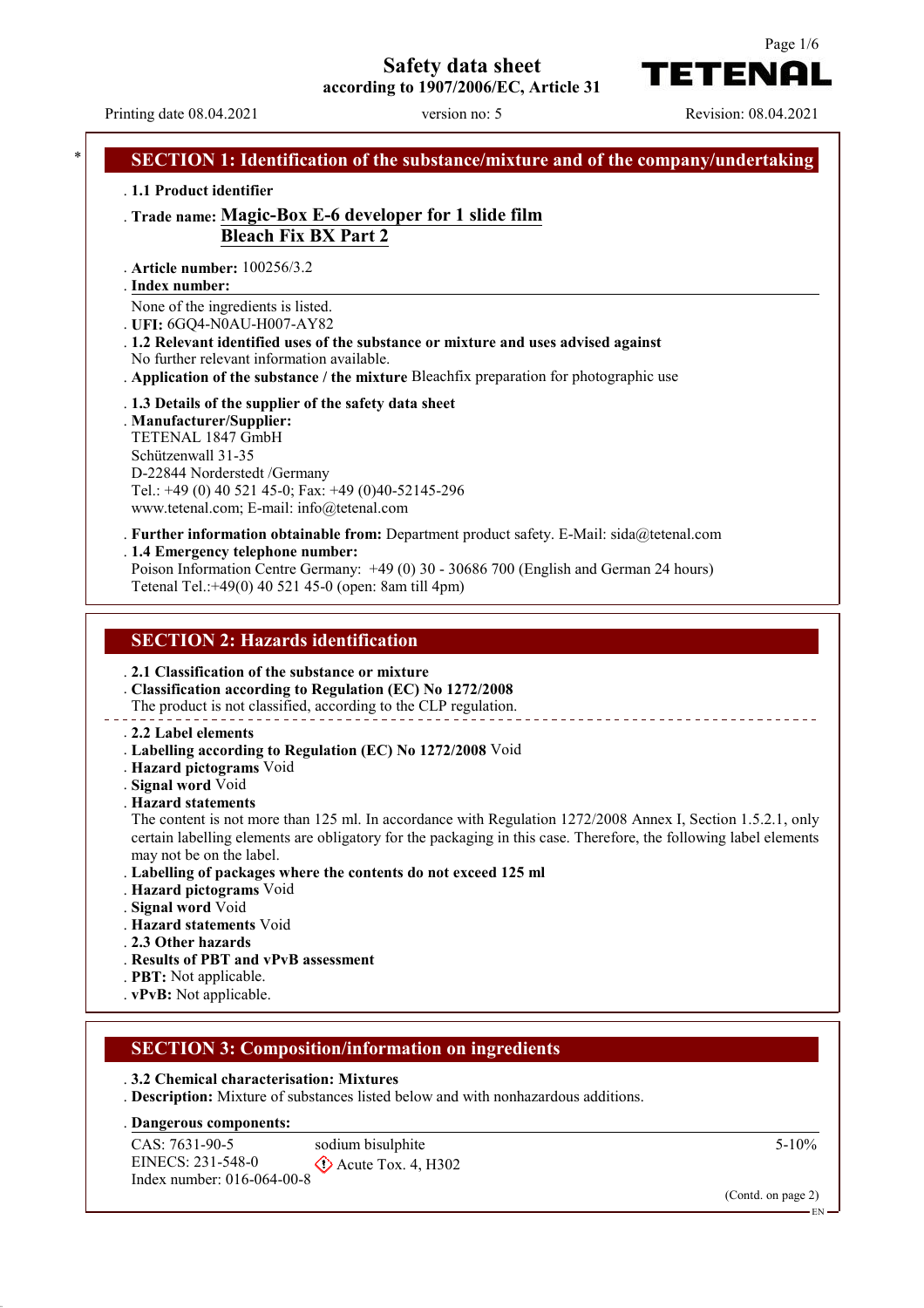Printing date 08.04.2021 version no: 5 Revision: 08.04.2021

## **Trade name: Magic-Box E-6 developer for 1 slide film Bleach Fix BX Part 2**

. **Additional information:** For the wording of the listed hazard phrases refer to section 16.

(Contd. of page 1)

### **SECTION 4: First aid measures**

#### . **4.1 Description of first aid measures**

- . **After inhalation:** Supply fresh air; consult doctor in case of complaints.
- . **After skin contact:** Immediately rinse with water.
- . **After eye contact:** Rinse opened eye for several (15 min) under running water.
- . **After swallowing:**
- If symptoms persist consult doctor.

Rinse out mouth and then drink plenty of water.

- . **4.2 Most important symptoms and effects, both acute and delayed**
- No further relevant information available.
- . **4.3 Indication of any immediate medical attention and special treatment needed**

No further relevant information available.

## **SECTION 5: Firefighting measures**

. **5.1 Extinguishing media**

- . **Suitable extinguishing agents:**
- CO2, powder or water spray. Fight larger fires with water spray or alcohol resistant foam.
- . **5.2 Special hazards arising from the substance or mixture**
- Nitrogen oxides (NOx)
- Sulphur dioxide (SO2)
- . **5.3 Advice for firefighters**
- . **Protective equipment:** No special measures required.

### **SECTION 6: Accidental release measures**

- . **6.1 Personal precautions, protective equipment and emergency procedures** Ensure adequate ventilation
- . **6.2 Environmental precautions:**

Dilute with plenty of water.

Do not allow to enter sewers/ surface or ground water.

- . **6.3 Methods and material for containment and cleaning up:**
- Absorb with liquid-binding material (sand, diatomite, acid binders, universal binders, sawdust). Pick up mechanically.
- . **6.4 Reference to other sections** No dangerous substances are released.

# **SECTION 7: Handling and storage**

- . **7.1 Precautions for safe handling** No special measures required.
- . **Information about fire and explosion protection:** No special measures required.
- . **7.2 Conditions for safe storage, including any incompatibilities**
- . **Storage:**
- . **Requirements to be met by storerooms and receptacles:** No special requirements.
- . **Information about storage in one common storage facility:** Store away from foodstuffs.
- . **Further information about storage conditions:** Protect from heat and direct sunlight. Store under lock and key and out of the reach of children.
- Recommended storage temperature: 5-30°C
- . **7.3 Specific end use(s)** No further relevant information available.

(Contd. on page 3)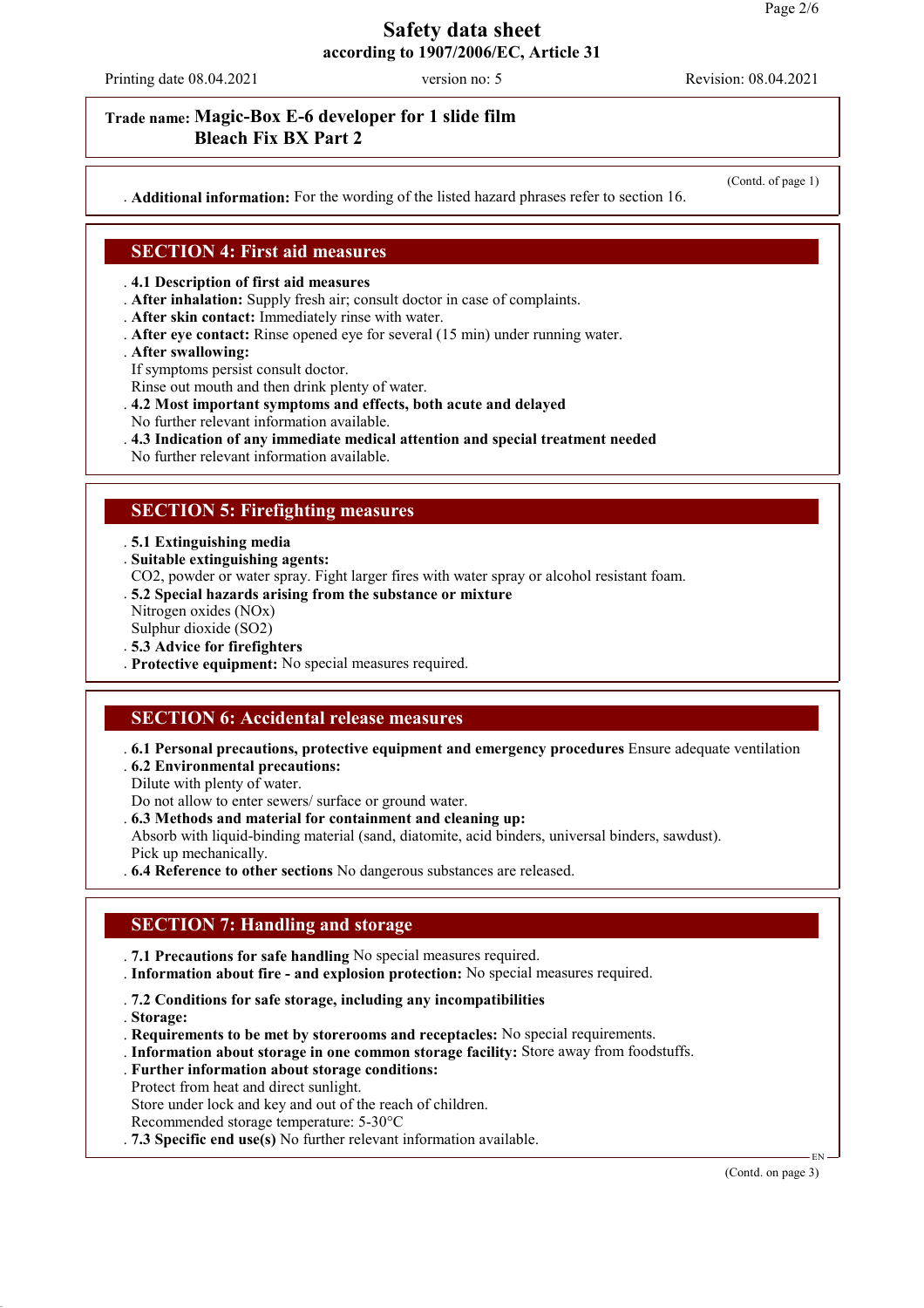Printing date 08.04.2021 version no: 5 Revision: 08.04.2021

# **Trade name: Magic-Box E-6 developer for 1 slide film Bleach Fix BX Part 2**

(Contd. of page 2)

| <b>SECTION 8: Exposure controls/personal protection</b>                                                                                                                                                                                                                                                                                                                                                                                                                                                                                  |                                                                                                                                                                                                                                                                                                                                                                                                                                                                                                                                                                                                                                                                                                                                                                              |
|------------------------------------------------------------------------------------------------------------------------------------------------------------------------------------------------------------------------------------------------------------------------------------------------------------------------------------------------------------------------------------------------------------------------------------------------------------------------------------------------------------------------------------------|------------------------------------------------------------------------------------------------------------------------------------------------------------------------------------------------------------------------------------------------------------------------------------------------------------------------------------------------------------------------------------------------------------------------------------------------------------------------------------------------------------------------------------------------------------------------------------------------------------------------------------------------------------------------------------------------------------------------------------------------------------------------------|
| .8.1 Control parameters<br>Ingredients with limit values that require monitoring at the workplace:<br>7681-57-4 sodium metabisulphite (1-5%)<br>WEL Long-term value: 5 mg/m <sup>3</sup>                                                                                                                                                                                                                                                                                                                                                 | . Additional information about design of technical facilities: No further data; see item 7.<br>Additional information: The lists valid during the making were used as basis.                                                                                                                                                                                                                                                                                                                                                                                                                                                                                                                                                                                                 |
| .8.2 Exposure controls<br>. Personal protective equipment:<br>. General protective and hygienic measures:<br>Avoid contact with the eyes and skin.<br>Keep away from foodstuffs, beverages and feed.<br>Respiratory protection: Ensure adequate ventilation<br><b>Protection of hands:</b><br>. Material of gloves<br>application.<br>Butyl rubber, BR<br>Nitrile rubber, NBR<br>Neoprene gloves<br>. Penetration time of glove material<br>observed.<br>. Eye protection: Safety glasses<br>. Body protection: Protective work clothing | The usual precautionary measures are to be adhered to when handling chemicals.<br>The glove material has to be impermeable and resistant to the product/ the substance/ the preparation.<br>Selection of the glove material on consideration of the penetration times, rates of diffusion and the degradation<br>The selection of the suitable gloves does not only depend on the material, but also on further marks of quality<br>and varies from manufacturer to manufacturer. As the product is a preparation of several substances, the<br>resistance of the glove material can not be calculated in advance and has therefore to be checked prior to the<br>The exact break trough time has to be found out by the manufacturer of the protective gloves and has to be |
| <b>SECTION 9: Physical and chemical properties</b>                                                                                                                                                                                                                                                                                                                                                                                                                                                                                       |                                                                                                                                                                                                                                                                                                                                                                                                                                                                                                                                                                                                                                                                                                                                                                              |
| .9.1 Information on basic physical and chemical properties<br><b>General Information</b>                                                                                                                                                                                                                                                                                                                                                                                                                                                 |                                                                                                                                                                                                                                                                                                                                                                                                                                                                                                                                                                                                                                                                                                                                                                              |
| . Appearance:<br>Form:                                                                                                                                                                                                                                                                                                                                                                                                                                                                                                                   | Fluid                                                                                                                                                                                                                                                                                                                                                                                                                                                                                                                                                                                                                                                                                                                                                                        |
| Colour:                                                                                                                                                                                                                                                                                                                                                                                                                                                                                                                                  | Light yellow                                                                                                                                                                                                                                                                                                                                                                                                                                                                                                                                                                                                                                                                                                                                                                 |
| Odour:                                                                                                                                                                                                                                                                                                                                                                                                                                                                                                                                   | Sulfurous                                                                                                                                                                                                                                                                                                                                                                                                                                                                                                                                                                                                                                                                                                                                                                    |
| . pH-value at $20 °C$ :                                                                                                                                                                                                                                                                                                                                                                                                                                                                                                                  | $\sim$ 5                                                                                                                                                                                                                                                                                                                                                                                                                                                                                                                                                                                                                                                                                                                                                                     |
| . Change in condition<br>Melting point/freezing point:<br>Initial boiling point and boiling range: $>100 °C$                                                                                                                                                                                                                                                                                                                                                                                                                             | Undetermined.                                                                                                                                                                                                                                                                                                                                                                                                                                                                                                                                                                                                                                                                                                                                                                |
| . Flash point:                                                                                                                                                                                                                                                                                                                                                                                                                                                                                                                           | Not applicable.                                                                                                                                                                                                                                                                                                                                                                                                                                                                                                                                                                                                                                                                                                                                                              |
| . Auto-ignition temperature:                                                                                                                                                                                                                                                                                                                                                                                                                                                                                                             | Product is not selfigniting.                                                                                                                                                                                                                                                                                                                                                                                                                                                                                                                                                                                                                                                                                                                                                 |
| . Explosive properties:                                                                                                                                                                                                                                                                                                                                                                                                                                                                                                                  | Product does not present an explosion hazard.                                                                                                                                                                                                                                                                                                                                                                                                                                                                                                                                                                                                                                                                                                                                |
| Vapour pressure:                                                                                                                                                                                                                                                                                                                                                                                                                                                                                                                         | Not determined.                                                                                                                                                                                                                                                                                                                                                                                                                                                                                                                                                                                                                                                                                                                                                              |
| . Density at $20^{\circ}$ C:                                                                                                                                                                                                                                                                                                                                                                                                                                                                                                             | $\sim$ 1.3 g/cm <sup>3</sup>                                                                                                                                                                                                                                                                                                                                                                                                                                                                                                                                                                                                                                                                                                                                                 |
|                                                                                                                                                                                                                                                                                                                                                                                                                                                                                                                                          | (Contd. on page 4)<br>EN.                                                                                                                                                                                                                                                                                                                                                                                                                                                                                                                                                                                                                                                                                                                                                    |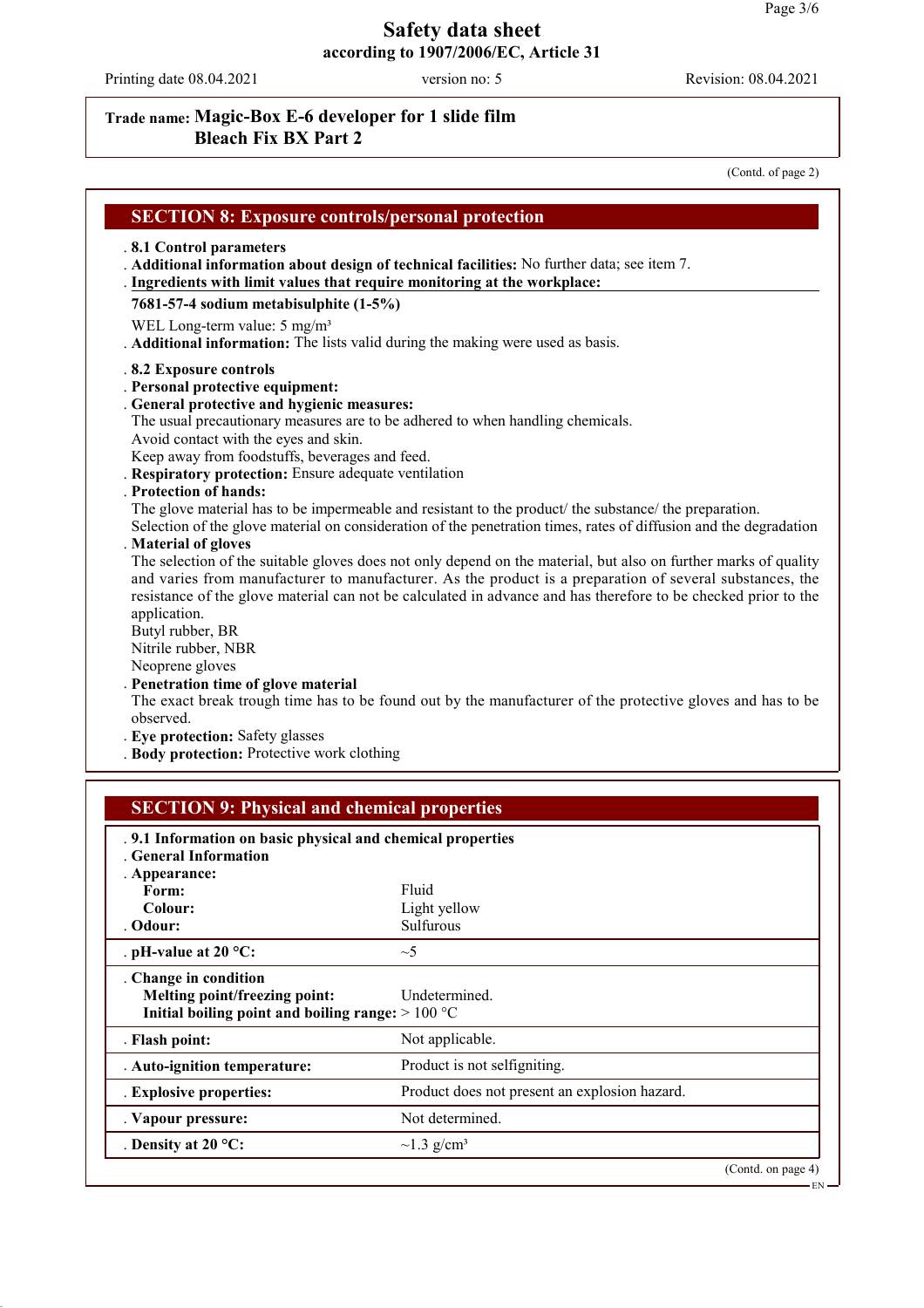Printing date 08.04.2021 version no: 5 Revision: 08.04.2021

# **Trade name: Magic-Box E-6 developer for 1 slide film Bleach Fix BX Part 2**

|                                              | (Contd. of page 3)                         |
|----------------------------------------------|--------------------------------------------|
| . Solubility in / Miscibility with<br>water: | Fully miscible.                            |
| . Viscosity:<br>Dynamic:<br>Kinematic:       | Not determined.<br>Not determined.         |
| . Solvent content:<br>Water:                 | $25-50\%$                                  |
| .9.2 Other information                       | No further relevant information available. |

## **SECTION 10: Stability and reactivity**

. **10.1 Reactivity** No further relevant information available.

- . **10.2 Chemical stability**
- . **Thermal decomposition / conditions to be avoided:** No decomposition if used according to specifications.
- . **10.3 Possibility of hazardous reactions** No dangerous reactions known.
- . **10.4 Conditions to avoid** No further relevant information available.
- . **10.5 Incompatible materials:** No further relevant information available.
- . **10.6 Hazardous decomposition products:** Irritant gases/vapours

### **SECTION 11: Toxicological information**

- . **11.1 Information on toxicological effects**
- . **Acute toxicity** Based on available data, the classification criteria are not met.
- **LD/LC50 values relevant for classification:** .

#### **7631-90-5 sodium bisulphite**

Oral LD50 1540 mg/kg (rat)

- . **Primary irritant effect:**
- . **Skin corrosion/irritation** Based on available data, the classification criteria are not met.
- . **Serious eye damage/irritation** Based on available data, the classification criteria are not met.
- . **Respiratory or skin sensitisation** Based on available data, the classification criteria are not met.
- . **Additional toxicological information:**
- . **CMR effects (carcinogenity, mutagenicity and toxicity for reproduction)**
- . **Germ cell mutagenicity** Based on available data, the classification criteria are not met.
- . **Carcinogenicity** Based on available data, the classification criteria are not met.
- . **Reproductive toxicity** Based on available data, the classification criteria are not met.
- . **STOT-single exposure** Based on available data, the classification criteria are not met.
- . **STOT-repeated exposure** Based on available data, the classification criteria are not met.
- . **Aspiration hazard** Based on available data, the classification criteria are not met.

### **SECTION 12: Ecological information**

- . **12.1 Toxicity**
- . **Aquatic toxicity:** No further relevant information available.
- . **12.2 Persistence and degradability** No further relevant information available.
- . **12.3 Bioaccumulative potential** No further relevant information available.
- . **12.4 Mobility in soil** No further relevant information available.
- . **Additional ecological information:**
- . **General notes:**
- Do not allow product to reach ground water, water course or sewage system.

Water hazard class 1 (German Regulation) (Self-assessment): slightly hazardous for water

(Contd. on page 5)

EN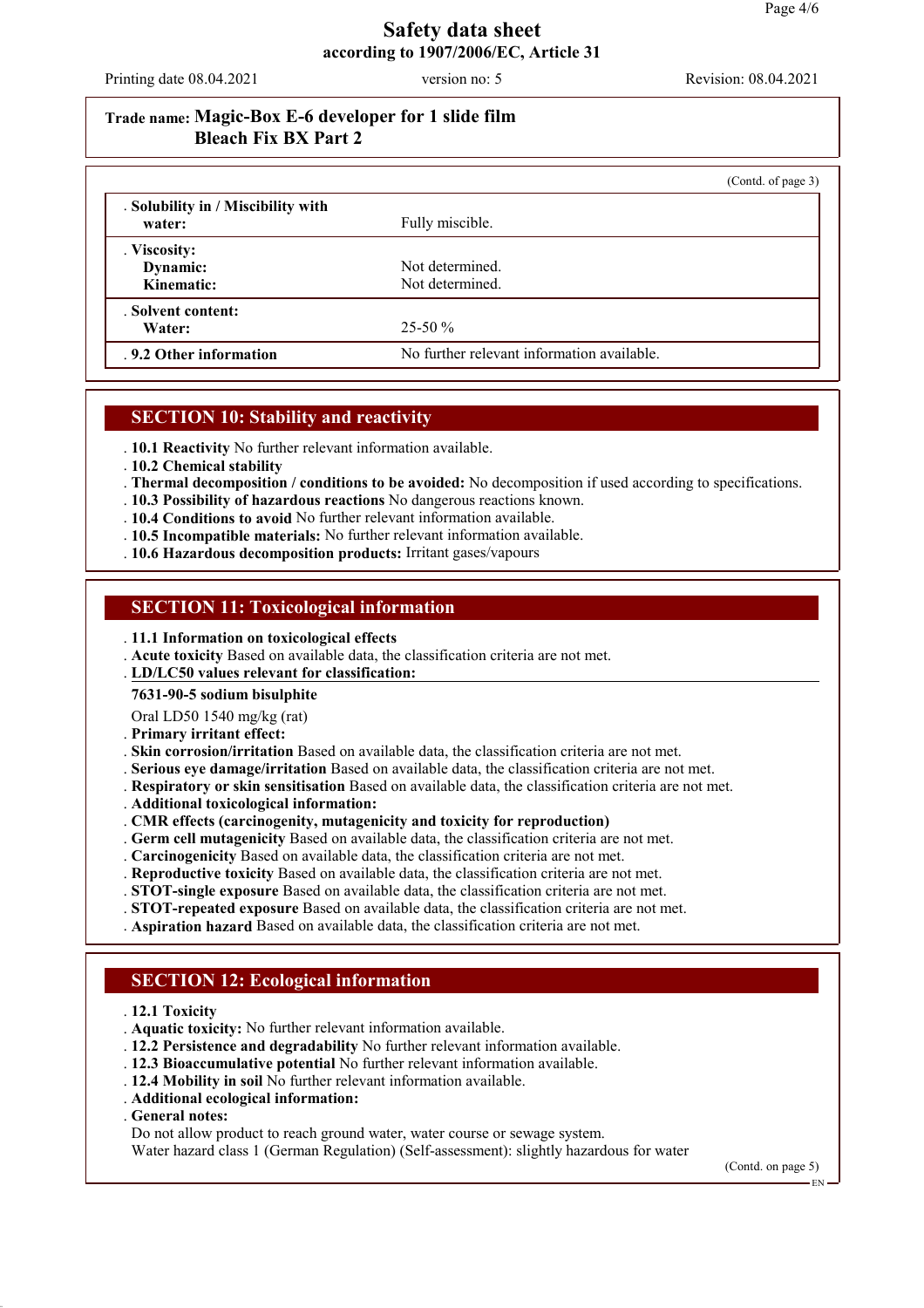Printing date 08.04.2021 version no: 5 Revision: 08.04.2021

### **Trade name: Magic-Box E-6 developer for 1 slide film Bleach Fix BX Part 2**

(Contd. of page 4)

#### . **12.5 Results of PBT and vPvB assessment**

. **PBT:** Not applicable.

. **vPvB:** Not applicable.

. **12.6 Other adverse effects** No further relevant information available.

#### **SECTION 13: Disposal considerations**

. **13.1 Waste treatment methods**

. **Recommendation**

Must not be disposed together with household garbage. Do not allow product to reach sewage system.

**European waste catalogue** .

09 01 05 bleach solutions and bleach fixer solutions

. **Uncleaned packaging:**

- . **Recommendation:** Disposal must be made according to official regulations.
- . **Recommended cleansing agents:** Water, if necessary together with cleansing agents.

### **SECTION 14: Transport information**

| $.14.1$ UN-Number<br>. ADR, ADN, IMDG, IATA                                                     | Void            |  |
|-------------------------------------------------------------------------------------------------|-----------------|--|
| . 14.2 UN proper shipping name<br>. ADR, ADN, IMDG, IATA                                        | Void            |  |
| . 14.3 Transport hazard class(es)                                                               |                 |  |
| . ADR, ADN, IMDG, IATA                                                                          |                 |  |
| . Class                                                                                         | Void            |  |
| . 14.4 Packing group<br>. ADR, IMDG, IATA                                                       | Void            |  |
| . 14.5 Environmental hazards:<br>. Marine pollutant:                                            | N <sub>0</sub>  |  |
| . 14.6 Special precautions for user                                                             | Not applicable. |  |
| . 14.7 Transport in bulk according to Annex II of<br>Marpol and the IBC Code<br>Not applicable. |                 |  |
| . UN "Model Regulation":                                                                        | Void            |  |

. **15.1 Safety, health and environmental regulations/legislation specific for the substance or mixture** No further relevant information available.

. **Directive 2012/18/EU**

. **REGULATION (EC) No 1907/2006 ANNEX XVII** Conditions of restriction: 65

. **15.2 Chemical safety assessment:** A Chemical Safety Assessment has not been carried out.

#### **SECTION 16: Other information**

This information is based on our present knowledge. However, this shall not constitute a guarantee for any specific product features and shall not establish a legally valid contractual relationship.

#### . **Relevant phrases**

H302 Harmful if swallowed.

. **Contact:** E: sida@tetenal.com

. **Abbreviations and acronyms:** RID: Règlement international concernant le transport des marchandises dangereuses par chemin de fer (Regulations Concerning the International Transport of Dangerous Goods by Rail)

(Contd. on page 6)

EN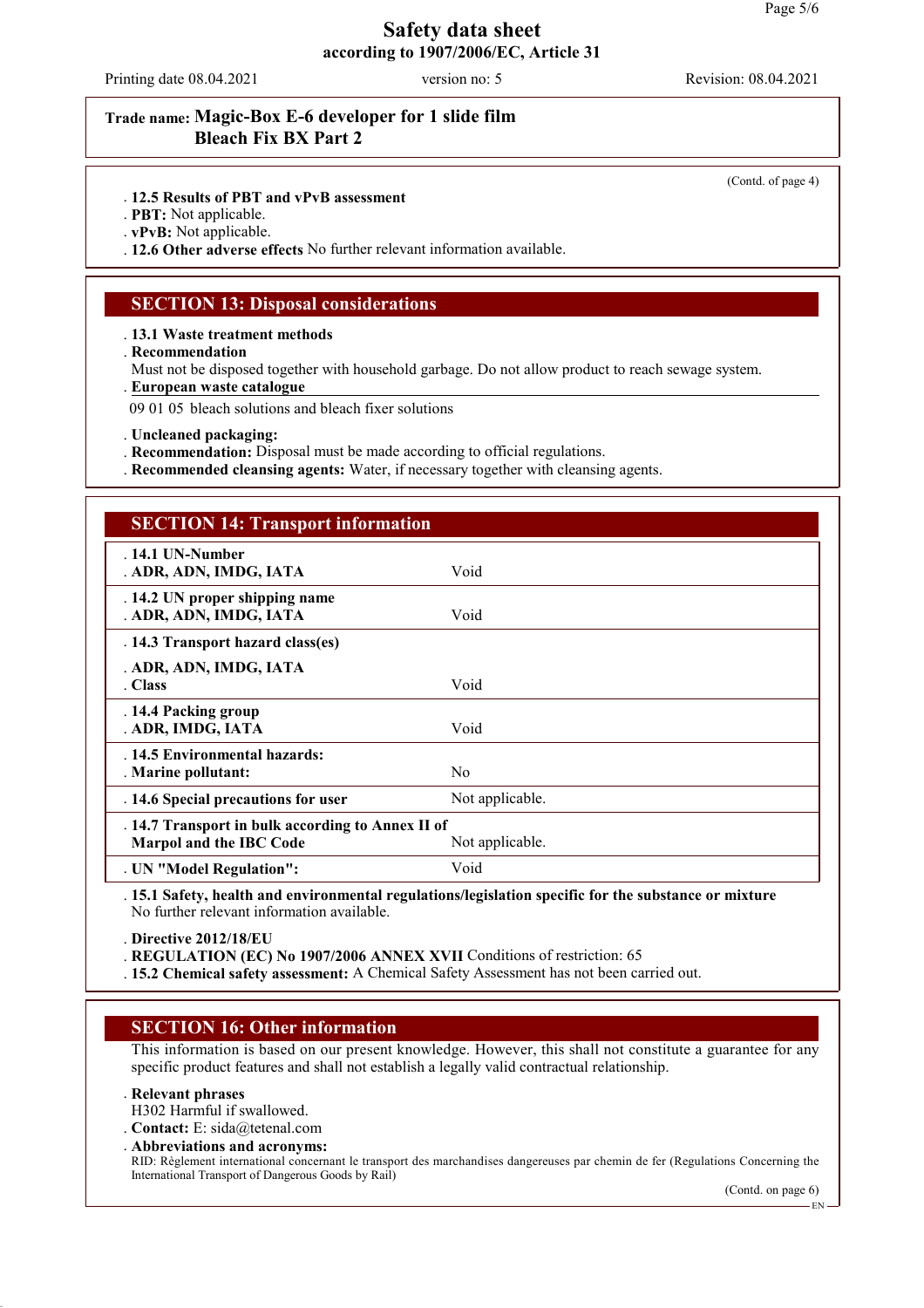Printing date 08.04.2021 version no: 5 Revision: 08.04.2021

# **Trade name: Magic-Box E-6 developer for 1 slide film Bleach Fix BX Part 2**

(Contd. of page 5)

| ICAO: International Civil Aviation Organisation                                                                               |  |
|-------------------------------------------------------------------------------------------------------------------------------|--|
| ADR: Accord européen sur le transport des marchandises dangereuses par Route (European Agreement concerning the International |  |
| Carriage of Dangerous Goods by Road)                                                                                          |  |
| IMDG: International Maritime Code for Dangerous Goods                                                                         |  |
| IATA: International Air Transport Association                                                                                 |  |
| GHS: Globally Harmonised System of Classification and Labelling of Chemicals                                                  |  |
| EINECS: European Inventory of Existing Commercial Chemical Substances                                                         |  |
| ELINCS: European List of Notified Chemical Substances                                                                         |  |
| CAS: Chemical Abstracts Service (division of the American Chemical Society)                                                   |  |
| LC50: Lethal concentration, 50 percent                                                                                        |  |
| LD50: Lethal dose, 50 percent                                                                                                 |  |
| PBT: Persistent, Bioaccumulative and Toxic                                                                                    |  |
| vPvB: very Persistent and very Bioaccumulative                                                                                |  |
| Acute Tox. 4: Acute toxicity - oral – Category 4                                                                              |  |
| . * Data compared to the previous version altered.                                                                            |  |
| EN –                                                                                                                          |  |
|                                                                                                                               |  |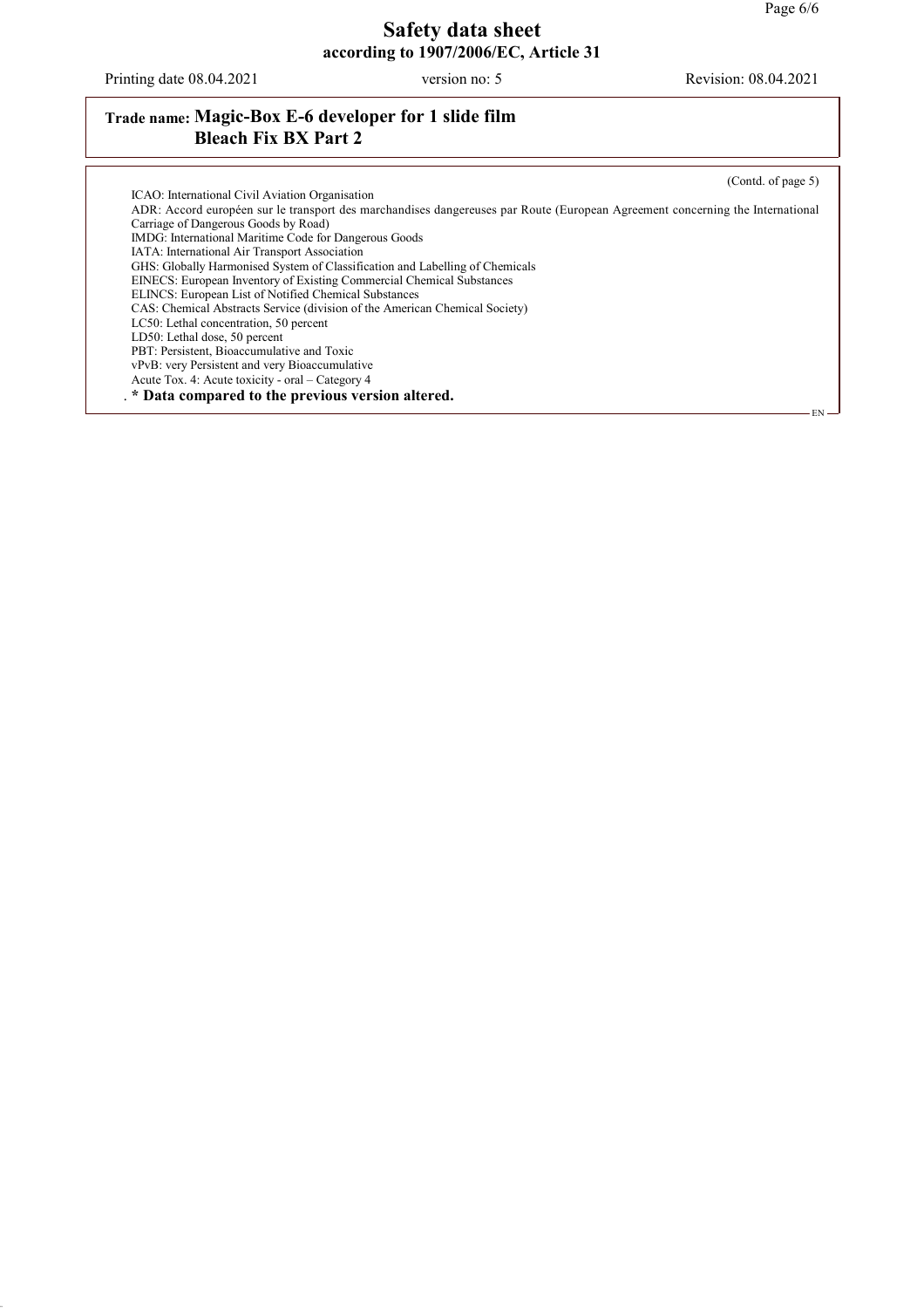**Safety data sheet**

**according to 1907/2006/EC, Article 31**

Printing date 08.04.2021 version no: 5 Revision: 08.04.2021

**TETENAL** 

| . 1.1 Product identifier                                                                                                                                                                           |                                                                                                                                                                                                                                                                                                                                                                                                         |
|----------------------------------------------------------------------------------------------------------------------------------------------------------------------------------------------------|---------------------------------------------------------------------------------------------------------------------------------------------------------------------------------------------------------------------------------------------------------------------------------------------------------------------------------------------------------------------------------------------------------|
|                                                                                                                                                                                                    | Trade name: Magic-Box E-6 developer for 1 slide film<br><b>Stabilizer STAB</b>                                                                                                                                                                                                                                                                                                                          |
| . Article number: 100256/4<br>. Index number:                                                                                                                                                      |                                                                                                                                                                                                                                                                                                                                                                                                         |
| None of the ingredients is listed.<br>. UFI: A580-80DA-3000-P0G4<br>No further relevant information available.                                                                                     | . 1.2 Relevant identified uses of the substance or mixture and uses advised against<br>. Application of the substance / the mixture Stabilizer bath for photographic use                                                                                                                                                                                                                                |
| . Manufacturer/Supplier:<br>TETENAL 1847 GmbH<br>Schützenwall 31-35<br>D-22844 Norderstedt /Germany<br>www.tetenal.com; E-mail: info@tetenal.com                                                   | . 1.3 Details of the supplier of the safety data sheet<br>Tel.: +49 (0) 40 521 45-0; Fax: +49 (0)40-52145-296                                                                                                                                                                                                                                                                                           |
| . 1.4 Emergency telephone number:                                                                                                                                                                  | . Further information obtainable from: Department product safety. E-Mail: $sida@tetenal.com$<br>Poison Information Centre Germany: +49 (0) 30 - 30686 700 (English and German 24 hours)<br>Tetenal Tel.:+49(0) 40 521 45-0 (open: 8am till 4pm)                                                                                                                                                         |
| <b>SECTION 2: Hazards identification</b>                                                                                                                                                           |                                                                                                                                                                                                                                                                                                                                                                                                         |
| . 2.2 Label elements<br>. Hazard pictograms Void                                                                                                                                                   | . 2.1 Classification of the substance or mixture<br>Classification according to Regulation (EC) No 1272/2008<br>The product is not classified, according to the CLP regulation.<br>. Labelling according to Regulation (EC) No 1272/2008 Void                                                                                                                                                           |
| . Signal word Void<br><b>Hazard statements</b>                                                                                                                                                     |                                                                                                                                                                                                                                                                                                                                                                                                         |
| may not be on the label.<br>. Additional information:<br>. Hazard pictograms Void<br>. Signal word Void<br>. Hazard statements Void<br>. 2.3 Other hazards<br>. Results of PBT and vPvB assessment | The content is not more than 125 ml. In accordance with Regulation 1272/2008 Annex I, Section 1.5.2.1, only<br>certain labelling elements are obligatory for the packaging in this case. Therefore, the following label elements<br>Contains 1,2-benzisothiazol-3(2H)-one, hexamethylenetetramine. May produce an allergic reaction.<br>. Labelling of packages where the contents do not exceed 125 ml |
| . PBT: Not applicable.<br>. vPvB: Not applicable.                                                                                                                                                  | <b>SECTION 3: Composition/information on ingredients</b>                                                                                                                                                                                                                                                                                                                                                |

Page 1/6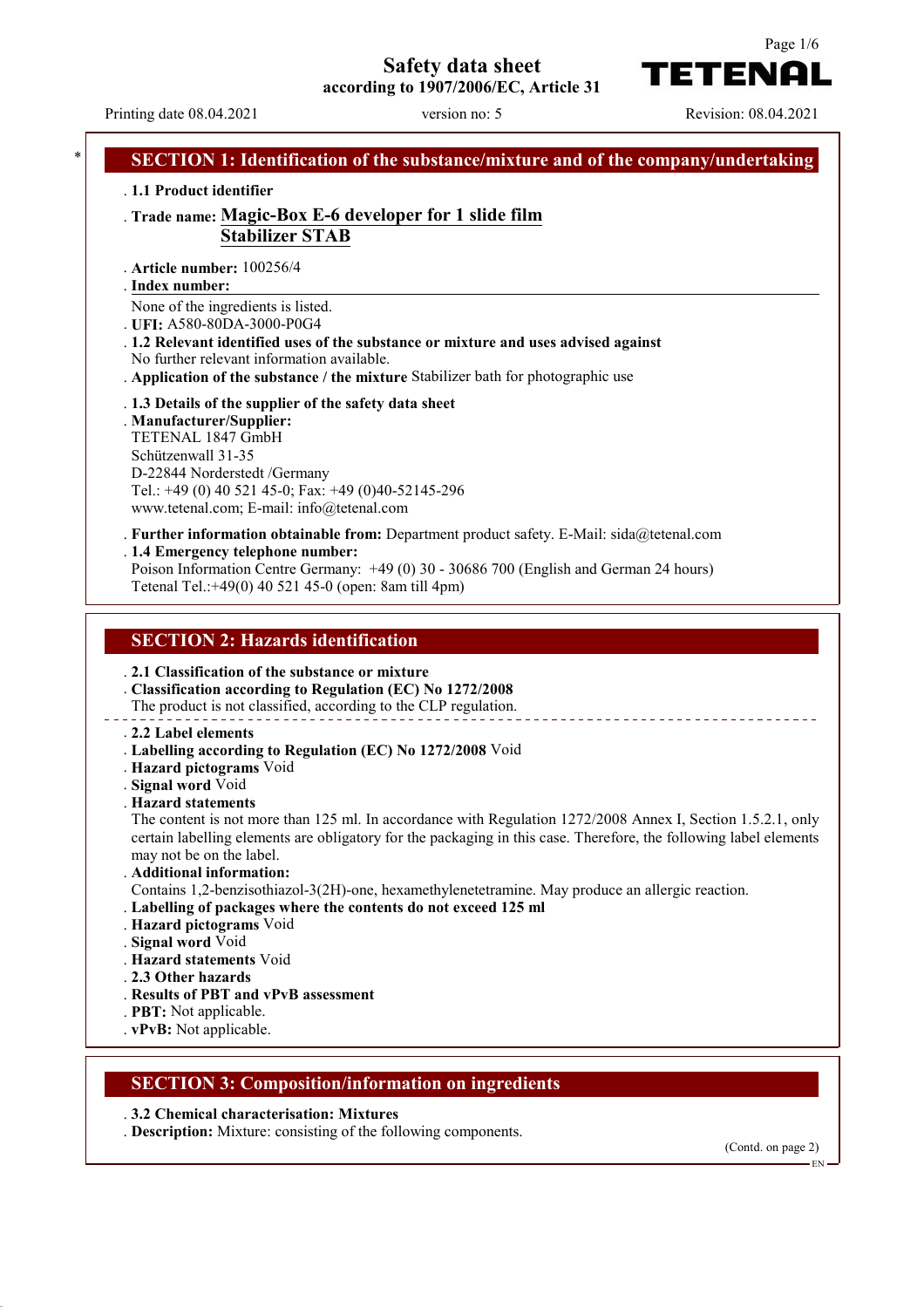Printing date 08.04.2021 version no: 5 Revision: 08.04.2021

## **Trade name: Magic-Box E-6 developer for 1 slide film Stabilizer STAB**

(Contd. of page 1)

**Dangerous components:** . CAS: 100-97-0 EINECS: 202-905-8 Index number: 612-101-00-2 Reg.nr.: 01-2119474895-20 hexamethylenetetramine  $\circ$  Flam. Sol. 2, H228;  $\circ$  Skin Sens. 1, H317  $1\%$ CAS: 2634-33-5 EINECS: 220-120-9 Index number: 613-088-00-6 1,2-benzisothiazol-3(2H)-one Eye Dam. 1, H318;  $\Diamond$  Aquatic Acute 1, H400 (M=10);  $\Diamond$  Acute Tox. 4, H302; Skin Irrit. 2, H315; Skin Sens. 1, H317  $<1\%$ . **Additional information:** For the wording of the listed hazard phrases refer to section 16.

#### **SECTION 4: First aid measures**

. **4.1 Description of first aid measures**

- . **General information:** Take affected persons out into the fresh air.
- . **After inhalation:**
- Supply fresh air; consult doctor in case of complaints. Supply fresh air.
- . **After skin contact:** Immediately rinse with water.
- . **After eye contact:** Rinse opened eye for several (15 min) under running water.
- . **After swallowing:** Rinse out mouth and then drink plenty of water.
- . **4.2 Most important symptoms and effects, both acute and delayed**
- No further relevant information available.
- . **4.3 Indication of any immediate medical attention and special treatment needed**
- No further relevant information available.

## **SECTION 5: Firefighting measures**

. **5.1 Extinguishing media**

. **Suitable extinguishing agents:** Use fire extinguishing methods suitable to surrounding conditions.

- . **5.2 Special hazards arising from the substance or mixture** No further relevant information available.
- . **5.3 Advice for firefighters**
- . **Protective equipment:** No special measures required.

### **SECTION 6: Accidental release measures**

. **6.1 Personal precautions, protective equipment and emergency procedures** Ensure adequate ventilation

. **6.2 Environmental precautions:**

Dilute with plenty of water.

Do not allow to enter sewers/ surface or ground water.

. **6.3 Methods and material for containment and cleaning up:**

Absorb with liquid-binding material (sand, diatomite, acid binders, universal binders, sawdust).

- . **6.4 Reference to other sections**
- See Section 7 for information on safe handling.
- See Section 8 for information on personal protection equipment.
- See Section 13 for disposal information.

### **SECTION 7: Handling and storage**

. **7.1 Precautions for safe handling** No special measures required.

. **Information about fire - and explosion protection:** No special measures required.

(Contd. on page 3)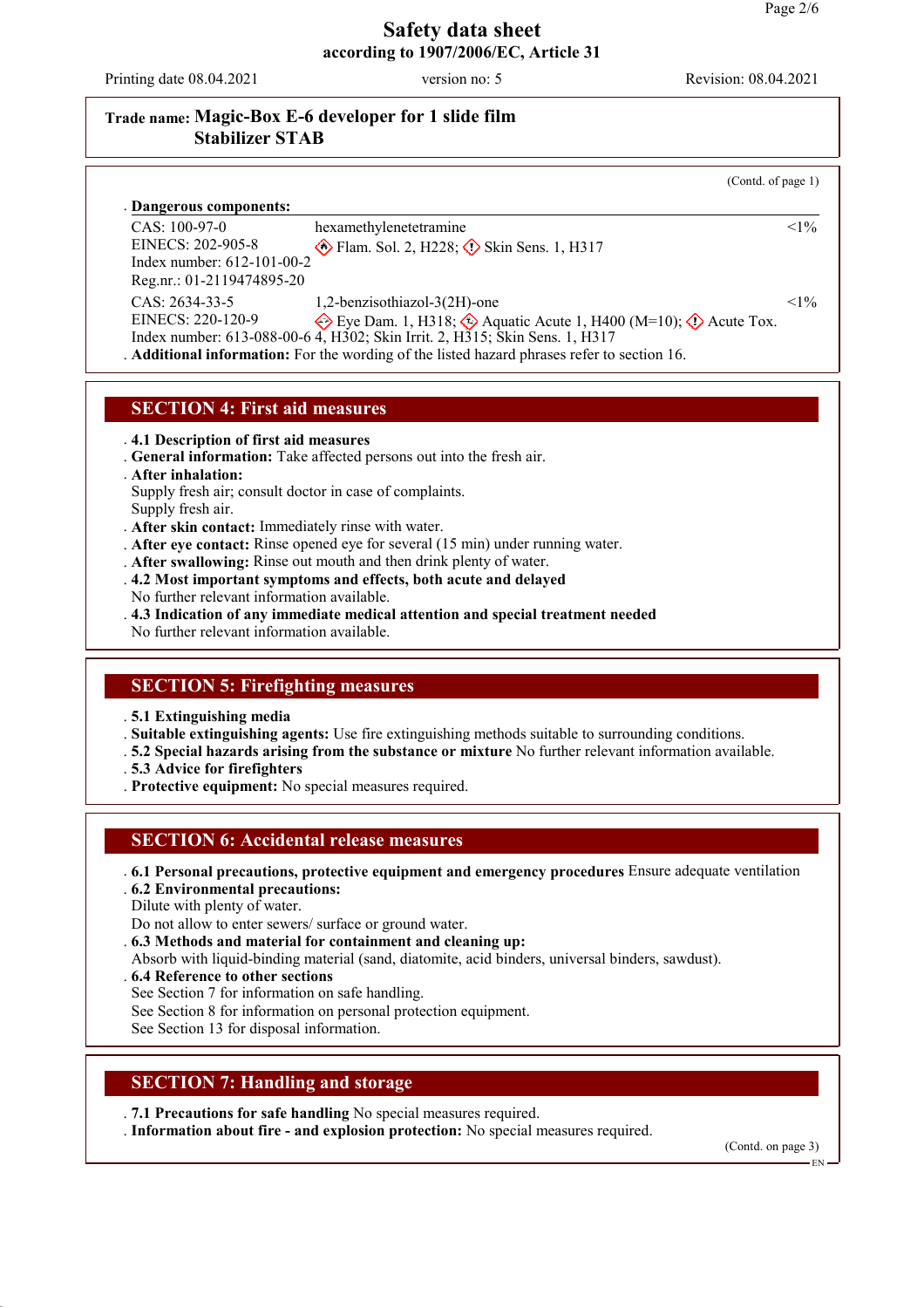Printing date 08.04.2021 version no: 5 Revision: 08.04.2021

. **General Information**

Form: Fluid<br> **Colour:** Fluid<br>
Colour: Colou **Colour:** Colourless<br> **Colour:** Colourless<br>
Colourless

. **Appearance:**

# **Trade name: Magic-Box E-6 developer for 1 slide film Stabilizer STAB**

(Contd. of page 2)

(Contd. on page 4)

EN

| .7.2 Conditions for safe storage, including any incompatibilities<br>. Storage:<br>. Requirements to be met by storerooms and receptacles: No special requirements.<br>. Information about storage in one common storage facility: Store away from foodstuffs.<br>. Further information about storage conditions:<br>Protect from heat and direct sunlight.<br>Store under lock and key and with access restricted to technical experts or their assistants only.<br>Store under lock and key and out of the reach of children.<br>Recommended storage temperature: 5-30°C<br>.7.3 Specific end use(s) No further relevant information available. |
|---------------------------------------------------------------------------------------------------------------------------------------------------------------------------------------------------------------------------------------------------------------------------------------------------------------------------------------------------------------------------------------------------------------------------------------------------------------------------------------------------------------------------------------------------------------------------------------------------------------------------------------------------|
| <b>SECTION 8: Exposure controls/personal protection</b>                                                                                                                                                                                                                                                                                                                                                                                                                                                                                                                                                                                           |
| .8.1 Control parameters<br>. Additional information about design of technical facilities: No further data; see item 7.<br>. Ingredients with limit values that require monitoring at the workplace:<br>The product does not contain any relevant quantities of materials with critical values that have to be monitored<br>at the workplace.<br>. Additional information: The lists valid during the making were used as basis.                                                                                                                                                                                                                   |
| .8.2 Exposure controls<br>. Personal protective equipment:<br>. General protective and hygienic measures:<br>The usual precautionary measures are to be adhered to when handling chemicals.<br>Avoid contact with the eyes and skin.<br>. Respiratory protection:<br>Not required.<br>Ensure adequate ventilation                                                                                                                                                                                                                                                                                                                                 |
| . Protection of hands:<br>The glove material has to be impermeable and resistant to the product the substance the preparation.<br>Selection of the glove material on consideration of the penetration times, rates of diffusion and the degradation                                                                                                                                                                                                                                                                                                                                                                                               |
| . Material of gloves<br>The selection of the suitable gloves does not only depend on the material, but also on further marks of quality<br>and varies from manufacturer to manufacturer.<br>Butyl rubber, BR<br>Nitrile rubber, NBR<br>Neoprene gloves                                                                                                                                                                                                                                                                                                                                                                                            |
| Penetration time of glove material<br>breakthroug-time<br>layer thickness<br>Gove material<br>Butyl rubber:<br>$≥480$ min<br>≥0,4mm<br>Nitrile rubber:<br>$≥480$ min<br>$≥0,38$ mm<br>$≥240$ min<br>$≥0,65$ mm<br>Neoprene:<br>The exact break trough time has to be found out by the manufacturer of the protective gloves and has to be<br>observed.<br>. Eye protection: Safety glasses<br>. Body protection: Protective work clothing                                                                                                                                                                                                         |
| <b>SECTION 9: Physical and chemical properties</b><br>.9.1 Information on basic physical and chemical properties                                                                                                                                                                                                                                                                                                                                                                                                                                                                                                                                  |

. **Odour:** Odourless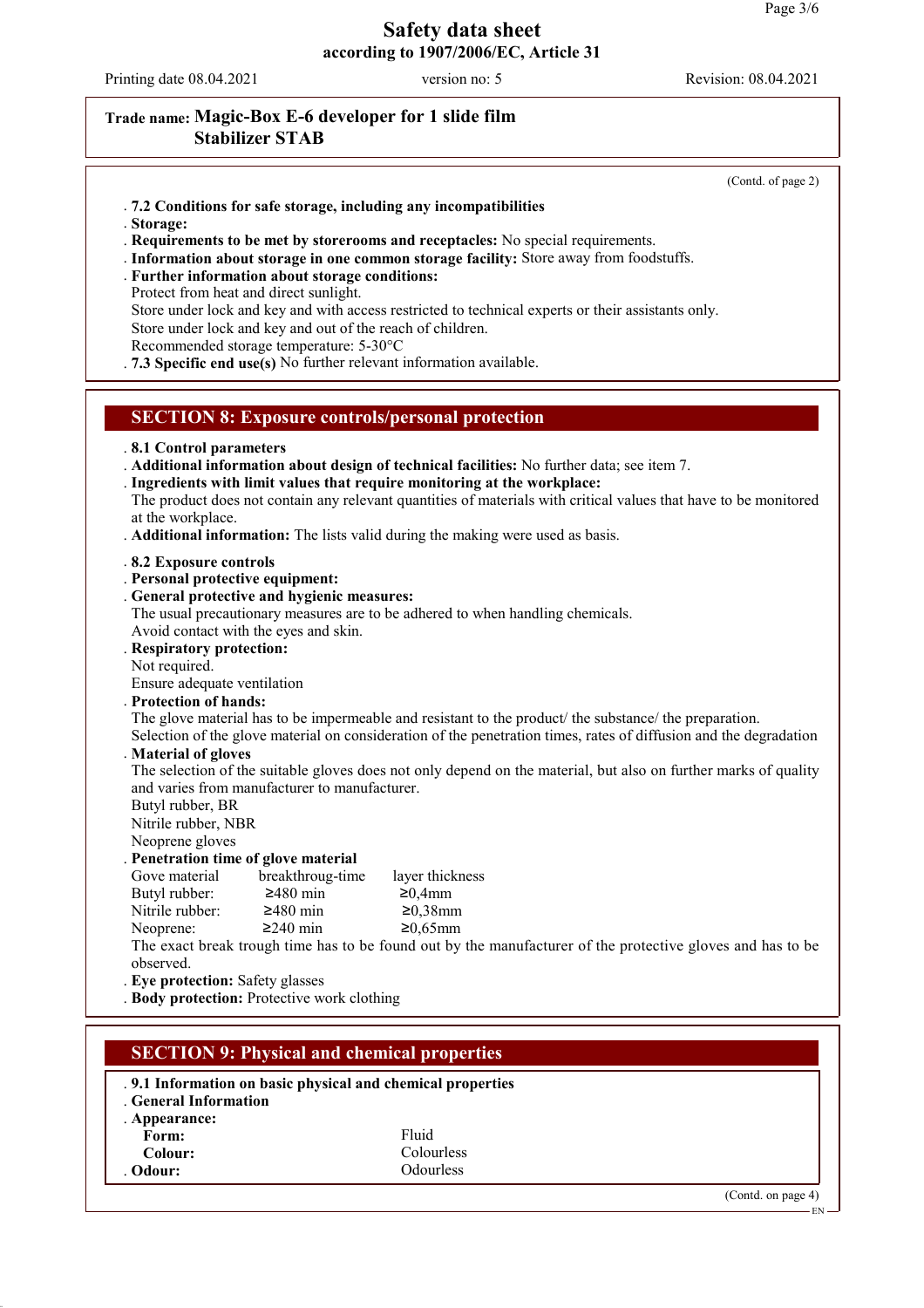Printing date 08.04.2021 version no: 5 Revision: 08.04.2021

## **Trade name: Magic-Box E-6 developer for 1 slide film Stabilizer STAB**

|                                                                                                           | (Contd. of page 3)                                                                  |
|-----------------------------------------------------------------------------------------------------------|-------------------------------------------------------------------------------------|
| . Odour threshold:                                                                                        | Not determined.                                                                     |
| . pH-value:                                                                                               | Not determined.                                                                     |
| . Change in condition<br>Melting point/freezing point:<br>Initial boiling point and boiling range: 100 °C | 0 °C                                                                                |
| . Flash point:                                                                                            | Not applicable.                                                                     |
| . Flammability (solid, gas):                                                                              | Not applicable.                                                                     |
| . Decomposition temperature:                                                                              | Not determined.                                                                     |
| . Auto-ignition temperature:                                                                              | Not determined.                                                                     |
| . Explosive properties:                                                                                   | Product does not present an explosion hazard.                                       |
| . Explosion limits:<br>Lower:<br>Upper:                                                                   | Not determined.<br>Not determined.                                                  |
| . Vapour pressure at 20 °C:                                                                               | $23$ hPa                                                                            |
| . Density at 20 $^{\circ}$ C:<br><b>Relative density</b><br>Vapour density<br>. Evaporation rate          | $\sim$ 1 g/cm <sup>3</sup><br>Not determined.<br>Not determined.<br>Not determined. |
| . Solubility in / Miscibility with<br>water:                                                              | Fully miscible.                                                                     |
| . Partition coefficient: n-octanol/water:                                                                 | Not determined.                                                                     |
| . Viscosity:<br>Dynamic at 20 °C:<br>Kinematic:                                                           | $0.952$ mPas<br>Not determined.                                                     |
| . Solvent content:<br>Water:<br>$VOC$ (EC)                                                                | $98-100\%$<br>$0.00\%$                                                              |
| <b>Solids content:</b>                                                                                    | $0.0\%$                                                                             |
| .9.2 Other information                                                                                    | No further relevant information available.                                          |

### **SECTION 10: Stability and reactivity**

. **10.1 Reactivity** No further relevant information available.

. **10.2 Chemical stability**

- . **Thermal decomposition / conditions to be avoided:** Stable at environment temperature.
- . **10.3 Possibility of hazardous reactions** No dangerous reactions known.
- . **10.4 Conditions to avoid** No further relevant information available.
- . **10.5 Incompatible materials:** No further relevant information available.
- . **10.6 Hazardous decomposition products:** Carbon monoxide and carbon dioxide

## **SECTION 11: Toxicological information**

. **11.1 Information on toxicological effects**

. **Acute toxicity** Based on available data, the classification criteria are not met.

. **Primary irritant effect:**

. **Skin corrosion/irritation** Based on available data, the classification criteria are not met.

(Contd. on page 5)

EN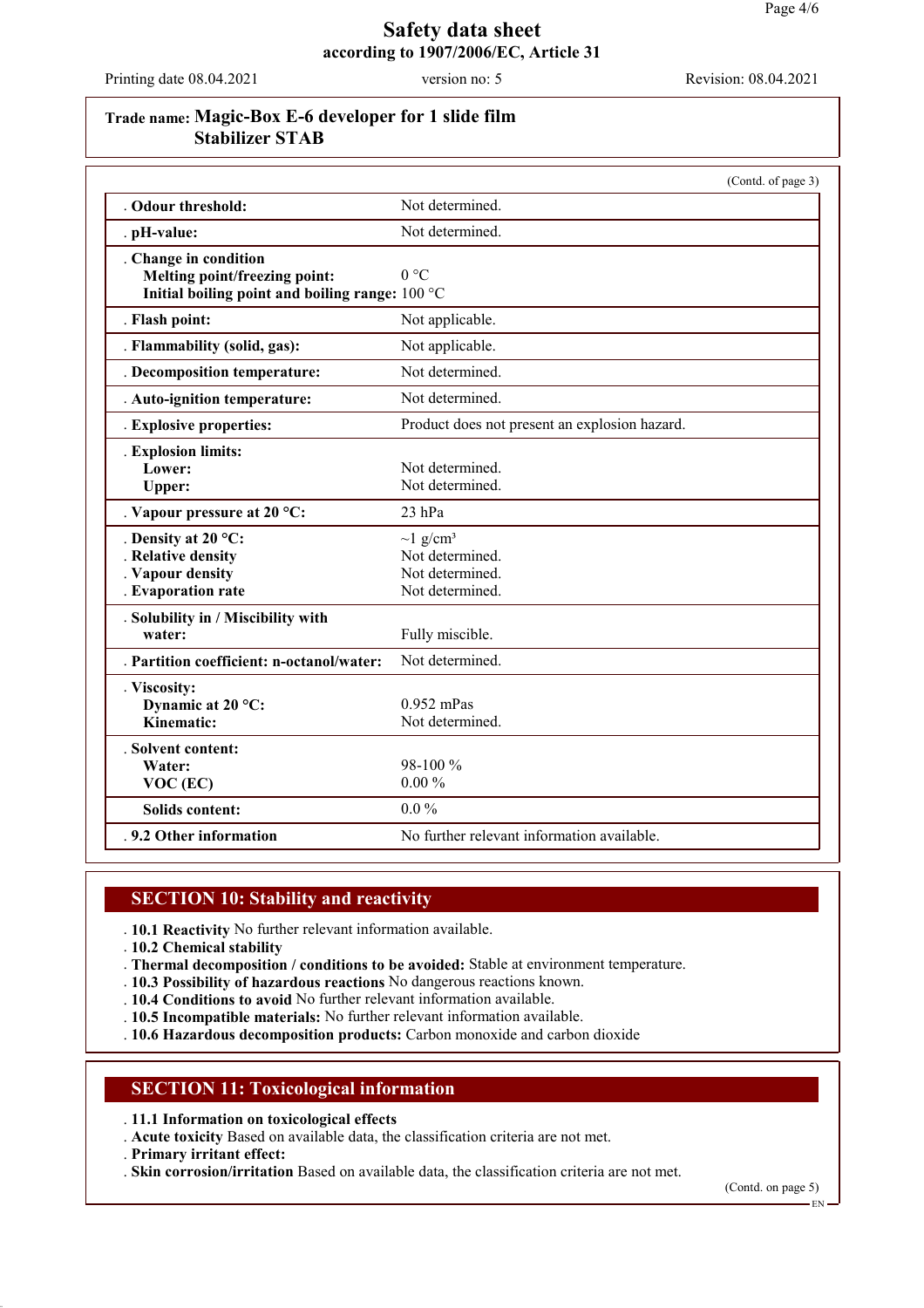Printing date 08.04.2021 version no: 5 Revision: 08.04.2021

## **Trade name: Magic-Box E-6 developer for 1 slide film Stabilizer STAB**

(Contd. of page 4)

- . **Serious eye damage/irritation** Based on available data, the classification criteria are not met.
- . **Respiratory or skin sensitisation** Based on available data, the classification criteria are not met.
- . **Additional toxicological information:**
- . **Acute effects (acute toxicity, irritation and corrosivity)**

When used and handled according to specifications, the product does not have any harmful effects to our experience and the information provided to us.

- The substance is not subject to classification according to the latest version of the EU lists.
- . **CMR effects (carcinogenity, mutagenicity and toxicity for reproduction)**
- . **Germ cell mutagenicity** Based on available data, the classification criteria are not met.
- . **Carcinogenicity** Based on available data, the classification criteria are not met.
- . **Reproductive toxicity** Based on available data, the classification criteria are not met.
- . **STOT-single exposure** Based on available data, the classification criteria are not met.
- . **STOT-repeated exposure** Based on available data, the classification criteria are not met.
- . **Aspiration hazard** Based on available data, the classification criteria are not met.

#### **SECTION 12: Ecological information**

#### . **12.1 Toxicity**

. **Aquatic toxicity:** No further relevant information available.

- . **12.2 Persistence and degradability** No further relevant information available.
- . **12.3 Bioaccumulative potential** No further relevant information available.
- . **12.4 Mobility in soil** No further relevant information available.
- . **Additional ecological information:**
- . **General notes:**

Do not allow product to reach ground water, water course or sewage system.

- Water hazard class 1 (German Regulation) (Self-assessment): slightly hazardous for water
- . **12.5 Results of PBT and vPvB assessment**
- . **PBT:** Not applicable.
- . **vPvB:** Not applicable.
- . **12.6 Other adverse effects** No further relevant information available.

### **SECTION 13: Disposal considerations**

#### . **13.1 Waste treatment methods**

. **Recommendation**

Small amounts may be diluted with plenty of water and washed away. Dispose of bigger amounts in accordance with Local Authority requirements.

#### **European waste catalogue** .

#### 09 00 00 WASTES FROM THE PHOTOGRAPHIC INDUSTRY

09 01 00 wastes from the photographic industry

09 01 99 wastes not otherwise specified

#### . **Uncleaned packaging:**

. **Recommendation:** Disposal must be made according to official regulations.

. **Recommended cleansing agents:** Water, if necessary together with cleansing agents.

| <b>SECTION 14: Transport information</b>                 |      |                       |
|----------------------------------------------------------|------|-----------------------|
| $.14.1$ UN-Number<br>. ADR, ADN, IMDG, IATA              | Void |                       |
| . 14.2 UN proper shipping name<br>. ADR, ADN, IMDG, IATA | Void |                       |
|                                                          |      | (Contd. on page $6$ ) |